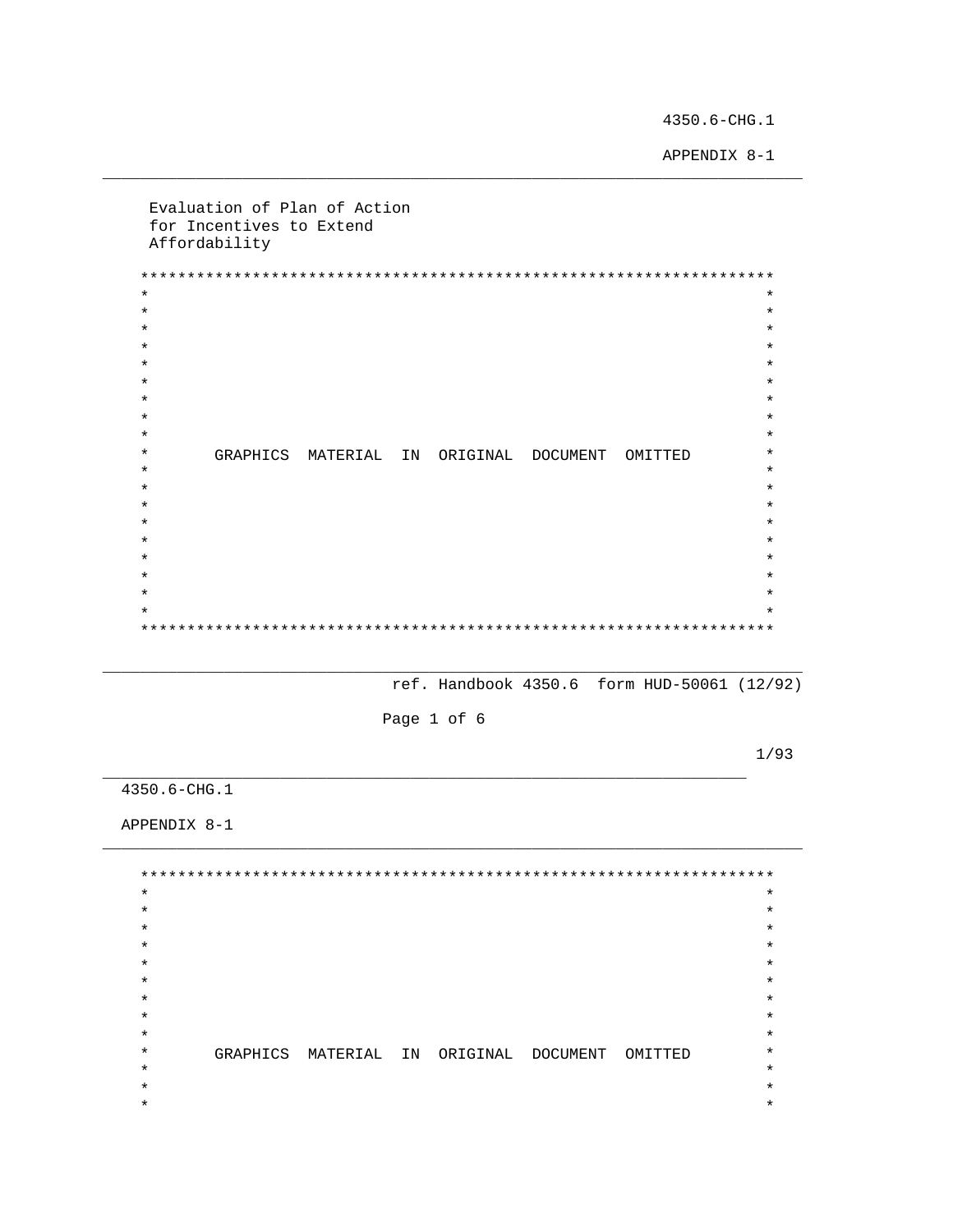| * | * |
|---|---|
| * | * |
| * | * |
| * | * |
| * | * |
| * | * |
|   |   |

form HUD-50061

Page 2 of 6

 $1/93$ 

# 4350.6-CHG.1

APPENDIX 8-1

 $\ast$  $\star$  $\star$  $\star$  $\star$  $\star$  $\star$  $\star$  $\star$  $\star$  $\star$  $\star$  $\star$  $\star$ GRAPHICS MATERIAL IN ORIGINAL DOCUMENT OMITTED  $\star$  $\star$  $\star$  $\star$  $\star$  $\star$  $\star$  $\star$  $\star$  $\star$  $\star$  $\star$  $\star$  $^\star$  $* *$ 

form HUD-50061

Page 3 of 6

 $1/93$ 

4350.6-CHG.1

APPENDIX 8-1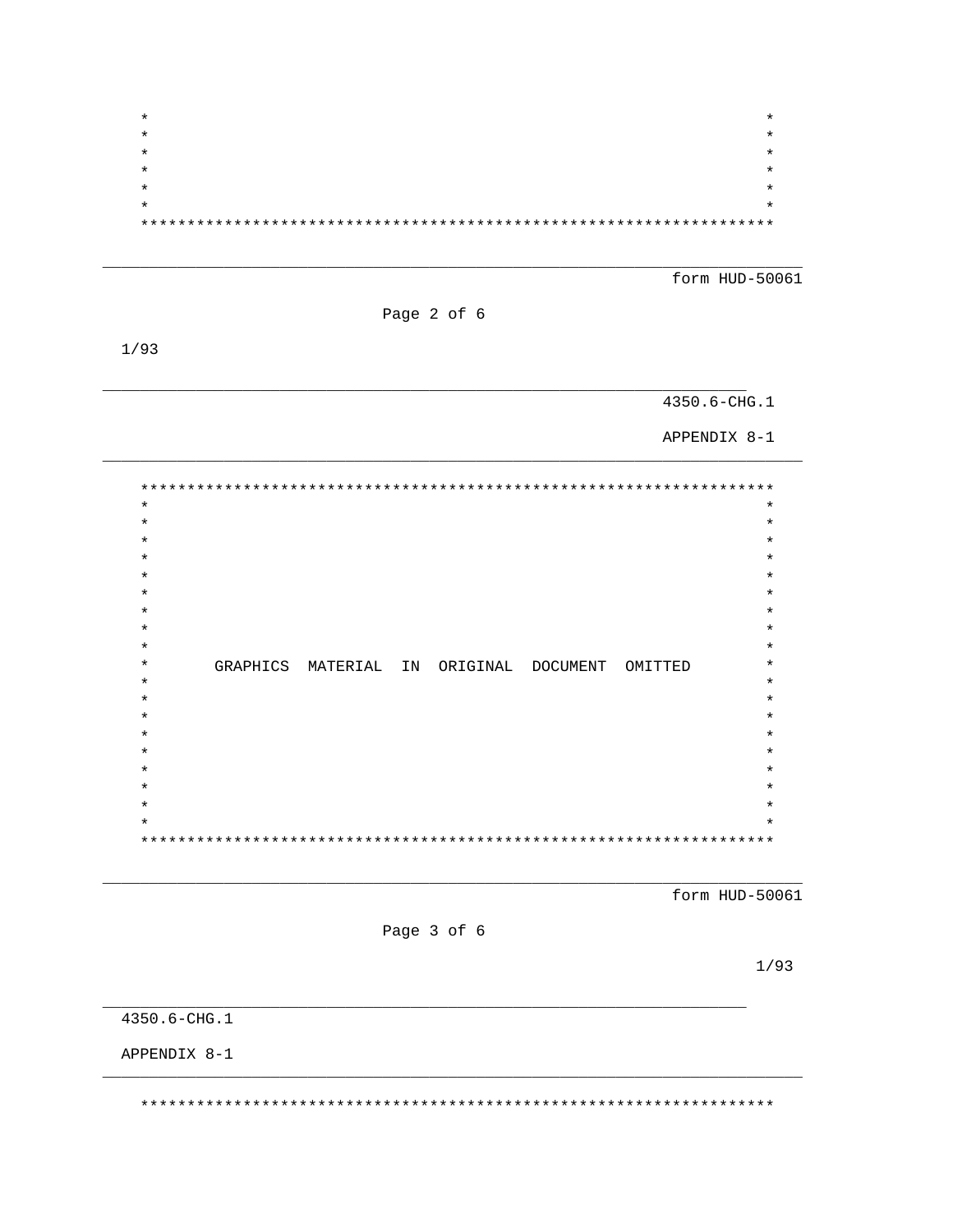| $\star$ |                      |  |                   |         | $\star$ |
|---------|----------------------|--|-------------------|---------|---------|
| $\star$ |                      |  |                   |         | $\star$ |
| $\star$ |                      |  |                   |         | $\star$ |
| $\star$ |                      |  |                   |         | $\star$ |
| $\star$ |                      |  |                   |         | $\star$ |
| $\star$ |                      |  |                   |         | $\star$ |
| $\star$ |                      |  |                   |         | $\star$ |
| $\star$ |                      |  |                   |         | $\star$ |
| $\star$ |                      |  |                   |         | $\star$ |
| $\star$ | GRAPHICS MATERIAL IN |  | ORIGINAL DOCUMENT | OMITTED | $\star$ |
| $\star$ |                      |  |                   |         | $\star$ |
| $\star$ |                      |  |                   |         | $\star$ |
| $\star$ |                      |  |                   |         | $\star$ |
| $\star$ |                      |  |                   |         | $\star$ |
| $\star$ |                      |  |                   |         | $\star$ |
| $\star$ |                      |  |                   |         | $\star$ |
| $\star$ |                      |  |                   |         | $\star$ |
| $\star$ |                      |  |                   |         | $\star$ |
| $\star$ |                      |  |                   |         | $\star$ |
|         |                      |  |                   |         |         |
|         |                      |  |                   |         |         |

form HUD-50061

Page 4 of 6

 $1/93$ 

4350.6-CHG.1

APPENDIX 8-1

 $\star$  $\star$  $\star$  $\star$  $\star$  $\star$  $\star$  $\star$  $\star$  $\star$  $\star$  $\star$  $\star$  $\star$  $\star$  $\star$ GRAPHICS MATERIAL IN ORIGINAL DOCUMENT OMITTED  $\star$  $\star$  $\star$  $\star$  $\star$  $\star$  $\star$  $\star$  $\star$  $\star$  $\star$  $\star$  $\star$  $\star$  $\star$  $\star$  $\star$  $\star$  $\star$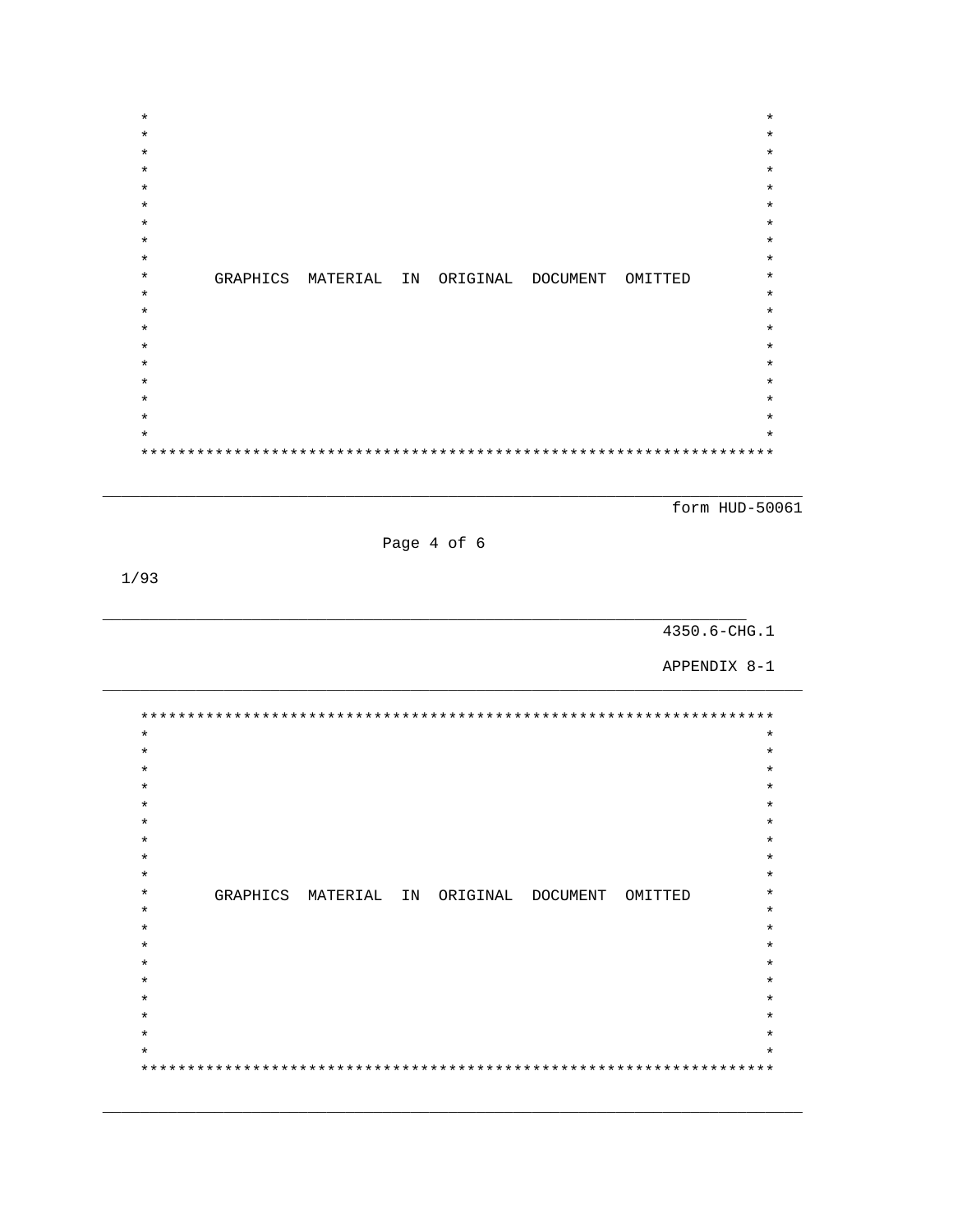Page 5 of 6

\_\_\_\_\_\_\_\_\_\_\_\_\_\_\_\_\_\_\_\_\_\_\_\_\_\_\_\_\_\_\_\_\_\_\_\_\_\_\_\_\_\_\_\_\_\_\_\_\_\_\_\_\_\_\_\_\_\_\_\_\_\_\_\_\_\_\_\_\_

\_\_\_\_\_\_\_\_\_\_\_\_\_\_\_\_\_\_\_\_\_\_\_\_\_\_\_\_\_\_\_\_\_\_\_\_\_\_\_\_\_\_\_\_\_\_\_\_\_\_\_\_\_\_\_\_\_\_\_\_\_\_\_\_\_\_\_\_\_\_\_\_\_\_\_

 $1/93$ 

4350.6-CHG.1

APPENDIX 8-1

 \*\*\*\*\*\*\*\*\*\*\*\*\*\*\*\*\*\*\*\*\*\*\*\*\*\*\*\*\*\*\*\*\*\*\*\*\*\*\*\*\*\*\*\*\*\*\*\*\*\*\*\*\*\*\*\*\*\*\*\*\*\*\*\*\*\*\*\*  $\star$  \*  $\star$   $\star$  $\star$  \*  $\star$  \*  $\star$  \*  $\star$  \*  $\star$   $\star$  $\star$  \*  $\star$  \* \* GRAPHICS MATERIAL IN ORIGINAL DOCUMENT OMITTED \*  $\star$  \*  $\star$  \*  $\star$  \*  $\star$  \*  $\star$  \*  $\star$  \*  $\star$  \*  $\star$  \*  $\star$  \* \*\*\*\*\*\*\*\*\*\*\*\*\*\*\*\*\*\*\*\*\*\*\*\*\*\*\*\*\*\*\*\*\*\*\*\*\*\*\*\*\*\*\*\*\*\*\*\*\*\*\*\*\*\*\*\*\*\*\*\*\*\*\*\*\*\*\*\*

form HUD-50061

Page 6 of 6

\_\_\_\_\_\_\_\_\_\_\_\_\_\_\_\_\_\_\_\_\_\_\_\_\_\_\_\_\_\_\_\_\_\_\_\_\_\_\_\_\_\_\_\_\_\_\_\_\_\_\_\_\_\_\_\_\_\_\_\_\_\_\_\_\_\_\_\_\_

\_\_\_\_\_\_\_\_\_\_\_\_\_\_\_\_\_\_\_\_\_\_\_\_\_\_\_\_\_\_\_\_\_\_\_\_\_\_\_\_\_\_\_\_\_\_\_\_\_\_\_\_\_\_\_\_\_\_\_\_\_\_\_\_\_\_\_\_\_\_\_\_\_\_\_

1/93

4350.6-CHG.1

APPENDIX 8-1A

# INSTRUCTIONS FOR FORM HUD-50061

\_\_\_\_\_\_\_\_\_\_\_\_\_\_\_\_\_\_\_\_\_\_\_\_\_\_\_\_\_\_\_\_\_\_\_\_\_\_\_\_\_\_\_\_\_\_\_\_\_\_\_\_\_\_\_\_\_\_\_\_\_\_\_\_\_\_\_\_\_\_\_\_\_\_\_

I. General Project Finances.

 All information comes from the Plan of Action (POA) to Extend Affordability. If information is missing, the POA is deficient and should be returned to the owner.

A. These costs vary with each project; however, a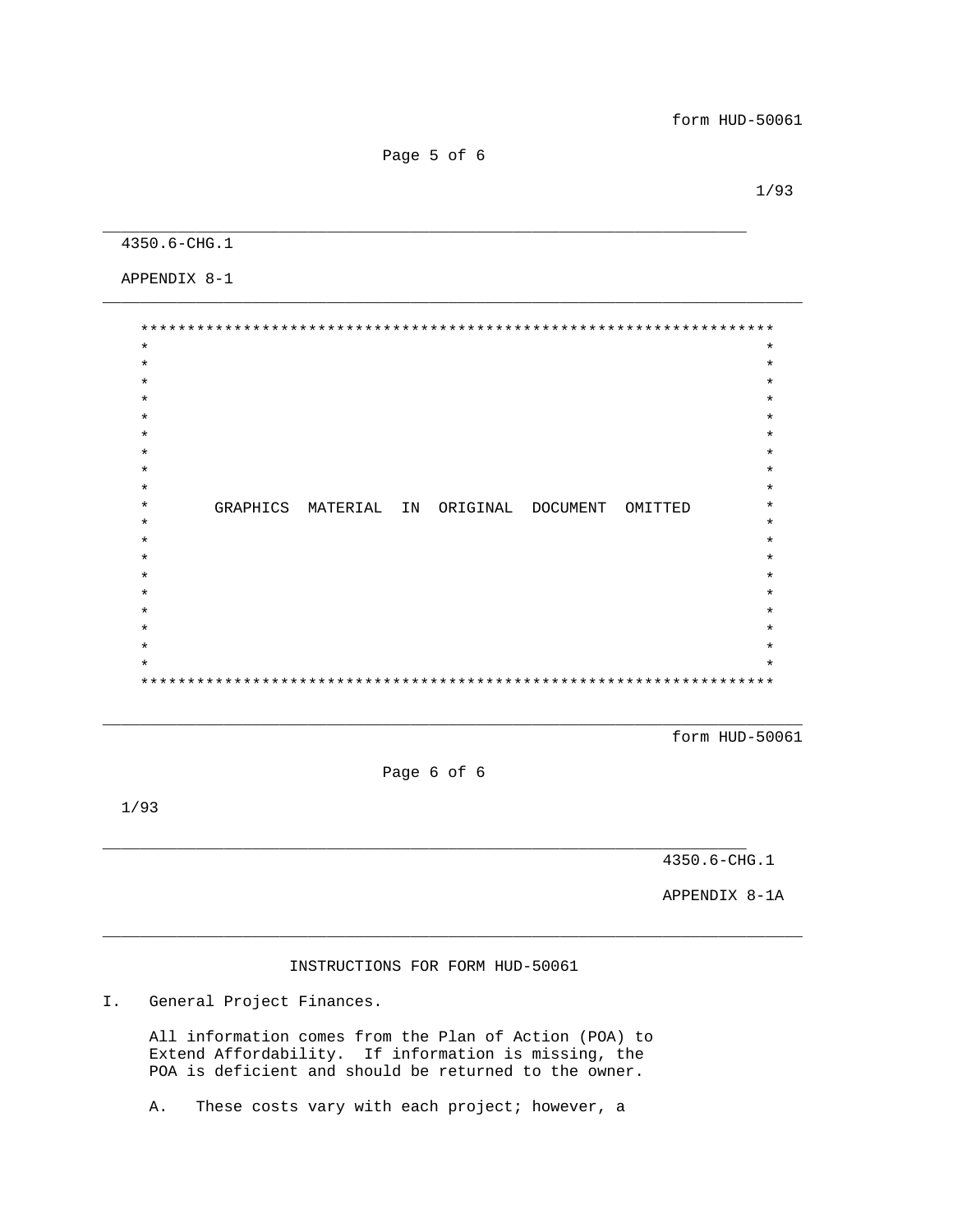detailed description should be included for each cost listed. If any questions exist about the validity of a particular cost, the owner should be instructed to provide clarification.

- B. The outstanding debt is simply the outstanding principal balance on the mortgage. The debt service is the amount of annual payments made to principal, interest, and Mortgage Insurance Premium (MIP).
- C. For project funds, the loan servicer should ensure that all escrow accounts, income levels, and other funds are listed. The sources of these funds should be listed as well. For example, do funds come from rents, government sources, private foundations, etc.? Is any funding from any source missing? Furthermore, there should be a detailed cash flow analysis that projects for the next 3 years what the project's anticipated cash flow will be, including income and expenses.
- D. The loan servicer should ensure that the use of all funds are shown. There should be no funds without a corollary expense. All sources of funding should be accounted for. The POA should indicate whether or not the owner plans to use Low Income Housing Tax Credits (LIHTCs). If the owner does not plan to use LIHTC, the POA must include a form (Appendix 8-5), signed by the owner, that certifies LIHTCs will not be used. If the owner is using LIHTCs, are the funds accounted for?
- E. For all expenses, the POA must be specific. Be cautious of any headings like "Miscellaneous" or "Other."

Page 1 of 12 1/93

\_\_\_\_\_\_\_\_\_\_\_\_\_\_\_\_\_\_\_\_\_\_\_\_\_\_\_\_\_\_\_\_\_\_\_\_\_\_\_\_\_\_\_\_\_\_\_\_\_\_\_\_\_\_\_\_\_\_\_\_\_\_\_\_\_\_\_\_\_

\_\_\_\_\_\_\_\_\_\_\_\_\_\_\_\_\_\_\_\_\_\_\_\_\_\_\_\_\_\_\_\_\_\_\_\_\_\_\_\_\_\_\_\_\_\_\_\_\_\_\_\_\_\_\_\_\_\_\_\_\_\_\_\_\_\_\_\_\_\_\_\_\_\_\_

\_\_\_\_\_\_\_\_\_\_\_\_\_\_\_\_\_\_\_\_\_\_\_\_\_\_\_\_\_\_\_\_\_\_\_\_\_\_\_\_\_\_\_\_\_\_\_\_\_\_\_\_\_\_\_\_\_\_\_\_\_\_\_\_\_\_\_\_\_\_\_\_\_\_\_

4350.6-CHG.1

APPENDIX 8-1A

- F. The loan servicer should scrutinize the POA to ensure that the owner plans to use funds efficiently. Similarly, the servicer should make sure the owner has not overestimated or underestimated costs and consequently the need for funding.
- G. Proposed utility allowances should be based on historical data with possible adjustments made for items in the rehabilitation plan that would lower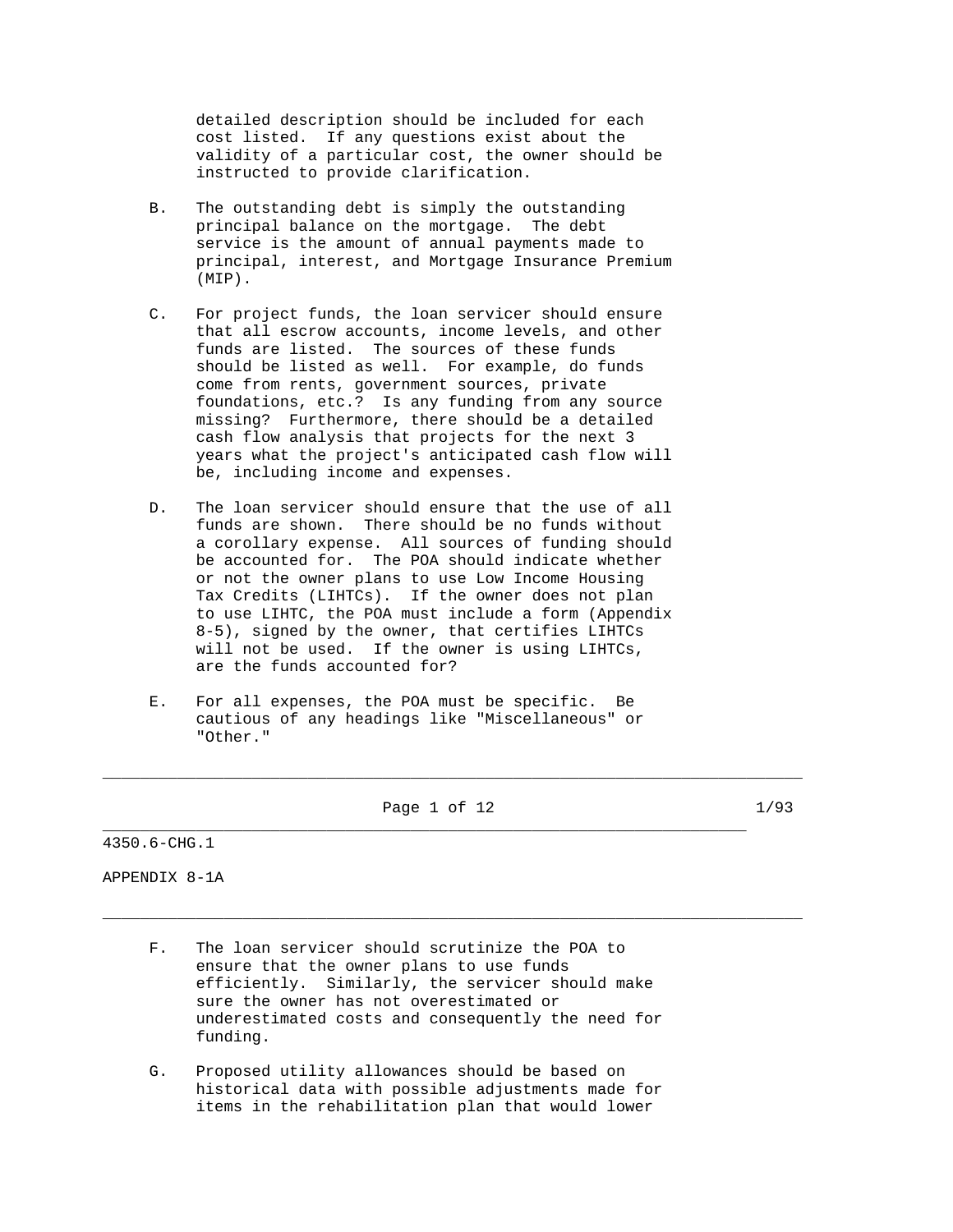utility costs.

- H. Has the owner made allowance in the budget for the fact that 10 percent of the equity loan will be withheld for a minimum of 5 years?
- I. This space is for LM comments on the above questions. If any of the above answers are not satisfactory, the POA is deficient and should be returned to the owner.
- II. Capital Improvement, Rehabilitation, and Repairs
	- A. Two methods for funding requested incentives include (1) financing of capital improvements through provision of a Flexible Subsidy Capital Improvement Loan, and (2) insuring rehabilitation loans of up to 90 percent of rehabilitation costs with the maximum loan based on the equity requirements of the program under which the loan is made. Unless the project is devoid of physical deficiencies, the owner should include a list of capital improvements and rehabilitation that will restore the project to good physical condition. The list must include all items specified in the Capital Needs Assessment.
	- B. The A Branch of HUD has completed a Capital Needs Assessment for the project. The owner must address all capital improvements listed in this report. These capital improvements include those required by HUD regulations. All other improvements are at the owner's discretion, subject to the approval of HUD.
	- C. Has the owner justified the need for capital improvements not required by HUD?

| 1/93 | Page 2 of 12                                                                       |               |
|------|------------------------------------------------------------------------------------|---------------|
|      |                                                                                    | 4350.6-CHG.1  |
|      |                                                                                    | APPENDIX 8-1A |
| D.   | Are the cost estimates for these capital<br>improvements reasonable and justified. |               |
| Е.   | Check to ensure that the owner is making the                                       |               |

 correct minimum contribution to the costs of capital improvements as required by the appropriate program. For example, a profit-motivated owner must contribute 25% of the capital costs to qualify for a Flexible Subsidy Loan and 10% of the capital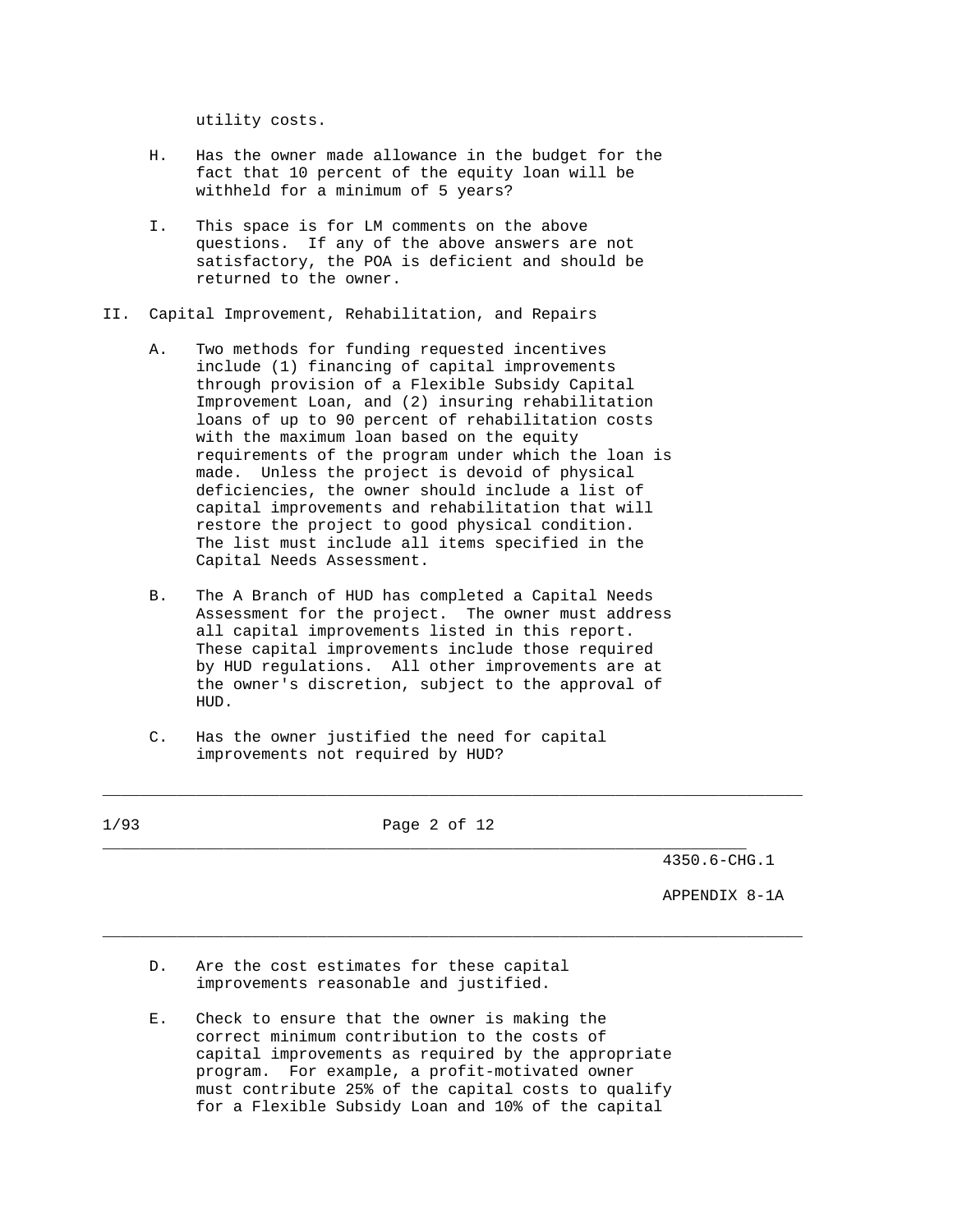costs for a Section 241(a) loan.

- F. For each capital improvement, list the cost, the value of the improvement (what it adds to value of mortgaged property as determined by A & E and Cost Branch), the program under which it will be financed, and the percentage the owner must contribute.
- G. List the total amount under each loan program that will be used to fund the rehabilitation and capital improvements.
- H. Identify the program through which the loan will be made.
- I. List the anticipated interest rates for the loan(s).
- J. List the anticipated annual debt service payment for each loan.
- K. Add the anticipated annual debt service payment for each loan. This provides the total annual debt service for rehabilitation and capital improvement loans. This total will be included in the calculation of the total annual debt service for the project.
- L. The owner must submit a schedule for completion of all rehabilitation and capital improvements.
- M. Consult the A & E and Cost Branch for guidance in making the determination.
- N. The owner needs to describe how the contracts will be awarded.

Page 3 of 12 1/93

\_\_\_\_\_\_\_\_\_\_\_\_\_\_\_\_\_\_\_\_\_\_\_\_\_\_\_\_\_\_\_\_\_\_\_\_\_\_\_\_\_\_\_\_\_\_\_\_\_\_\_\_\_\_\_\_\_\_\_\_\_\_\_\_\_\_\_\_\_

\_\_\_\_\_\_\_\_\_\_\_\_\_\_\_\_\_\_\_\_\_\_\_\_\_\_\_\_\_\_\_\_\_\_\_\_\_\_\_\_\_\_\_\_\_\_\_\_\_\_\_\_\_\_\_\_\_\_\_\_\_\_\_\_\_\_\_\_\_\_\_\_\_\_\_

\_\_\_\_\_\_\_\_\_\_\_\_\_\_\_\_\_\_\_\_\_\_\_\_\_\_\_\_\_\_\_\_\_\_\_\_\_\_\_\_\_\_\_\_\_\_\_\_\_\_\_\_\_\_\_\_\_\_\_\_\_\_\_\_\_\_\_\_\_\_\_\_\_\_\_

4350.6-CHG.1

APPENDIX 8-1A

- O. This space is for comments on any of the questions pertaining to capital improvements, rehabilitation, and repairs. If the answers to any of the questions are unsatisfactory, the POA is deficient and should be returned to the owner.
- III. Annual Authorized Return (AAR) on Investment and Equity Loan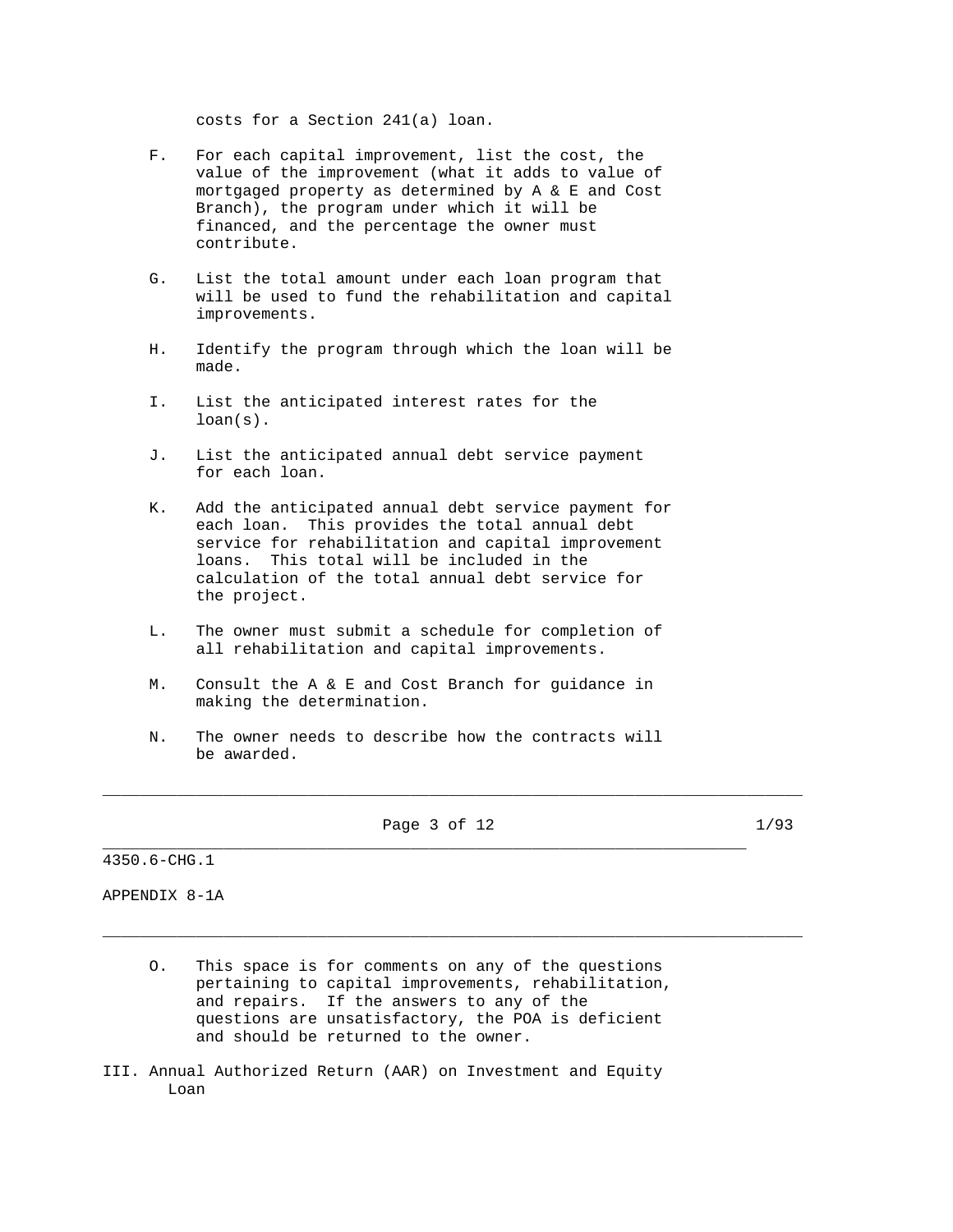The owner is entitled to an 8% AAR on total Extension Preservation Equity (EPE). (EPE is the fair market value of the project based on the highest and best use of the project as multifamily market-rate rental housing, minus the outstanding balance of any debt secured by the property). The owner can collect the 8% in three ways: through debt service to pay for an insured equity loan, a cash return, or a combination of the two. There are limitations specific to the equity loan, and the annual debt service on said loan plus the AAR cannot exceed the 8% annual return on EPE.

- A. Enter EPE.
- B. 1. Owners are allowed to collect an 8% return on their total equity.
	- 2. Only 90% of the 8% can be used for debt service. The total amount of return the owner is allowed to finance is discounted 10% to provide a cushion against default. Hence, we multiply the (AAR) by 90%, or .9.
- C. The maximum equity loan HUD will insure is equal to 70% of EPE.
- D. 1. Enter amount of equity loan requested by owner on POA.
	- 2. HUD will insure the lesser of 70% of EPE or the loan amount requested by owner (provided that the annual debt service does not exceed the AAR).
	- 3. Enter interest rate for equity loan that owner has arranged with a lender. At initial submission, the owner may use rates and terms in the local market. The rates and terms in the commitment letter would be updated at POA approval.

\_\_\_\_\_\_\_\_\_\_\_\_\_\_\_\_\_\_\_\_\_\_\_\_\_\_\_\_\_\_\_\_\_\_\_\_\_\_\_\_\_\_\_\_\_\_\_\_\_\_\_\_\_\_\_\_\_\_\_\_\_\_\_\_\_\_\_\_\_\_\_\_\_\_\_

| $\sim$<br>— 1 | $ -$<br>$ -$<br>$ -$<br>- |  |
|---------------|---------------------------|--|
|               |                           |  |

4350.6-CHG.1

APPENDIX 8-1A

 4. Enter amortization period for the loan. If not yet known, use 20 years.

\_\_\_\_\_\_\_\_\_\_\_\_\_\_\_\_\_\_\_\_\_\_\_\_\_\_\_\_\_\_\_\_\_\_\_\_\_\_\_\_\_\_\_\_\_\_\_\_\_\_\_\_\_\_\_\_\_\_\_\_\_\_\_\_\_\_\_\_\_\_\_\_\_\_\_

 5. By using either amortization tables or a financial calculator, determine the annual debt service that would be required to finance the loan amount in D2 at the given interest rate for the appropriate number of years.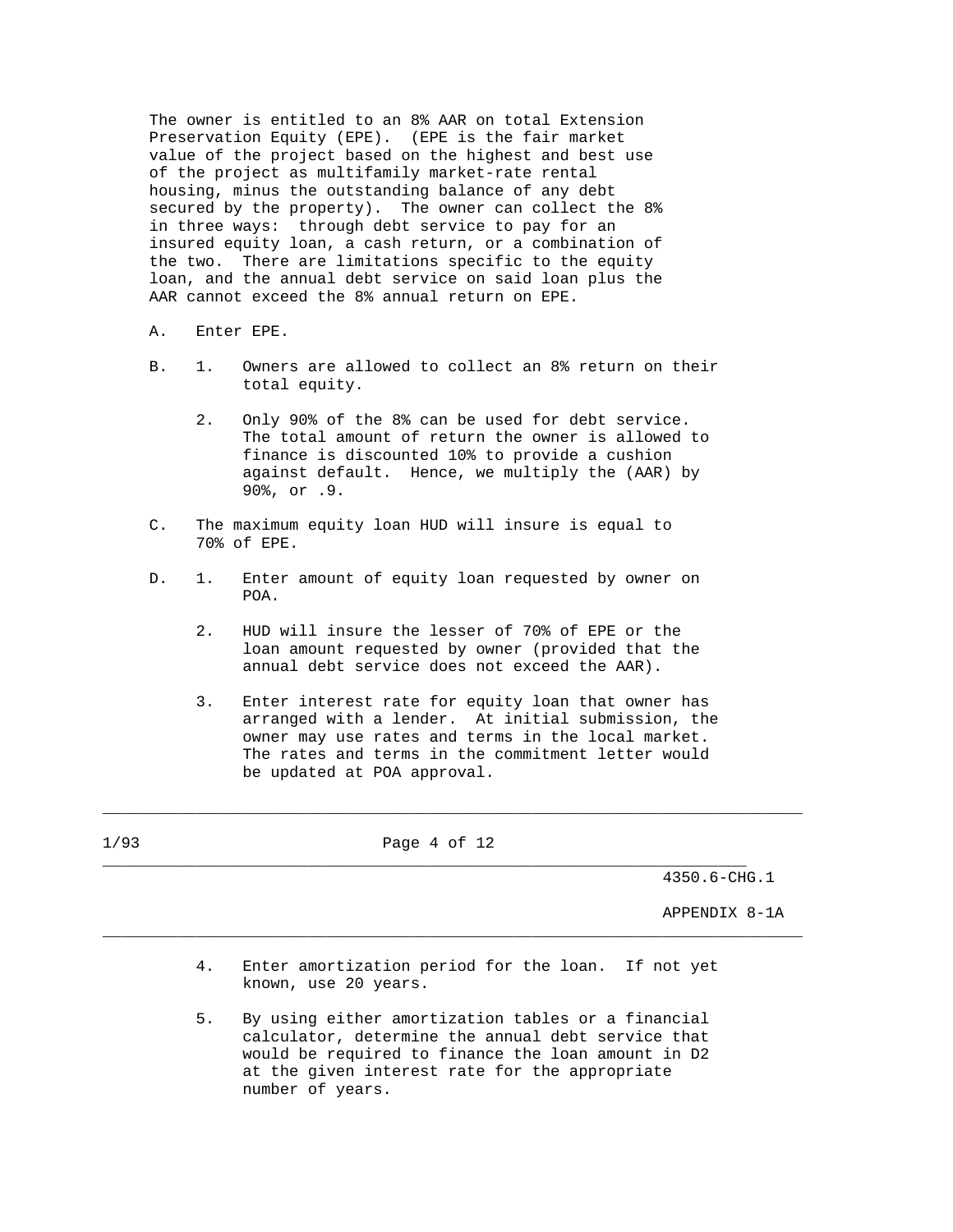- E. Is 90% of the AAR greater than or equal to the annual debt service on the allowable equity loan which was requested?
	- 1. If Yes, then the requested loan meets the limitations specific to the loan portion of the total AAR, and, does not exceed the annual AAR. Therefore, the loan requested is approvable. In addition, the owner is still entitled to an annual return in addition to the equity loan, thus capturing the total 8% AAR. The annual return is the amount shown on line c.
	- 2. If No, then the requested loan is unapprovable because the annual debt service would exceed 90% of the AAR. The loan must be reduced to an amount so that the annual debt service is equal to 90% of the AAR. The amount of the loan is shown on line a. The residual 10% of the AAR is captured by a cash return to the owner. The amount of the return is shown on line b.
- IV. Total Annual Debt Service for:

 In this section, we are adding the annual debt service on the specified loans. Enter debt service, not actual debt. Once again, we provide a cushion against default by dividing by .9. (Note that to discount debt, we multiply by .9; to provide a cushion for debt service, we divide by .9.)

- V. Rents
	- A. In this section, we assess the accuracy of some key items in the projected budget before we proceed to calculate how incentives will be funded. The level and type of incentives requested depend on these items. If the items are artificially high or low,

Page 5 of 12 1/93 \_\_\_\_\_\_\_\_\_\_\_\_\_\_\_\_\_\_\_\_\_\_\_\_\_\_\_\_\_\_\_\_\_\_\_\_\_\_\_\_\_\_\_\_\_\_\_\_\_\_\_\_\_\_\_\_\_\_\_\_\_\_\_\_\_\_\_\_\_

\_\_\_\_\_\_\_\_\_\_\_\_\_\_\_\_\_\_\_\_\_\_\_\_\_\_\_\_\_\_\_\_\_\_\_\_\_\_\_\_\_\_\_\_\_\_\_\_\_\_\_\_\_\_\_\_\_\_\_\_\_\_\_\_\_\_\_\_\_\_\_\_\_\_\_

4350.6-CHG.1

APPENDIX 8-1A

 then the level and type of incentives will most likely be inappropriate. Item A.5. enforces the regulation that the cash return plus the debt service on the equity loan cannot exceed the maximum allowable AAR on equity of 8%.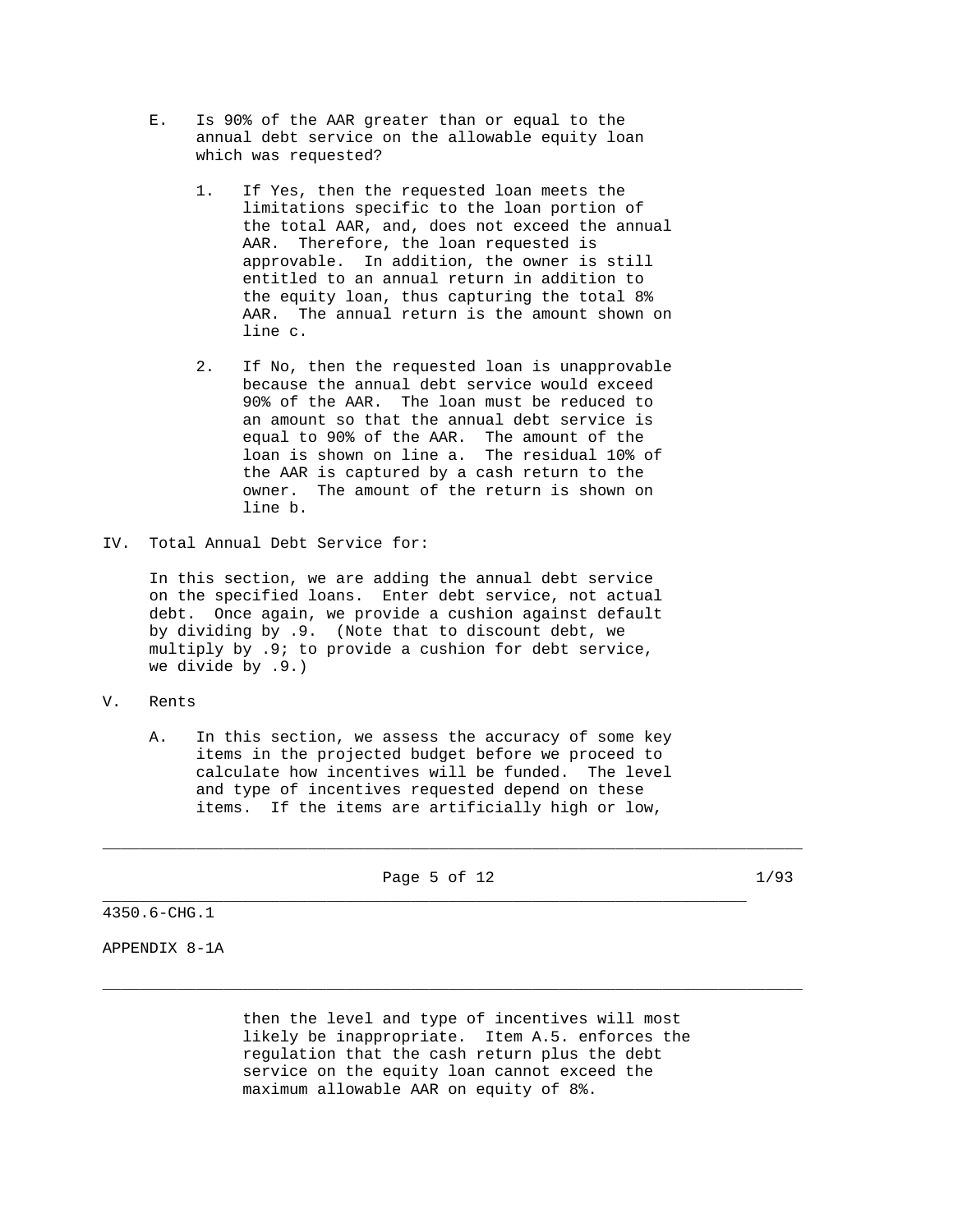B. 1. The Preservation Project Rent (PPR) is defined as the Annual Gross Rent Potential (GRP) plus total annual utility allowances, or, the rents needed to fund all expenses plus tenant utility allowances. The PPR needed to operate the project (with costs of incentives built into the budget) and allow for utility allowances cannot exceed the Federal Cost Limit (FCL). The FCL is the greater of 120 percent of the Section 8 existing fair market rent for the market area in which the project is located or 120 percent of the prevailing rents in the relevant local market area. If the PPR exceeds the FCL, the POA cannot be approved.

Logic underlying parts B2 through D5:

 The PPR needed to operate the project, including incentives, and to support utility allowances has two components: TTPs from moderate-income tenants and Section 8 gross rents. We must allocate the rents from these two sources to fund the PPR. In essence, the TTPs for moderate-income tenants will be raised to a level where each tenant pays the lower of FMR or 30% of their adjusted monthly income. These TTP increases will be raised by the greater of 10% of the current TTPs each year or 1/3 of the total increase in any one year. The difference between the TTPs projected to be collected from the moderate-income tenants and the TTPs needed to fund the POA will be bridged by higher Section 8 gross rents.

 To arrive at this conceptually, start with the PPR needed to operate the project, including incentives, and to support the utility allowances. Subtract from this total the TTPs that are projected to be generated by the moderate-income tenants after the phase-in of TTPs is complete. We now have the portion of GRP needed to be funded from Section 8 assistance. The rents needed from Section 8 are then distributed among the units which will be receiving Section 8 rental assistance. They will be allocated by unit type.

1/93 Page 6 of 12

\_\_\_\_\_\_\_\_\_\_\_\_\_\_\_\_\_\_\_\_\_\_\_\_\_\_\_\_\_\_\_\_\_\_\_\_\_\_\_\_\_\_\_\_\_\_\_\_\_\_\_\_\_\_\_\_\_\_\_\_\_\_\_\_\_\_\_\_\_

\_\_\_\_\_\_\_\_\_\_\_\_\_\_\_\_\_\_\_\_\_\_\_\_\_\_\_\_\_\_\_\_\_\_\_\_\_\_\_\_\_\_\_\_\_\_\_\_\_\_\_\_\_\_\_\_\_\_\_\_\_\_\_\_\_\_\_\_\_\_\_\_\_\_\_

\_\_\_\_\_\_\_\_\_\_\_\_\_\_\_\_\_\_\_\_\_\_\_\_\_\_\_\_\_\_\_\_\_\_\_\_\_\_\_\_\_\_\_\_\_\_\_\_\_\_\_\_\_\_\_\_\_\_\_\_\_\_\_\_\_\_\_\_\_\_\_\_\_\_\_

4350.6-CHG.1

APPENDIX 8-1A

 It is important to understand that the new Section 8 Gross Rents may exceed FMR. The relevant cost restriction is that total annual TTPs projected for moderate-income tenants plus Section 8 rents cannot exceed the FCL (Federal Cost Limit). For example, assume a 100 unit project has 99 moderate-income tenants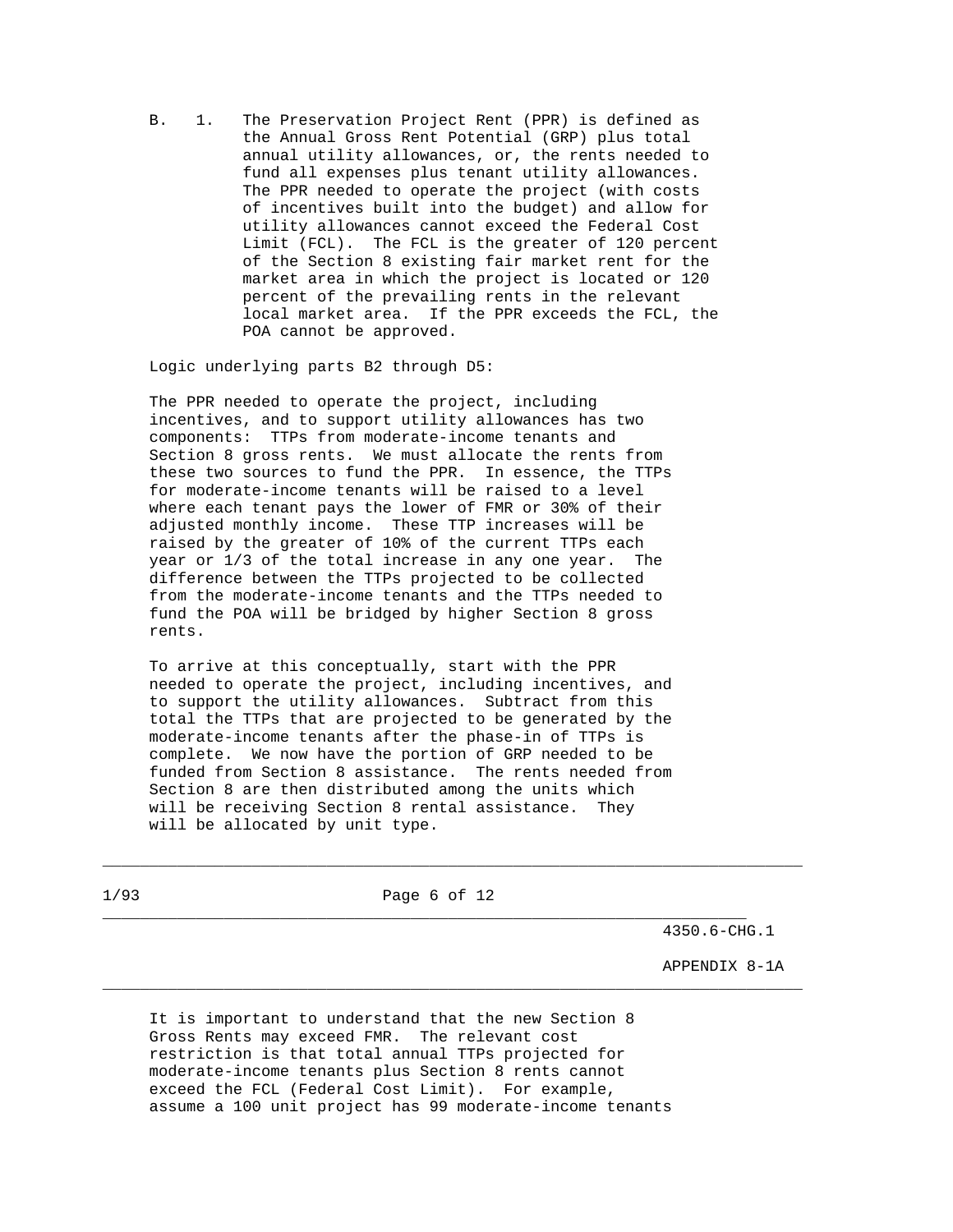and one Section 8 tenant. Provided that total annual receipts are no greater than FCL, the Section 8 gross rent for that one unit may be 900% of FMR. (Be careful not to confuse Section 8 Gross Rents with TTPs. Section 8 tenants pay a TTP. After the utility allowance is subtracted from the TTP, HUD supplements that amount up to the Section 8 Gross Rents).

Instructions by line item:

 In B2., we calculate the rents which would be generated if FMR or PMR were paid for all Section 8 units. This is completely theoretical. It is only used to derive a ratio to be applied to FMRs to yield actual Section 8 gross rents to be paid.

 Item 2e is the total monthly rent which would be generated by Section 8 units if all Section 8 units generated FMR or PMR rents.

 Item 2f converts total monthly rent to total annual rent.

 Part C is the total annual projected TTPs that would be paid by moderate-income tenants after the phase-in of TTP increases is completed if each moderate-income tenant paid the projected amount. Please note that this process leads to a low estimate of projected TTPs. This amount is assumed to be the lower of the FMR or 30% of the low-income limit each month.

 Item C.2. Enter the number of moderate-income tenants in each size unit.

 Item C.3. This item lists the number of persons for each income limit to be used for that unit size. For example, for a two-bedroom unit, use the low-income limit for four persons rather than the number of people in the unit.)

 Item C.4. Enter the appropriate income limit in accordance with Item C.3.

Page 7 of 12 1/93 \_\_\_\_\_\_\_\_\_\_\_\_\_\_\_\_\_\_\_\_\_\_\_\_\_\_\_\_\_\_\_\_\_\_\_\_\_\_\_\_\_\_\_\_\_\_\_\_\_\_\_\_\_\_\_\_\_\_\_\_\_\_\_\_\_\_\_\_\_

\_\_\_\_\_\_\_\_\_\_\_\_\_\_\_\_\_\_\_\_\_\_\_\_\_\_\_\_\_\_\_\_\_\_\_\_\_\_\_\_\_\_\_\_\_\_\_\_\_\_\_\_\_\_\_\_\_\_\_\_\_\_\_\_\_\_\_\_\_\_\_\_\_\_\_

\_\_\_\_\_\_\_\_\_\_\_\_\_\_\_\_\_\_\_\_\_\_\_\_\_\_\_\_\_\_\_\_\_\_\_\_\_\_\_\_\_\_\_\_\_\_\_\_\_\_\_\_\_\_\_\_\_\_\_\_\_\_\_\_\_\_\_\_\_\_\_\_\_\_\_

4350.6-CHG.1

APPENDIX 8-1A

 Item C.5. Multiply the income limit by .025. This is the amount each moderate-income tenant would pay if each paid 30% of the low-income limit divided by 12 each month.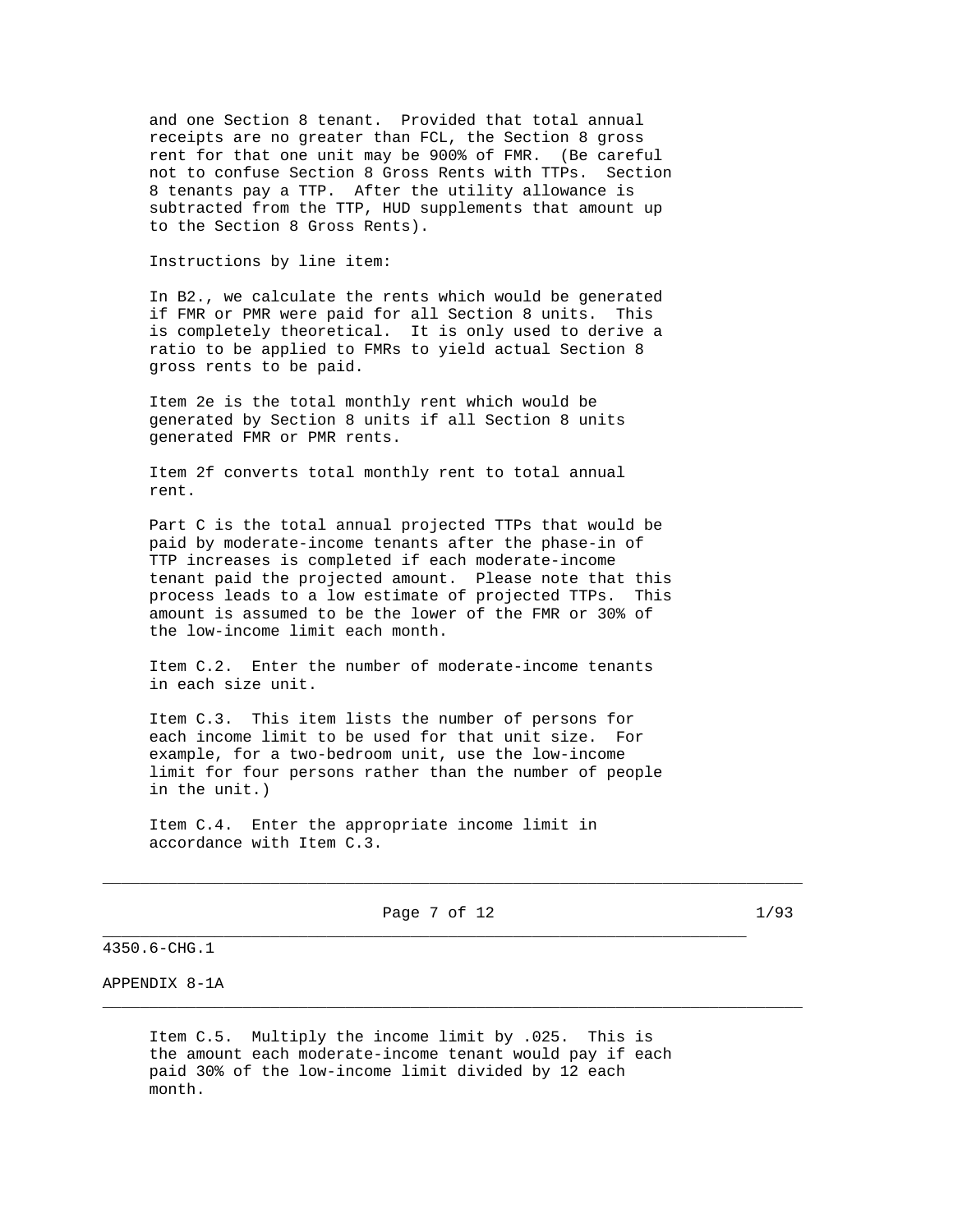Item C.6. Enter the FMR for each unit size.

 Item C.7. Enter the lower of the FMR or the TTP projected in Item C.5. since no tenant pays more than FMR for that unit size.

 Items C.8 and 11. These items sum the projected TTPs for all moderate-income tenants.

 Item 12. Multiply the result by 12 to derive the total projected annual TTPs for all moderate-income tenants.

 Item D.1.c. is the total annual income necessary to complement the moderate-income projected TTPs in order to support the PPR.

 Item D.2 calculates the factor by which current FMR or PMR will be multiplied. In most cases, it will be greater than one, but it may be equal to or less than one. The purpose of the factor (or ratio) is to adjust the Section 8 rents to the levels needed to fund the incentives. The FMR for each unit size is adjusted by the same factor. The adjusted monthly rents are shown in Item D.3.d. D.3.f. shows total rents to be collected from all Section 8 contracts for units of that size.

 Item D.3.g. is the total monthly rent to be collected from all Section 8 contracts.

 Item D.4. converts D.3.g. to total annual rent for the Section 8 units.

 Item D.5.: D.4. and D.1.c. should be equal. Item D.4. is the aggregated annual Section 8 rents after they have been adjusted to support the new TTPs; by definition, this is the same as D.1.c. and should differ only by amounts due to rounding. If there is a discrepancy due to rounding, add to or subtract from the rents in D.3.d. until the totals in g., when multiplied by 12, add up to D.1.c. Do not alter D.1.c. to match D.4. If the discrepancy is larger than an amount due to rounding, check your calculations.

1/93 Page 8 of 12

\_\_\_\_\_\_\_\_\_\_\_\_\_\_\_\_\_\_\_\_\_\_\_\_\_\_\_\_\_\_\_\_\_\_\_\_\_\_\_\_\_\_\_\_\_\_\_\_\_\_\_\_\_\_\_\_\_\_\_\_\_\_\_\_\_\_\_\_\_

\_\_\_\_\_\_\_\_\_\_\_\_\_\_\_\_\_\_\_\_\_\_\_\_\_\_\_\_\_\_\_\_\_\_\_\_\_\_\_\_\_\_\_\_\_\_\_\_\_\_\_\_\_\_\_\_\_\_\_\_\_\_\_\_\_\_\_\_\_\_\_\_\_\_\_

\_\_\_\_\_\_\_\_\_\_\_\_\_\_\_\_\_\_\_\_\_\_\_\_\_\_\_\_\_\_\_\_\_\_\_\_\_\_\_\_\_\_\_\_\_\_\_\_\_\_\_\_\_\_\_\_\_\_\_\_\_\_\_\_\_\_\_\_\_\_\_\_\_\_\_

4350.6-CHG.1

APPENDIX 8-1A

 E. TTPs for Section 8 tenants who are not paying 30% of their adjusted income prior to the POA will also need to be phased-in. This will generally only apply to tenants in BMIRs who do not receive Section 8 prior to POA approval. This phase-in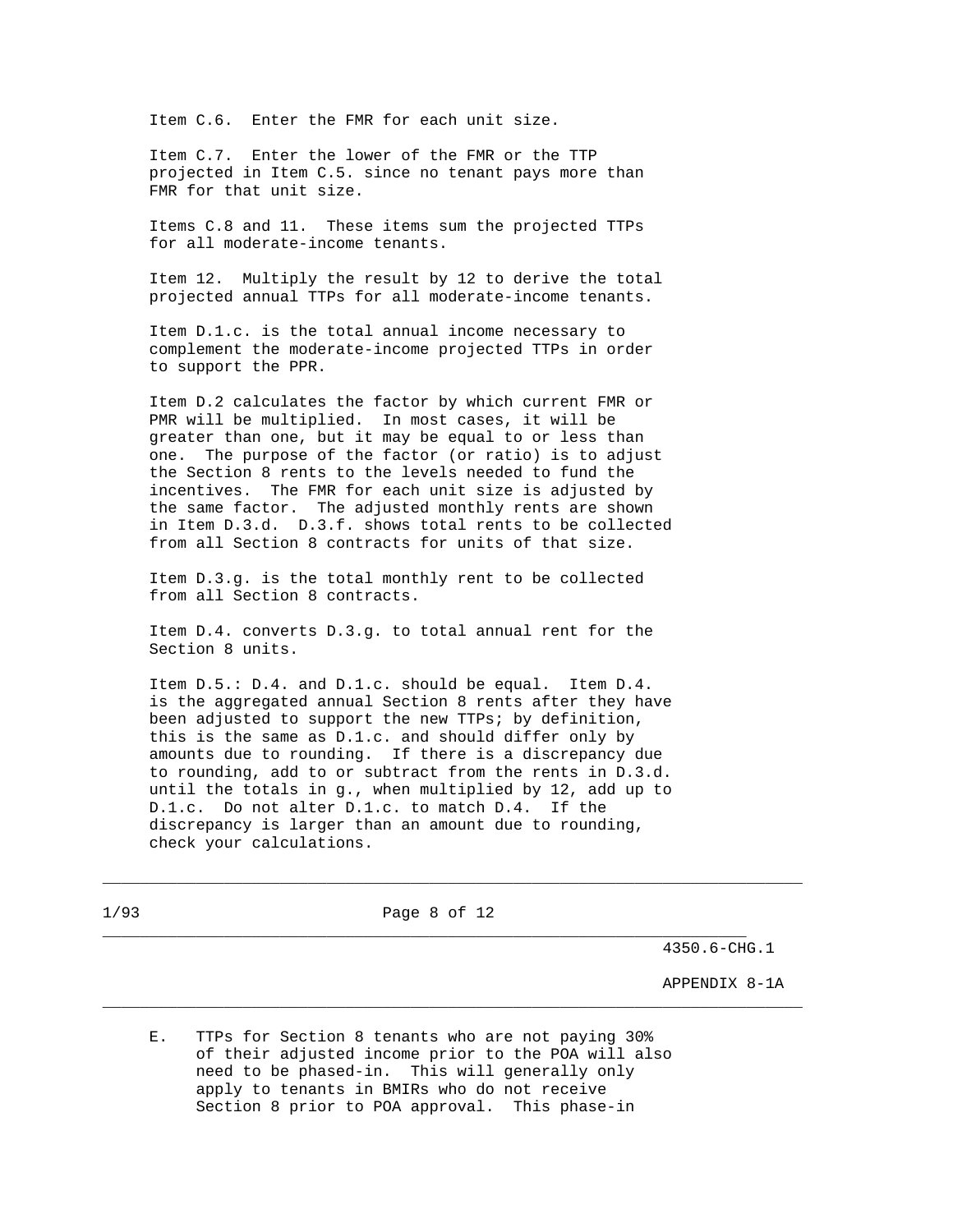will not affect project income.

- F. Minimum rents are intended to protect the owner from sudden and substantial reductions in project income. This could occur if moderate income tenants suffer a large decline in income and still had to pay only 30% of income for rent.
- G. This space is reserved for comments.
- VI. Evaluation of additional Incentives which the owner may request.

 Two additional methods of funding incentives include: (1) Increased access to residual receipts accounts as needed to enable the owner to realize the AAR, and (2) Redirection of the Interest Reduction Payment subsidies to a second mortgage for projects which are insured, assisted or held by HUD or a State or State Agency under Section 236.

- VII. The POA must contain an acceptable Management Plan.
- VIII.The answer to each question in this section must be Yes for the POA to be approvable.

 The project must remain affordable for the remainder of its useful life. A statement that it will remain affordable for the remaining term on the original mortgage is unacceptable.

 The owner must include a statement and budget showing that expenditures will be adequate for proper maintenance and operation.

 Tenant profiles must be submitted for two periods. One profile should reflect tenant data as of the date of POA submission. The second profile should reflect tenant data as of January 1, 1987. Tenant data as of January 1, 1988, or 1989, may be substituted for the second profile if accompanied by a certification for the unavailability of the prior year's data.

Page 9 of 12 1/93 \_\_\_\_\_\_\_\_\_\_\_\_\_\_\_\_\_\_\_\_\_\_\_\_\_\_\_\_\_\_\_\_\_\_\_\_\_\_\_\_\_\_\_\_\_\_\_\_\_\_\_\_\_\_\_\_\_\_\_\_\_\_\_\_\_\_\_\_\_

\_\_\_\_\_\_\_\_\_\_\_\_\_\_\_\_\_\_\_\_\_\_\_\_\_\_\_\_\_\_\_\_\_\_\_\_\_\_\_\_\_\_\_\_\_\_\_\_\_\_\_\_\_\_\_\_\_\_\_\_\_\_\_\_\_\_\_\_\_\_\_\_\_\_\_

\_\_\_\_\_\_\_\_\_\_\_\_\_\_\_\_\_\_\_\_\_\_\_\_\_\_\_\_\_\_\_\_\_\_\_\_\_\_\_\_\_\_\_\_\_\_\_\_\_\_\_\_\_\_\_\_\_\_\_\_\_\_\_\_\_\_\_\_\_\_\_\_\_\_\_

4350.6-CHG.1

# APPENDIX 8-1A

 Based on the two tenant profiles submitted, the owner must maintain the tenant profile which contains the highest number of very low-income tenants.

Future rent increases must be made using an operating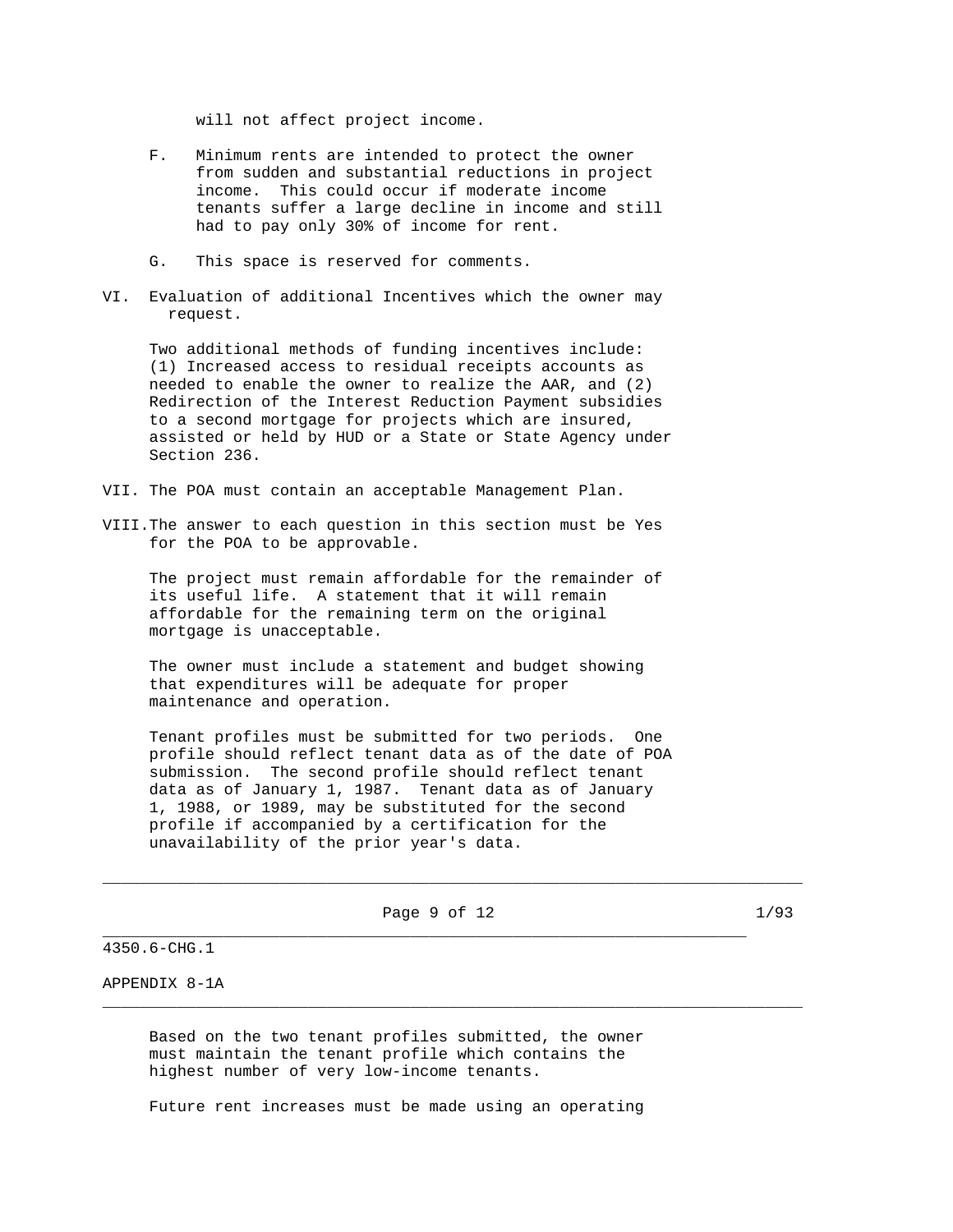cost adjustment factor or required rent increase provisions.

- IX. There cannot be any outstanding findings against the owner. If some exist, they must be resolved to Loan Management's satisfaction before the POA can be approved.
- X. The owner must have financing commitments in writing, although they may be conditioned upon POA approval.
- XI. Has a subsidy layering analysis and any other analysis deemed necessary by the loan servicer been done?

\_\_\_\_\_\_\_\_\_\_\_\_\_\_\_\_\_\_\_\_\_\_\_\_\_\_\_\_\_\_\_\_\_\_\_\_\_\_\_\_\_\_\_\_\_\_\_\_\_\_\_\_\_\_\_\_\_\_\_\_\_\_\_\_\_\_\_\_\_\_\_\_\_\_\_

\_\_\_\_\_\_\_\_\_\_\_\_\_\_\_\_\_\_\_\_\_\_\_\_\_\_\_\_\_\_\_\_\_\_\_\_\_\_\_\_\_\_\_\_\_\_\_\_\_\_\_\_\_\_\_\_\_\_\_\_\_\_\_\_\_\_\_\_\_\_\_\_\_\_\_

\_\_\_\_\_\_\_\_\_\_\_\_\_\_\_\_\_\_\_\_\_\_\_\_\_\_\_\_\_\_\_\_\_\_\_\_\_\_\_\_\_\_\_\_\_\_\_\_\_\_\_\_\_\_\_\_\_\_\_\_\_\_\_\_\_\_\_\_\_

XII. This space is reserved for comments.

1/93 Page 10 of 12

4350.6-CHG.1

APPENDIX 8-1A

- C. Calculation of Total Tenant Payment for Moderate-Income Tenants
- (1) Enter apartment number.
- (2) Enter number of bedrooms.
- (3) Enter FMR.
- (4) Enter current TTP.
- (5) Enter adjusted monthly income.
- (6) Enter 30% of adjusted monthly income. Mathematically, multiply amount in (5) by .3.
- (7) Moderate-income tenants will pay the lesser of the FMR or 30% of their adjusted monthly income.
- (8) The TTP increase is calculated by subtracting the current TTP from the new target TTP.
- $(9)-(12)$  If the total TTP increase  $(8)$  is greater than 30% of the current TTP  $(.3x(4))$ , it must be phased-in equally over a period of not less than three years. Thus, the maximum TTP at POA approval is the current TTP plus one-third of the total increase  $(4)+(10)$ . The TTP increase must be phased-in by at least 10% each year  $(4)+(9)$ .

 If the total TTP increase is greater than ten percent but less than 30% of the current TTP, it must be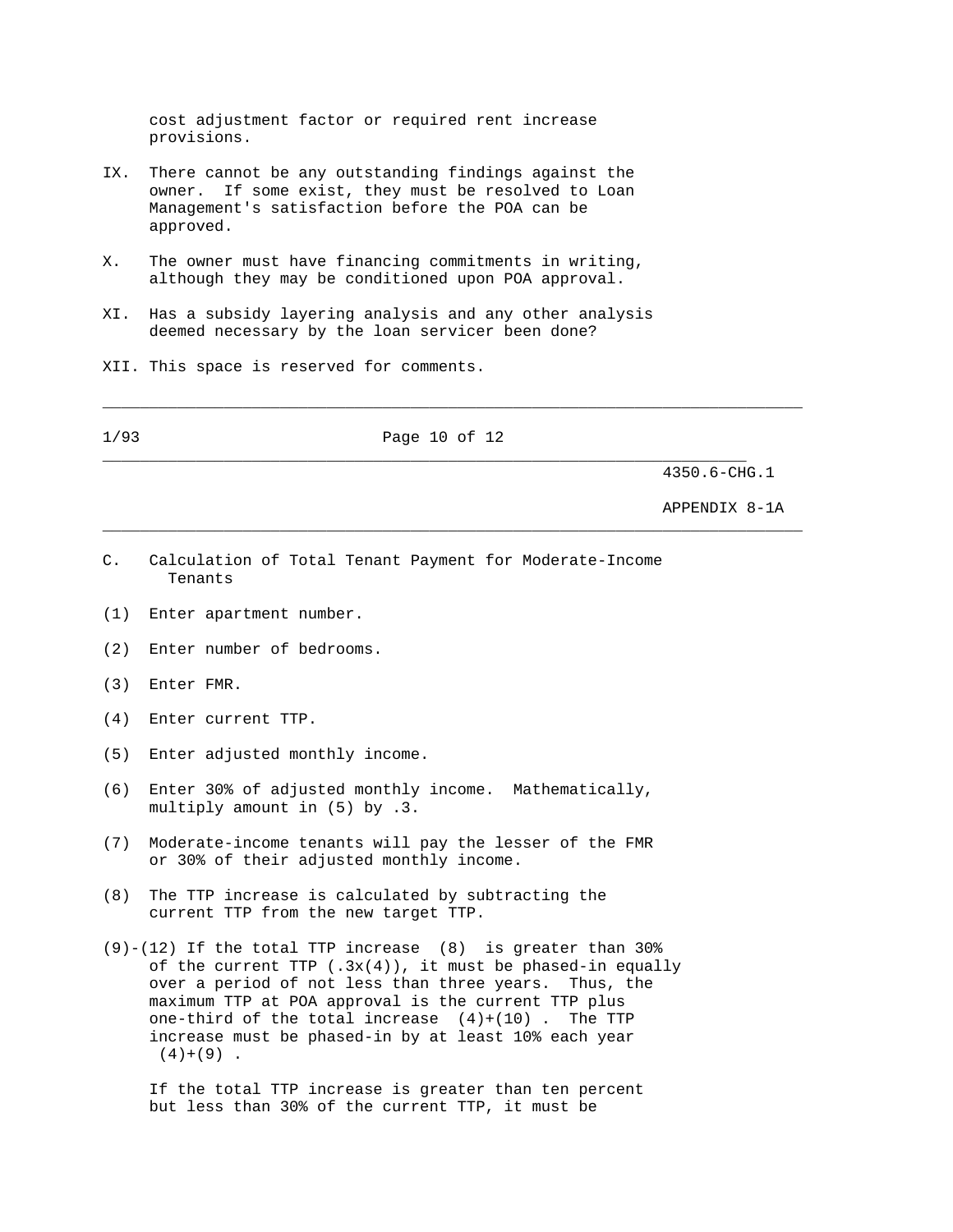phased-in at no more than 10% of the current TTP each year  $(4)+(9)$ .

- (13) Enter the TTP at POA Approval (after final stage of phase-in is complete). It must fall within the range of TTPs established by (11) and (12).
- (14)-(16) The actual TTP increase is calculated by subtracting the current TTP from the new TTP. It will almost always be the higher of (9) or (10). This amount will be added each year to the TTP for the previous year until the TTP equals the Target TTP (7). Use additional columns if the phase-in will take more than three years.

Page 11 of 12 1/93

\_\_\_\_\_\_\_\_\_\_\_\_\_\_\_\_\_\_\_\_\_\_\_\_\_\_\_\_\_\_\_\_\_\_\_\_\_\_\_\_\_\_\_\_\_\_\_\_\_\_\_\_\_\_\_\_\_\_\_\_\_\_\_\_\_\_\_\_\_\_\_\_\_\_\_

\_\_\_\_\_\_\_\_\_\_\_\_\_\_\_\_\_\_\_\_\_\_\_\_\_\_\_\_\_\_\_\_\_\_\_\_\_\_\_\_\_\_\_\_\_\_\_\_\_\_\_\_\_\_\_\_\_\_\_\_\_\_\_\_\_\_\_\_\_

\_\_\_\_\_\_\_\_\_\_\_\_\_\_\_\_\_\_\_\_\_\_\_\_\_\_\_\_\_\_\_\_\_\_\_\_\_\_\_\_\_\_\_\_\_\_\_\_\_\_\_\_\_\_\_\_\_\_\_\_\_\_\_\_\_\_\_\_\_\_\_\_\_\_\_

4350.6-CHG.1

APPENDIX 8-1A

 Finally, add columns (7), (13), (14), (15), (16), and any subsequent columns for phase-ins that will take longer than three years. Next, multiply the totals by 12 to make the amounts annual. The totals in columns (7) and (16) (or the last column if there are more than 16) should be equal.

1/93 Page 12 of 12

\_\_\_\_\_\_\_\_\_\_\_\_\_\_\_\_\_\_\_\_\_\_\_\_\_\_\_\_\_\_\_\_\_\_\_\_\_\_\_\_\_\_\_\_\_\_\_\_\_\_\_\_\_\_\_\_\_\_\_\_\_\_\_\_\_\_\_\_\_

\_\_\_\_\_\_\_\_\_\_\_\_\_\_\_\_\_\_\_\_\_\_\_\_\_\_\_\_\_\_\_\_\_\_\_\_\_\_\_\_\_\_\_\_\_\_\_\_\_\_\_\_\_\_\_\_\_\_\_\_\_\_\_\_\_\_\_\_\_\_\_\_\_\_\_

\_\_\_\_\_\_\_\_\_\_\_\_\_\_\_\_\_\_\_\_\_\_\_\_\_\_\_\_\_\_\_\_\_\_\_\_\_\_\_\_\_\_\_\_\_\_\_\_\_\_\_\_\_\_\_\_\_\_\_\_\_\_\_\_\_\_\_\_\_\_\_\_\_\_\_

4350.6-CHG.1

APPENDIX 8-2

 Evaluation of Plan of Action to Sell a Project \*\*\*\*\*\*\*\*\*\*\*\*\*\*\*\*\*\*\*\*\*\*\*\*\*\*\*\*\*\*\*\*\*\*\*\*\*\*\*\*\*\*\*\*\*\*\*\*\*\*\*\*\*\*\*\*\*\*\*\*\*\*\*\*\*\*\*\*  $\star$  \*  $\star$  \*  $\star$  \*  $\star$   $\star$  $\star$  \*  $\star$  \*  $\star$  \*  $\star$  \*  $\star$   $\star$  \* GRAPHICS MATERIAL IN ORIGINAL DOCUMENT OMITTED \*  $\star$  \*  $\star$  \*  $\star$  \*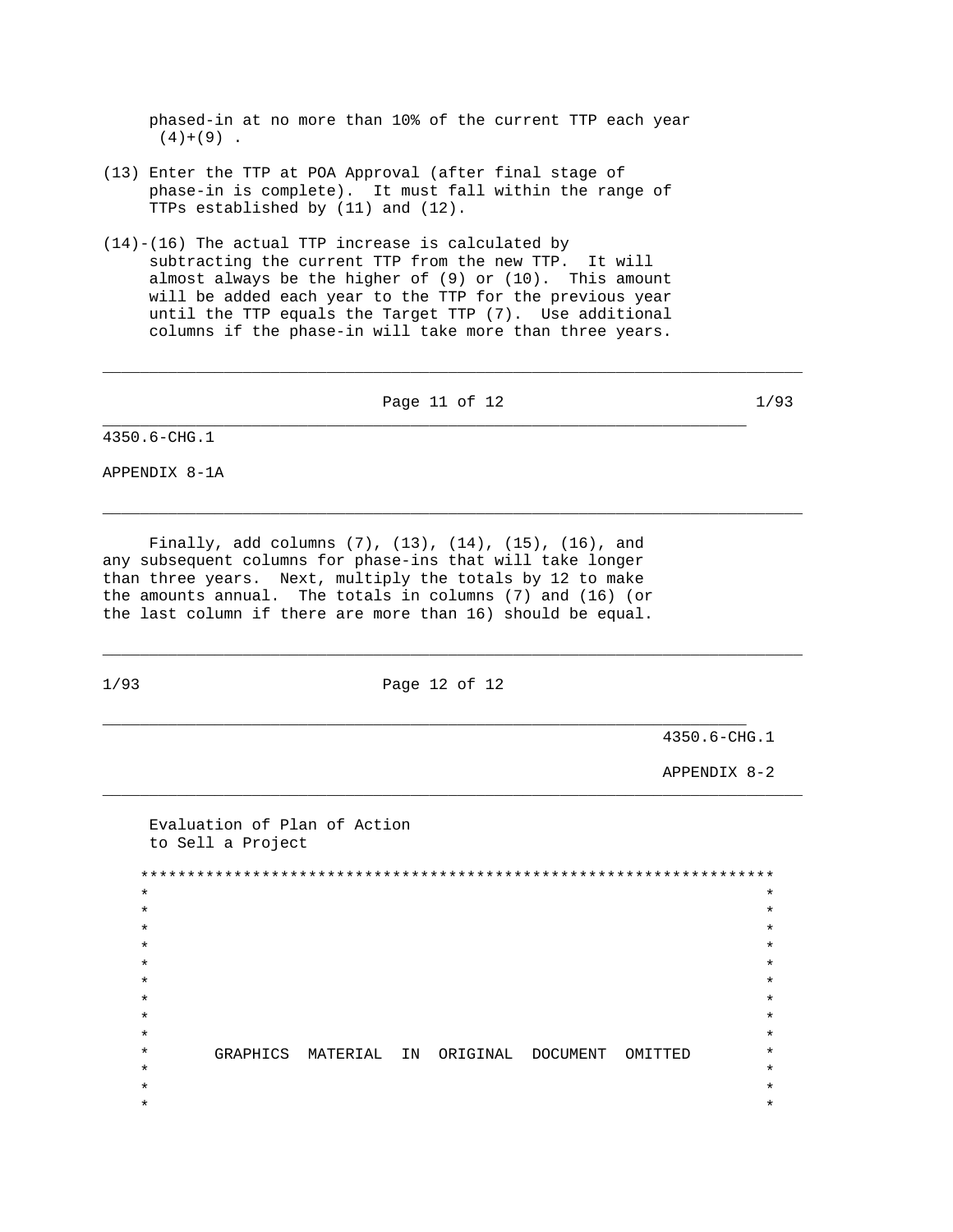$\star$  $\star$  $\star$  $\star$  $\ast$  $\star$  $\star$ 

ref. Handbook 4350.6 form HUD-50062 (12/92)

Page 1 of 7

 $1/93$ 

# $4350.6 - CHG.1$

APPENDIX 8-2

 $* *$  $\star$  $\ast$  $\star$  $\star$  $\star$  $\star$  $\star$  $\star$  $\star$  $\star$  $\star$ GRAPHICS MATERIAL IN ORIGINAL DOCUMENT OMITTED  $\star$  $\star$  $\star$  $\star$  $\star$  $\star$  $\star$ 

form HUD-50062



 $1/93$ 

4350.6-CHG.1

APPENDIX 8-2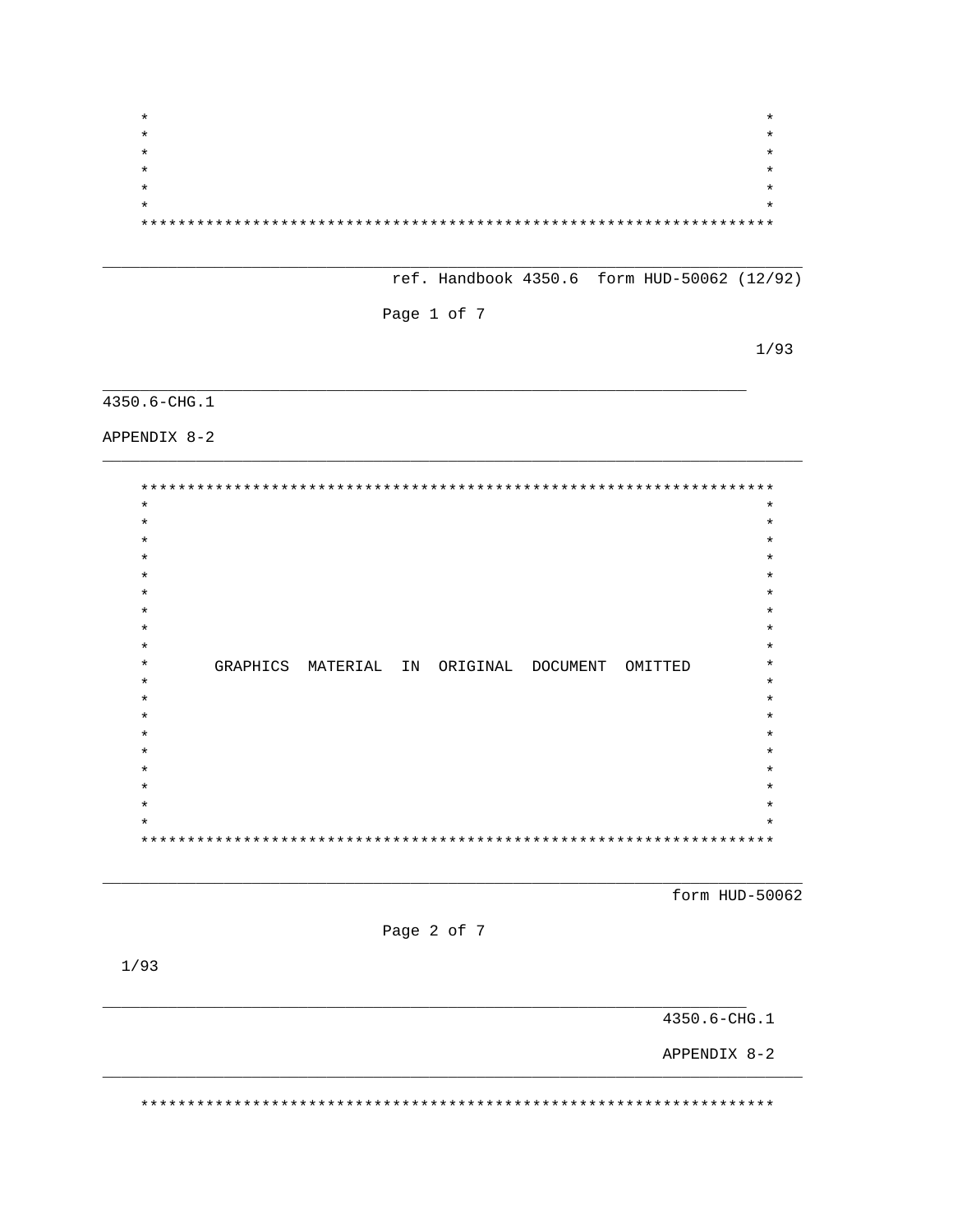$\star$  $\star$  $\star$  $\star$  $\ast$  $\star$  $\star$  $\star$  $\star$  $\star$  $\star$ GRAPHICS MATERIAL IN ORIGINAL DOCUMENT OMITTED  $\star$  $\star$  $\star$  $\star$  $\star$ 

form HUD-50062

Page 3 of 7

 $1/93$ 

4350.6-CHG.1

APPENDIX 8-2

 $\star$  $\star$  $\star$  $\star$  $\star$  $\star$  $\star$  $\star$  $\star$  $\star$ GRAPHICS MATERIAL IN ORIGINAL DOCUMENT OMITTED  $\star$  $\star$  $\star$  $\star$ ÷  $\star$  $\star$  $\star$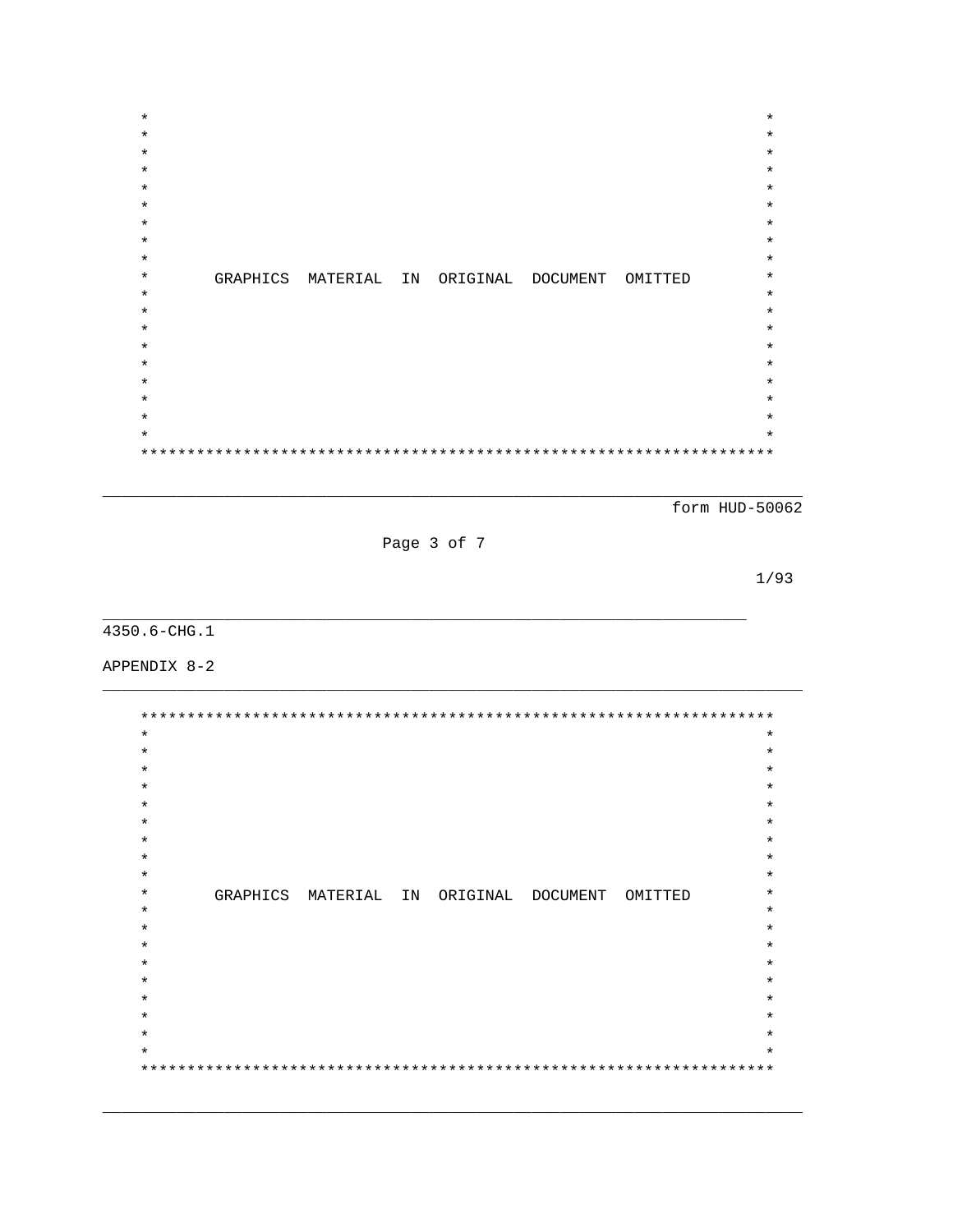Page 4 of 7

4350.6-CHG.1

APPENDIX 8-2

 $\star$  $\star$  $\star$  $\star$  $\star$  $\star$  $\star$  $\star$  $\star$  $\star$  $\star$  $\star$  $\star$  $\star$  $\star$  $\ddot{\textbf{r}}$  $\star$  $\star$ GRAPHICS MATERIAL IN ORIGINAL DOCUMENT OMITTED  $\star$  $\star$  $\star$  $\star$  $\star$  $\star$  $\star$  $\star$  $\star$  $\star$  $\star$  $\star$  $\star$  $\star$  $\star$ 

form HUD-50062

Page 5 of 7

 $1/93$ 

4350.6-CHG.1

APPENDIX 8-2

| $\star$ | $\star$ |
|---------|---------|
| $\ast$  | $\star$ |
| $\star$ | $\star$ |
| $\star$ | $\star$ |
| $\ast$  | $\star$ |
| $\star$ | $\star$ |
| $\star$ | $\star$ |
| $\star$ | $\star$ |
| *       | $\star$ |
|         |         |

 $1/93$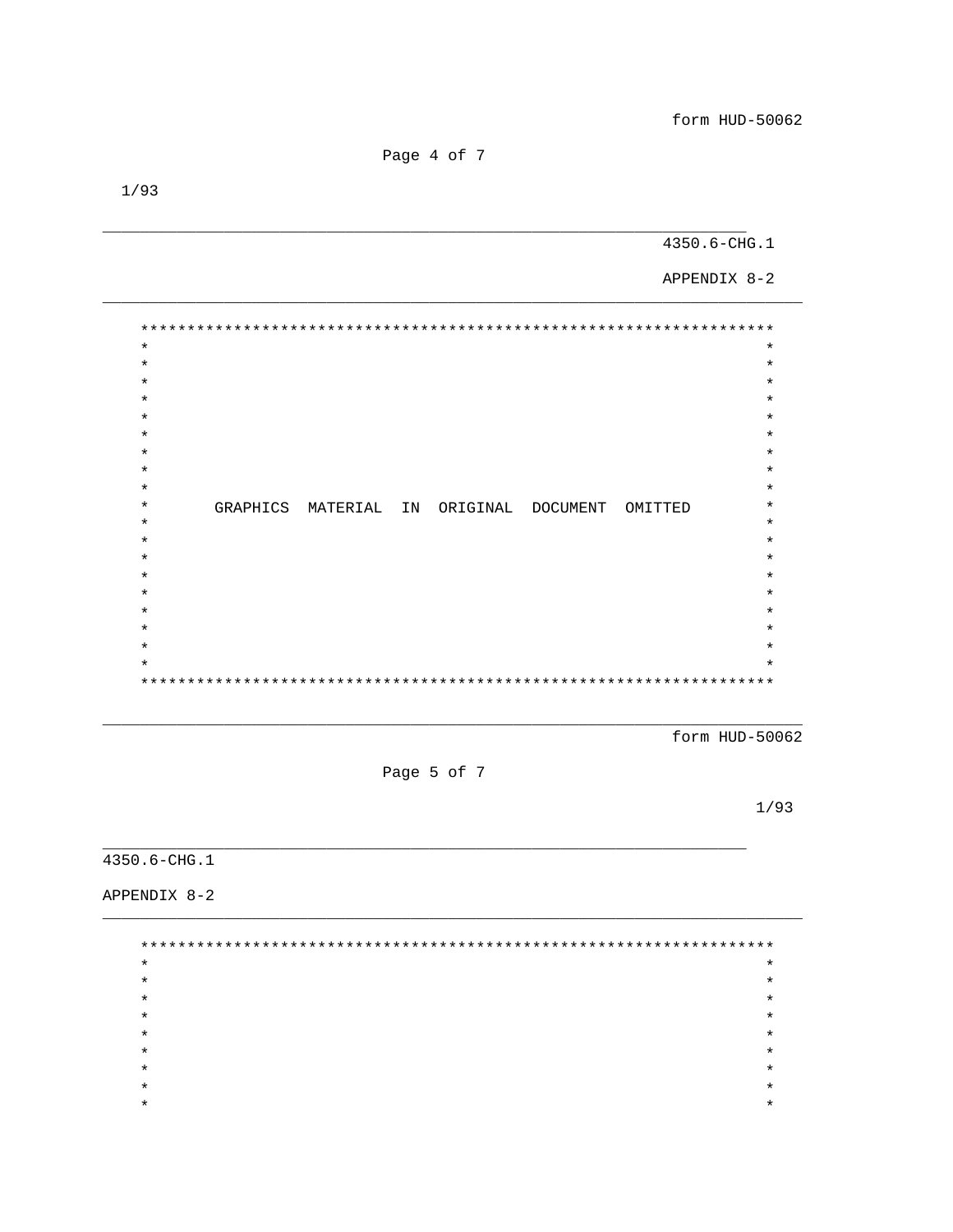$\star$ GRAPHICS MATERIAL IN ORIGINAL DOCUMENT OMITTED  $\star$  $\star$  $\star$  $\star$  $\star$  $\star$  $\star$  $\star$  $\star$  $***$ 

form HUD-50062

Page 6 of 7

 $1/93$ 

4350.6-CHG.1

APPENDIX 8-2

 $\star$  $\star$  $\star$  $\star$  $\star$  $\star$  $\star$  $\star$  $\star$  $\star$  $\star$  $\star$  $\star$  $\star$ GRAPHICS MATERIAL IN ORIGINAL DOCUMENT OMITTED  $\star$  $\star$  $\star$  $\ast$  $\ast$  $\star$  $\star$ 

form HUD-50062

Page 7 of 7

 $1/93$ 

4350.6-CHG.1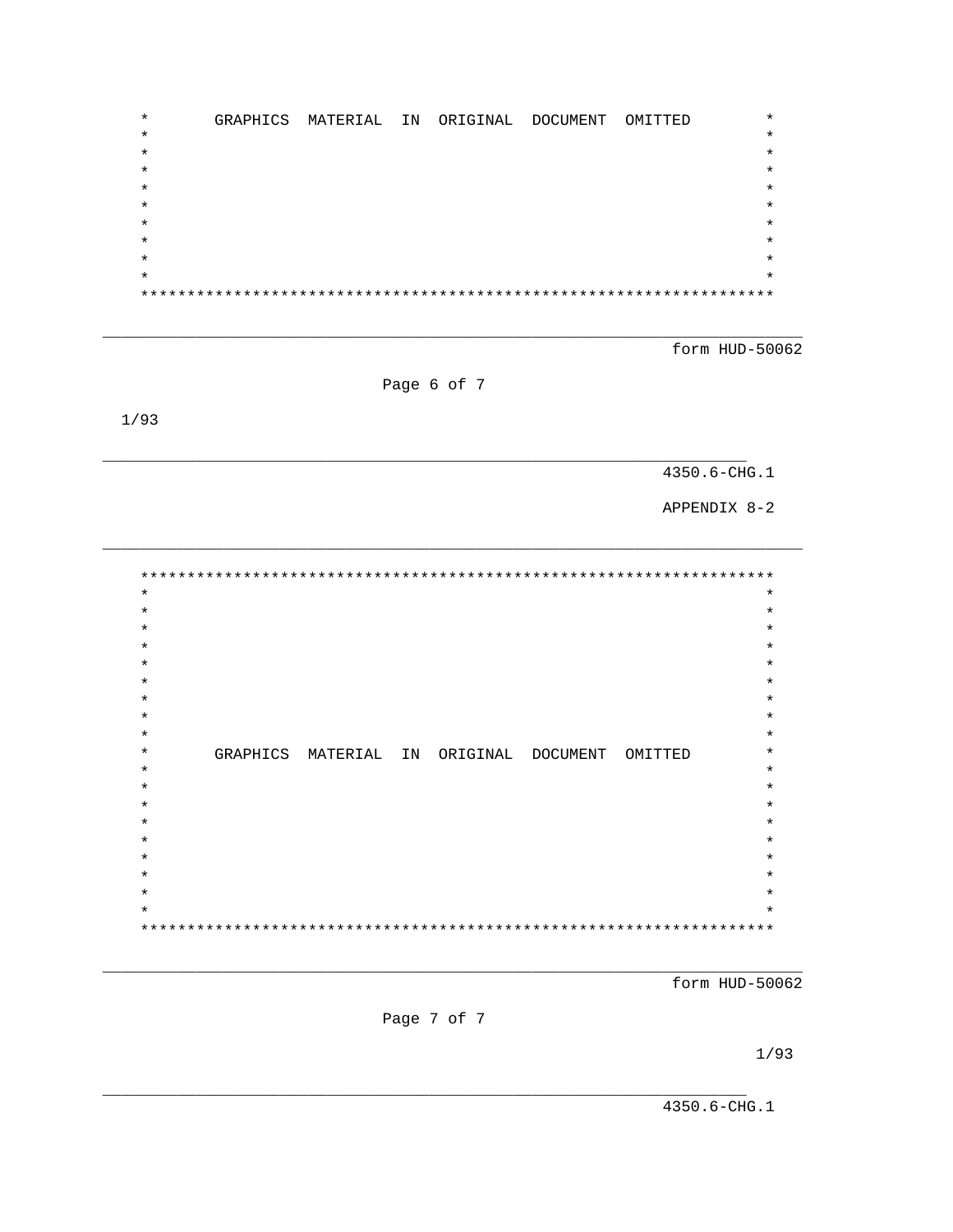#### INSTRUCTIONS FOR FORM HUD-50062

\_\_\_\_\_\_\_\_\_\_\_\_\_\_\_\_\_\_\_\_\_\_\_\_\_\_\_\_\_\_\_\_\_\_\_\_\_\_\_\_\_\_\_\_\_\_\_\_\_\_\_\_\_\_\_\_\_\_\_\_\_\_\_\_\_\_\_\_\_\_\_\_\_\_\_

# I. Type of Sale/Purchase

 A. Identify the type of sale. An owner is eligible to proceed under the Mandatory Sale Provisions only if the Transfer Preservation Rent (TPR) exceeded the Federal Cost Limit (FCL) when the appraisal information was returned. There are certain benefits available to purchasers under Mandatory Sales.

 An owner may choose to proceed under the Voluntary Sale Provisions whether or not TPR exceeded the FCL. However, if the TPR did exceed the FCL, the incentives received by the purchaser cannot require a Project Preservation Rent (PPR) which exceeds the FCL. The PPR is defined as Annual Gross Rent Potential (GRP) plus Gross Annual utility allowances for all tenants, or, the rents needed to fund all expenses including incentives plus tenant utility allowances.

 B. Identify the type of purchaser. Only Priority Purchasers are eligible for some benefits such as certain types of grants and reimbursement of transaction costs related to acquisition.

### II. General Project Finances

 All information comes from the Plan of Action (POA) to Sell a Project. If information is missing, the POA is deficient and should be returned to the owner and purchaser.

 A. 1. In a Voluntary Sale, the offering price for a bona fide offer may not exceed the Transfer Preservation Value (TPV) of the project. In a Mandatory Sale, the offering price in a bona fide offer must equal the TPV. The owner may, however, accept a lower offer.

1/93 Page 1 of 17

\_\_\_\_\_\_\_\_\_\_\_\_\_\_\_\_\_\_\_\_\_\_\_\_\_\_\_\_\_\_\_\_\_\_\_\_\_\_\_\_\_\_\_\_\_\_\_\_\_\_\_\_\_\_\_\_\_\_\_\_\_\_\_\_\_\_\_\_\_

\_\_\_\_\_\_\_\_\_\_\_\_\_\_\_\_\_\_\_\_\_\_\_\_\_\_\_\_\_\_\_\_\_\_\_\_\_\_\_\_\_\_\_\_\_\_\_\_\_\_\_\_\_\_\_\_\_\_\_\_\_\_\_\_\_\_\_\_\_\_\_\_\_\_\_

4350.6-CHG.1

APPENDIX 8-2A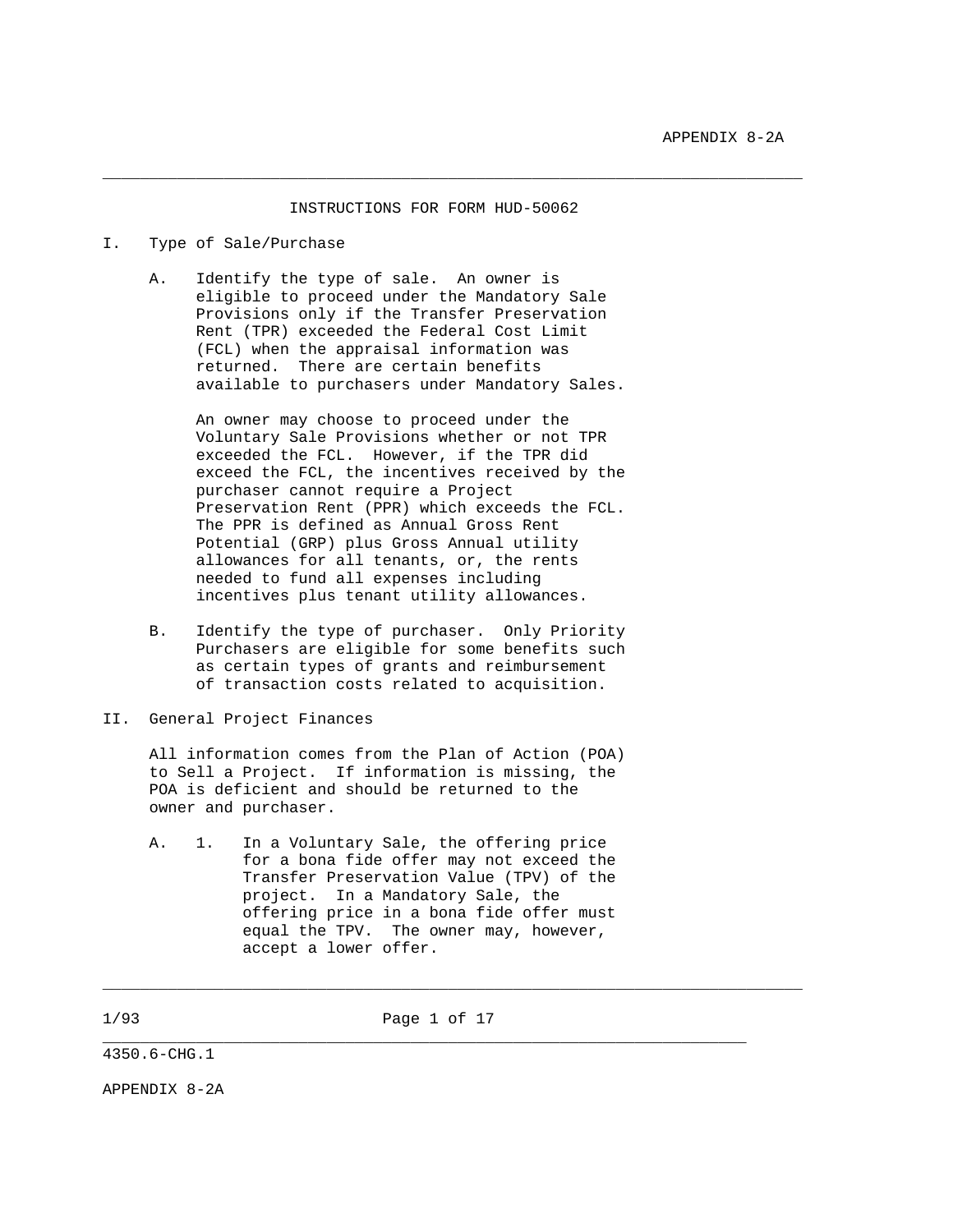| 2. | This is the maximum sales price HUD will  |
|----|-------------------------------------------|
|    | use to determine the amount of incentives |
|    | it will provide. Reducing the offering    |
|    | price by the amount of residual receipts  |
|    | to be retained by the seller is required  |
|    | by statute.                               |

\_\_\_\_\_\_\_\_\_\_\_\_\_\_\_\_\_\_\_\_\_\_\_\_\_\_\_\_\_\_\_\_\_\_\_\_\_\_\_\_\_\_\_\_\_\_\_\_\_\_\_\_\_\_\_\_\_\_\_\_\_\_\_\_\_\_\_\_\_\_\_\_\_\_\_

- 3-5. HUD will use the lower of the Purchase Price that meets the criteria of 2. or the TPV to determine the amount of incentives it will provide.
- B. The outstanding debt is the outstanding principal balance on the mortgage. The debt service is the amount of annual payments made to principal, interest, and Mortgage Insurance Premium (MIP).
- C. The loan servicer should ensure that all project funds, such as escrow accounts, income levels, and other funds are fully described. For example, do funds come from rents, government sources, private foundations, etc.? Is any funding from any source missing? There should be a detailed cash flow analysis that projects for the next 3 years what the project's anticipated cash flow will be, including income and expenses. If the seller provides financing for the acquisition or rehabilitation, ensure that it does not violate any restrictions detailed in 4350.6, chapter 8, paragraph 8-21F. Finally, list the sources of these funds and their respective amounts.
- D. The loan servicer should ensure that the use of all funds are shown. There should be no funds without a corollary expense. That is, all sources of funding should be accounted for. The POA should indicate whether or not the owner plans to use Low Income Housing Tax Credits (LIHTCs). If the owner does not plan to use LIHTC, the POA must include a Form HUD-9611, signed by the purchaser, that certifies LIHTCs will not be used. If the purchaser is using LIHTCs, are the funds accounted for?

\_\_\_\_\_\_\_\_\_\_\_\_\_\_\_\_\_\_\_\_\_\_\_\_\_\_\_\_\_\_\_\_\_\_\_\_\_\_\_\_\_\_\_\_\_\_\_\_\_\_\_\_\_\_\_\_\_\_\_\_\_\_\_\_\_\_\_\_\_\_\_\_\_\_\_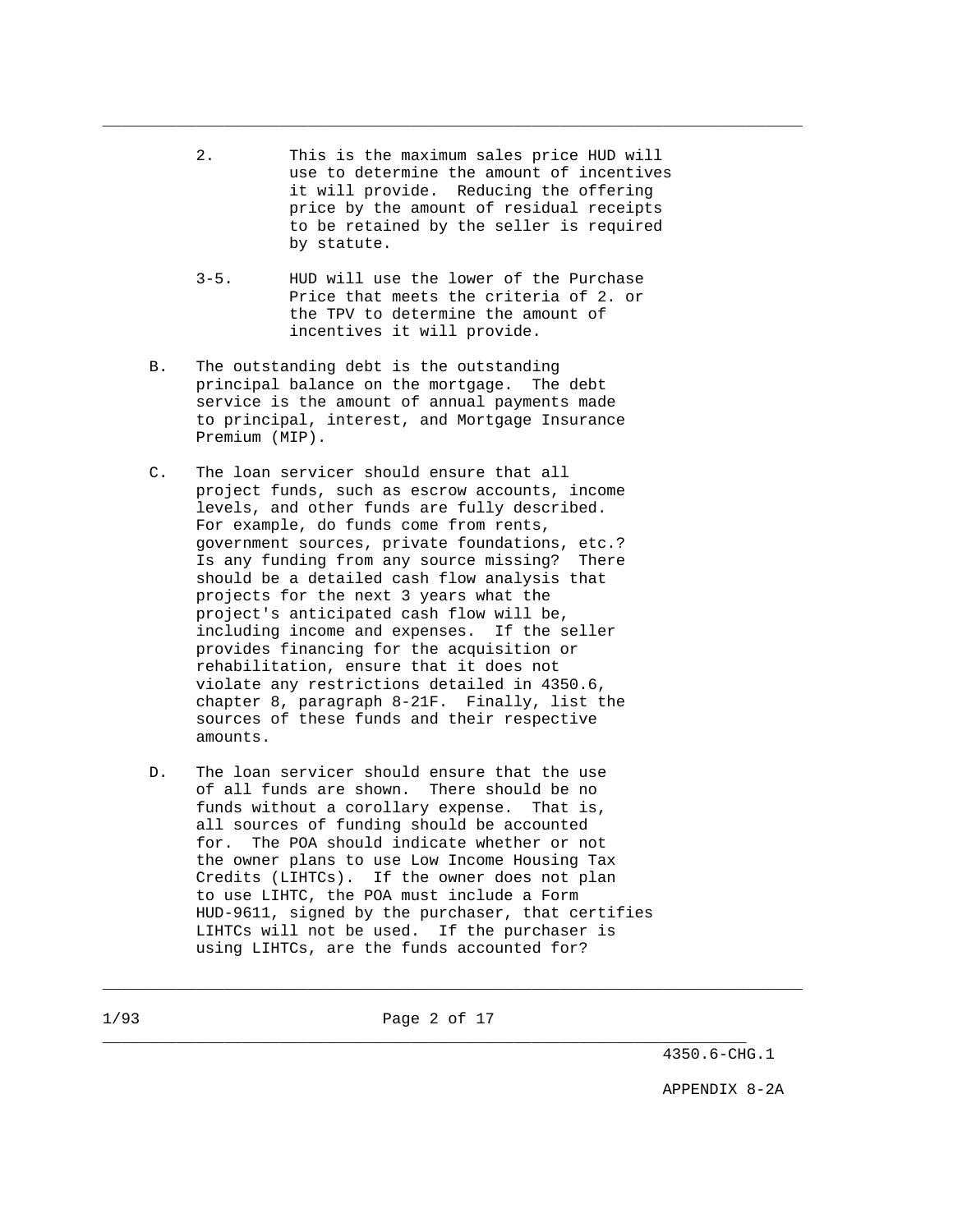E. For all expenses, the POA must be specific. Be cautious of any headings like "Miscellaneous" or "Other."

\_\_\_\_\_\_\_\_\_\_\_\_\_\_\_\_\_\_\_\_\_\_\_\_\_\_\_\_\_\_\_\_\_\_\_\_\_\_\_\_\_\_\_\_\_\_\_\_\_\_\_\_\_\_\_\_\_\_\_\_\_\_\_\_\_\_\_\_\_\_\_\_\_\_\_

- F. The loan servicer should scrutinize the POA to ensure that the owner plans to use funds efficiently. Similarly, the servicer should make sure the owner has not overestimated or underestimated costs and consequently the need for funding.
- G. Proposed utility allowances should be based on historical data with possible adjustments made for items in the rehabilitation plan that would lower utility costs.
- III. Capital Improvement, Rehabilitation, and Repairs
	- A. Two methods for funding requested incentives include (1) financing of capital improvements through provision of a Flexible Subsidy Capital Improvement Loan, and (2) insuring rehabilitation loans of up to 90 percent of rehabilitation costs with the maximum loan based on the equity requirements of the program under which the loan is made. Unless the project is devoid of physical deficiencies, the owner should include a list of capital improvements and rehabilitation that will restore the project to good physical condition.
	- B. The A Branch of HUD has completed a Capital Needs Assessment for the project. All capital improvements listed in this report must be addressed by the owner. These capital improvements include those required by HUD regulations. All other improvements are at the owner's discretion, subject to the approval of HUD.
	- C. Has the owner justified the need for capital improvements not required by HUD?
	- D. Are the cost estimates for these capital improvements reasonable and justified.

Page 3 of 17 1/93

\_\_\_\_\_\_\_\_\_\_\_\_\_\_\_\_\_\_\_\_\_\_\_\_\_\_\_\_\_\_\_\_\_\_\_\_\_\_\_\_\_\_\_\_\_\_\_\_\_\_\_\_\_\_\_\_\_\_\_\_\_\_\_\_\_\_\_\_\_

\_\_\_\_\_\_\_\_\_\_\_\_\_\_\_\_\_\_\_\_\_\_\_\_\_\_\_\_\_\_\_\_\_\_\_\_\_\_\_\_\_\_\_\_\_\_\_\_\_\_\_\_\_\_\_\_\_\_\_\_\_\_\_\_\_\_\_\_\_\_\_\_\_\_\_

4350.6-CHG.1

APPENDIX 8-2A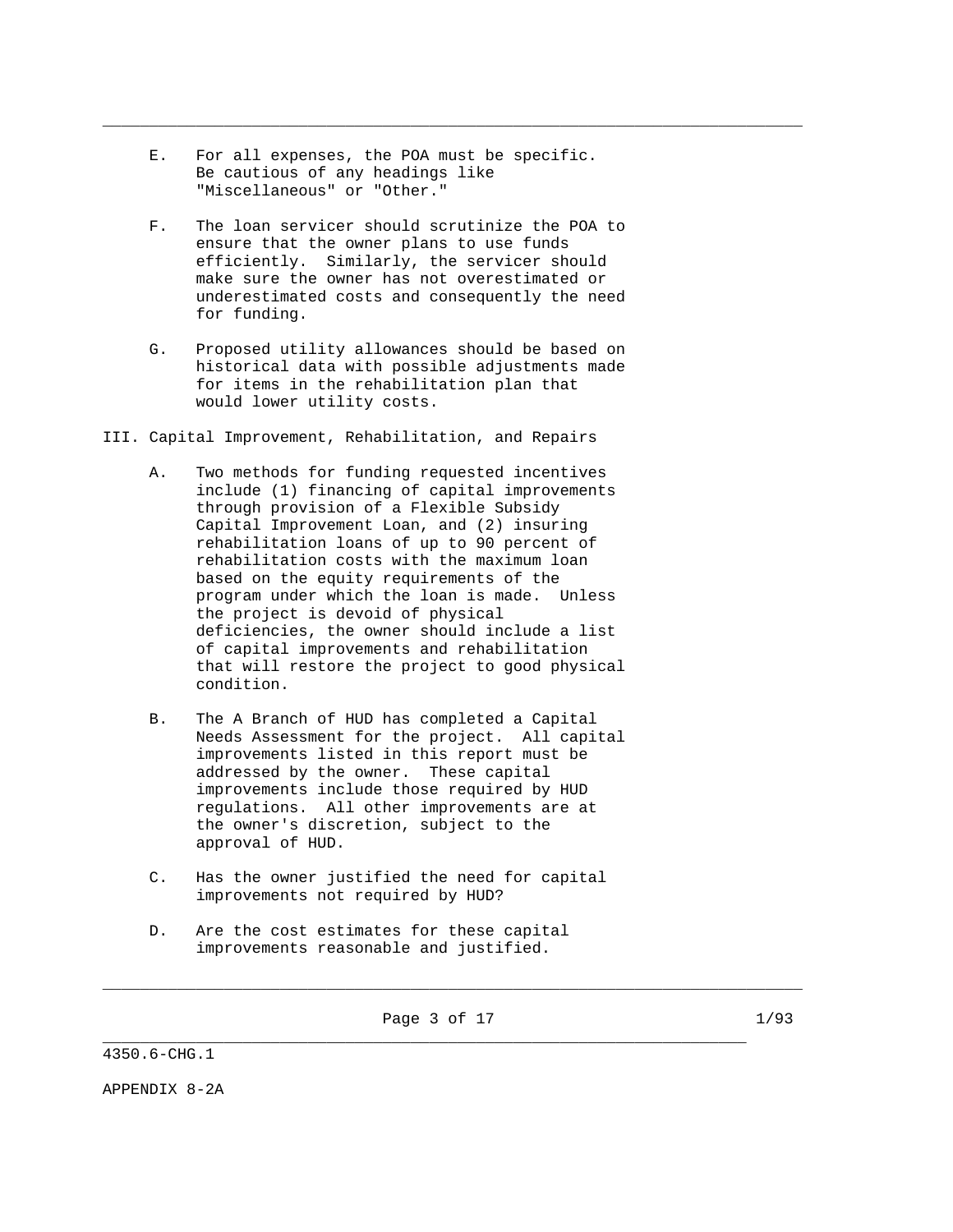E. Check to ensure that the owner is making the correct minimum contribution to the costs of capital improvements as required by the appropriate program. For example, a profit-motivated owner must contribute 25% of the capital costs to qualify for a Flexible Subsidy Loan and 10% of the capital costs for a Section 241(a) loan.

\_\_\_\_\_\_\_\_\_\_\_\_\_\_\_\_\_\_\_\_\_\_\_\_\_\_\_\_\_\_\_\_\_\_\_\_\_\_\_\_\_\_\_\_\_\_\_\_\_\_\_\_\_\_\_\_\_\_\_\_\_\_\_\_\_\_\_\_\_\_\_\_\_\_\_

- F. For each capital improvement, list the cost, the value of the improvement (what it adds to value of mortgage property as determined by A and Cost Branch), the program under which it will be financed, and the percentage the owner must contribute.
- G. List the amount for each loan program that will be used to fund the rehabilitation and capital improvements.
- H. Identify the program through which the loan will be made.
- I. List the anticipated interest rates for the loan(s).
- J. List the anticipated annual debt service payment for each loan.
- K. Add the anticipated annual debt service payment for each loan. This provides the total annual debt service for rehabilitation and capital improvement loans. This total will be included in the calculation of the total annual debt service for the project.
- L. The owner must submit a schedule for completion of all rehabilitation and capital Improvements.
- M. If the schedule is not reasonable, consult the A Cost Branch for guidance in making the determination.
- N. The owner needs to describe how the contracts will be awarded.

\_\_\_\_\_\_\_\_\_\_\_\_\_\_\_\_\_\_\_\_\_\_\_\_\_\_\_\_\_\_\_\_\_\_\_\_\_\_\_\_\_\_\_\_\_\_\_\_\_\_\_\_\_\_\_\_\_\_\_\_\_\_\_\_\_\_\_\_\_

\_\_\_\_\_\_\_\_\_\_\_\_\_\_\_\_\_\_\_\_\_\_\_\_\_\_\_\_\_\_\_\_\_\_\_\_\_\_\_\_\_\_\_\_\_\_\_\_\_\_\_\_\_\_\_\_\_\_\_\_\_\_\_\_\_\_\_\_\_\_\_\_\_\_\_

4350.6-CHG.1

APPENDIX 8-2A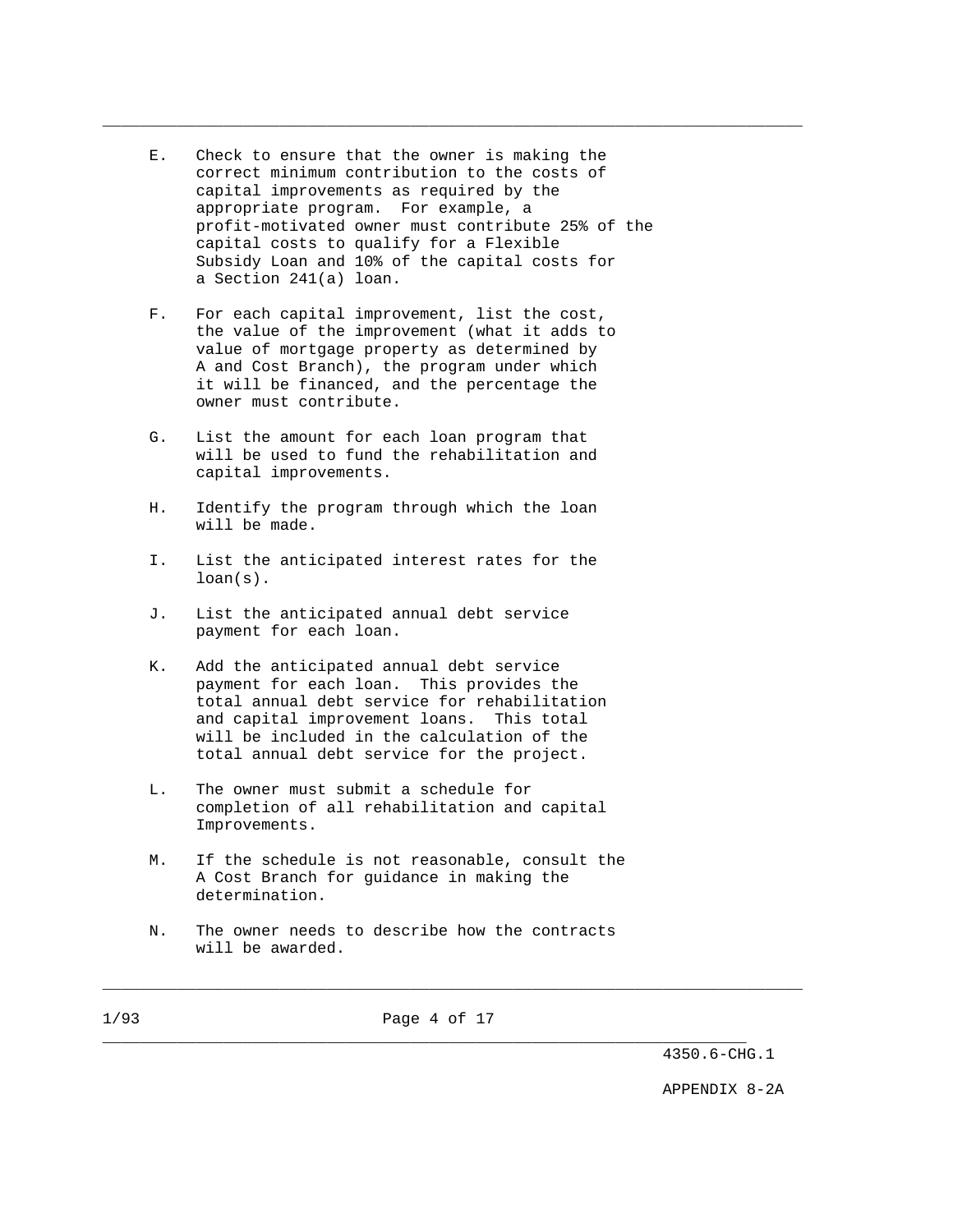O. This space is for comments on any of the questions pertaining to capital improvements, rehabilitation, and repairs. If the answers to any of the questions are unsatisfactory, the POA is deficient and should be returned to the owner and purchaser.

\_\_\_\_\_\_\_\_\_\_\_\_\_\_\_\_\_\_\_\_\_\_\_\_\_\_\_\_\_\_\_\_\_\_\_\_\_\_\_\_\_\_\_\_\_\_\_\_\_\_\_\_\_\_\_\_\_\_\_\_\_\_\_\_\_\_\_\_\_\_\_\_\_\_\_

### IV. Acquisition Loan and Grant

 All purchasers are eligible for an acquisition loan. This loan may not exceed 95% of Transfer Preservation Equity (TPE). Priority Purchasers are also eligible for grants of not more than 5% of TPE.

- A. Enter TPE. TPE is the Transfer Preservation Value (TPV) minus the outstanding balance of only the federally-assisted mortgage(s).
- B-C. One method of funding incentives is the provision of insurance under Section 241(f) for an acquisition loan to the purchaser. Alternatively, the purchaser may obtain a non-insured mortgage loan approved by HUD. The maximum insured acquisition loan will be 95% of either the TPE or the Purchase Price minus Outstanding Debt, whichever is lower, minus the total amount of funding the purchaser receives from other sources. However, in the case of Priority Purchasers, funds from other sources should first be used to reduce the amount of the grant. The loan will be reduced only if the funds from other sources exceed the amount the purchaser may receive in grant funds. Therefore, to complete C.2., the amount of other funding is first subtracted from the allowable grant. The remainder (if any) is subtracted from the allowable loan and entered on this line.
- D. 1. This means that the purchaser may receive an acquisition loan of up to 95% of TPE less total funding from all sources. However, the loan may not exceed the purchaser's actual need.
- D. 2. Enter amount of Acquisition Loan requested in the POA.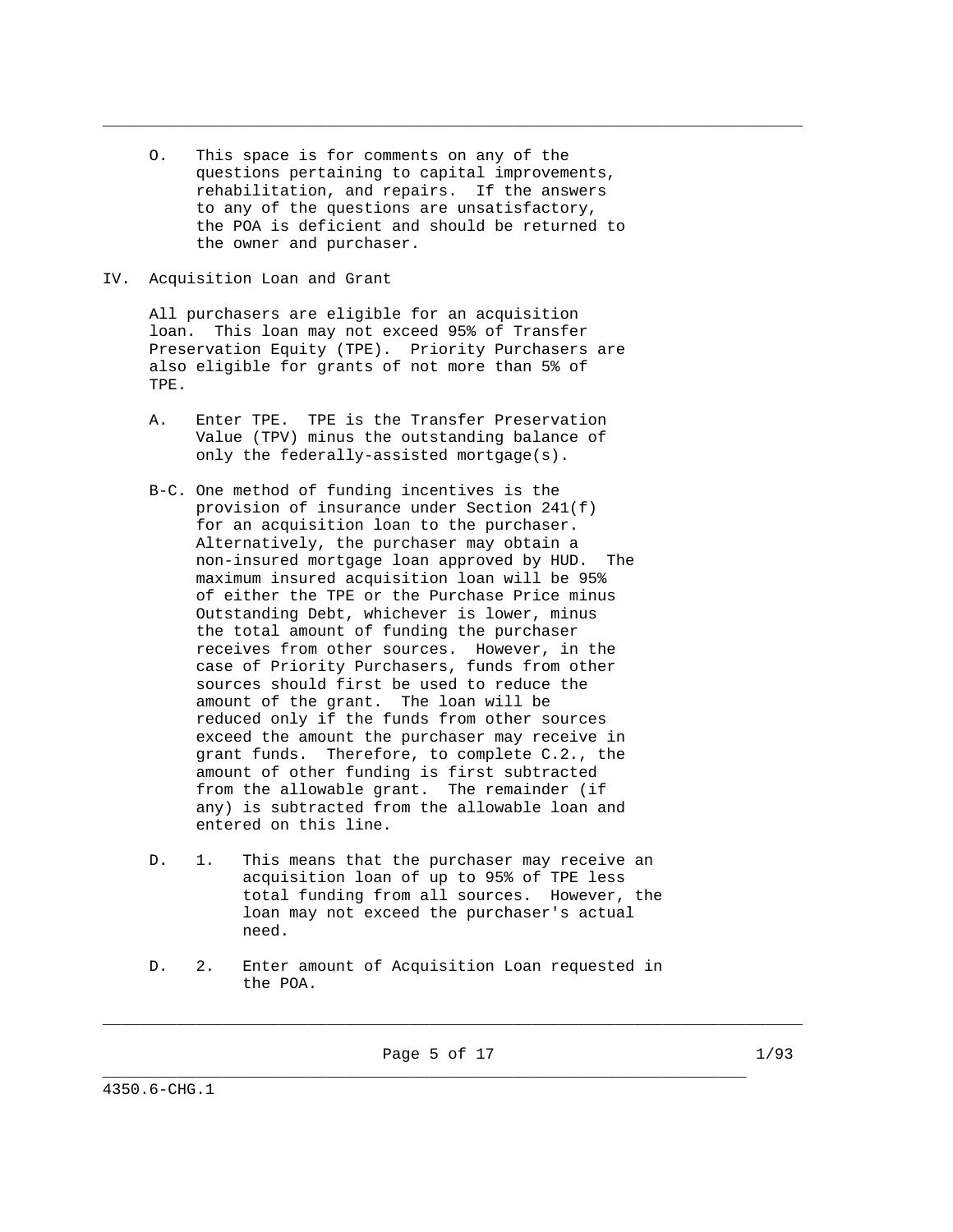D. 3. The owner may contribute more than the minimum 5% required. Therefore, the acquisition loan requested may be lower than would be allowed. The difference between the maximum allowable acquisition loan and the loan amount actually requested represents an additional amount of equity over and above the minimum 5% required by HUD on which the purchaser may receive a return.

\_\_\_\_\_\_\_\_\_\_\_\_\_\_\_\_\_\_\_\_\_\_\_\_\_\_\_\_\_\_\_\_\_\_\_\_\_\_\_\_\_\_\_\_\_\_\_\_\_\_\_\_\_\_\_\_\_\_\_\_\_\_\_\_\_\_\_\_\_\_\_\_\_\_\_

- E. Enter Annual Debt Service on Acquisition Loan.
- F. (Only Priority Purchasers are eligible for this grant.) All purchasers are expected to contribute 5% of TPE or the difference between the Purchase Price and the loan amount. If a Priority Purchaser is unable to do so, however, the Priority Purchaser may request a grant for up to 5% of TPE minus any funding received from other sources, subject to approval by Headquarters. If the entire POA, including any requests for grants, is deemed approvable, Loan Management must forward the complete POA, a copy of the completed Form HUD-50062, and a recommendation for approval of the grant to Preservation Division in Headquarters. Preservation staff must issue a decision on the grant within 15 days.
- G. This space is reserved for any comments on the acquisition loan and grant, if applicable.
- V. In this section, we add the annual debt service on the specified loans. We provide a cushion for debt service to protect against default by dividing by .90 for a Limited Dividend Purchaser. For Non-Profit Purchasers, we divide by .95 because HUD requires a smaller cushion for non-profits.
- VI. A. Purchasers may receive a maximum of 8% return on the equity they contribute up to a purchase price no greater than TPV. Part A. calculates the equity contributed by the purchaser. We start with the minimum 5% equity contribution required by HUD, then add the amount by which the purchaser exceeds this minimum contribution. Finally, for Priority

\_\_\_\_\_\_\_\_\_\_\_\_\_\_\_\_\_\_\_\_\_\_\_\_\_\_\_\_\_\_\_\_\_\_\_\_\_\_\_\_\_\_\_\_\_\_\_\_\_\_\_\_\_\_\_\_\_\_\_\_\_\_\_\_\_\_\_\_\_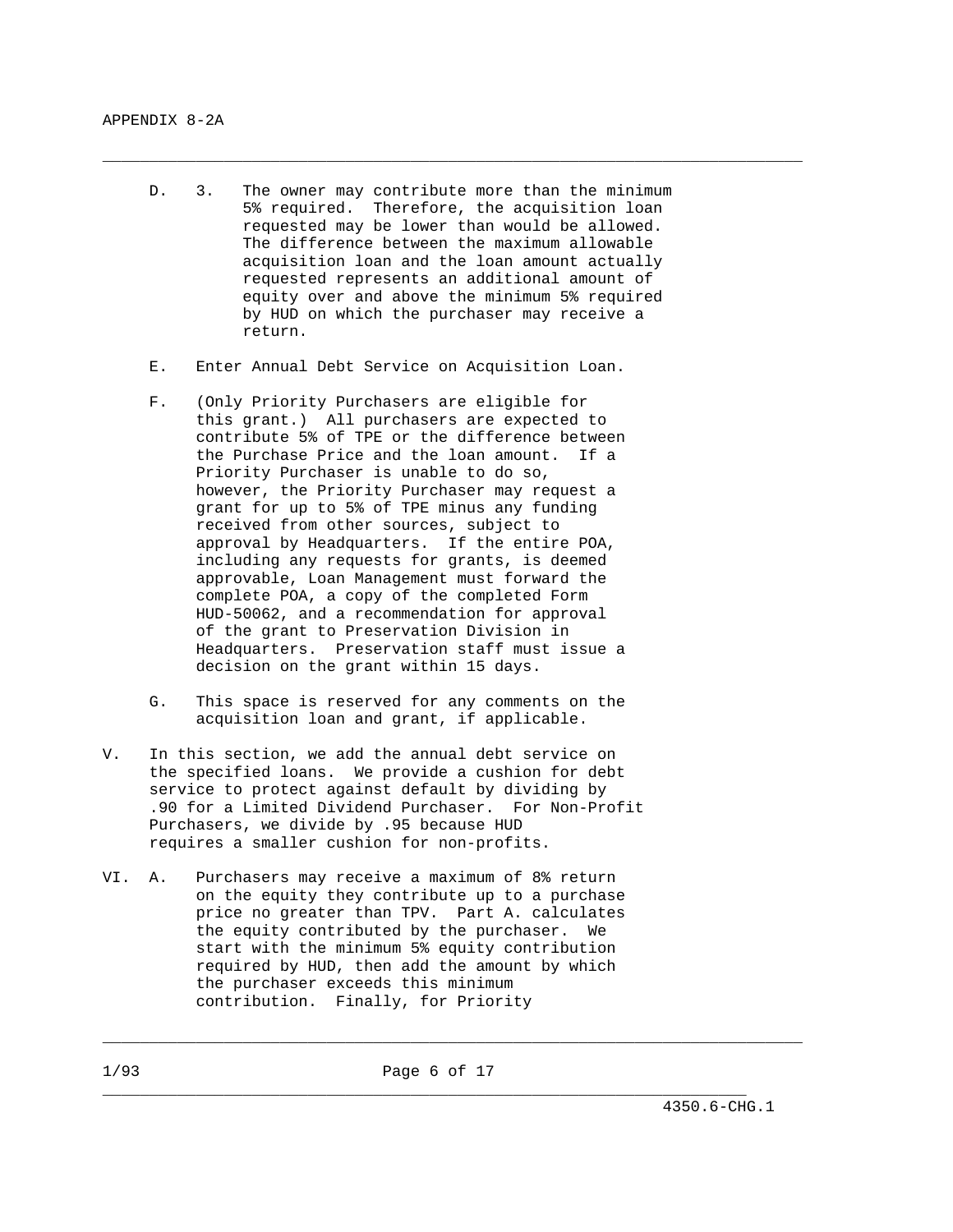Purchasers, we subtract any grant amount provided by HUD to reach the minimum required contribution. Priority Purchasers may not take the return out of the project except to pay authorized loans, but may include it in the budget to increase project receipts.

\_\_\_\_\_\_\_\_\_\_\_\_\_\_\_\_\_\_\_\_\_\_\_\_\_\_\_\_\_\_\_\_\_\_\_\_\_\_\_\_\_\_\_\_\_\_\_\_\_\_\_\_\_\_\_\_\_\_\_\_\_\_\_\_\_\_\_\_\_\_\_\_\_\_\_

 B. Here, we apply an 8% rate of return to the purchaser's equity contribution to determine the Maximum Annual Return on their investment.

# VII. Gross Annual Rents

- A. In this section, we assess the accuracy of some key items in the projected budget before we proceed to calculate how incentives will be funded. The level and type of incentives requested depend on these items. If the items are artificially high or low, then the level and type of incentives will most likely be inappropriate. Item A.5. enforces the regulation that the return on the purchaser's investment cannot exceed 8%.
- B. 1. We add the total annual rent necessary to operate the project and the sum of the utility allowances for all tenants to determine the Preservation Project Rent (PPR). The PPR (Total Tenant Payment (TTP) plus all utility allowances) needed to operate the project cannot exceed the Federal Cost Limit. If it does, either the purchaser must be eligible for a grant as determined in X. below or the POA cannot be approved.
	- 2. In order for a POA to be approvable, one of three conditions must exist. One, gross TTPs needed to operate the project are less than or equal to the FCL. Two, it is a Mandatory Sale. Or three, it is a Voluntary Sale to a Priority Purchaser and the TPR is less than or equal to the FCL. If none of these conditions exist, the POA cannot be approved.
- VIII.Grant or loan to priority purchasers for transaction and other costs.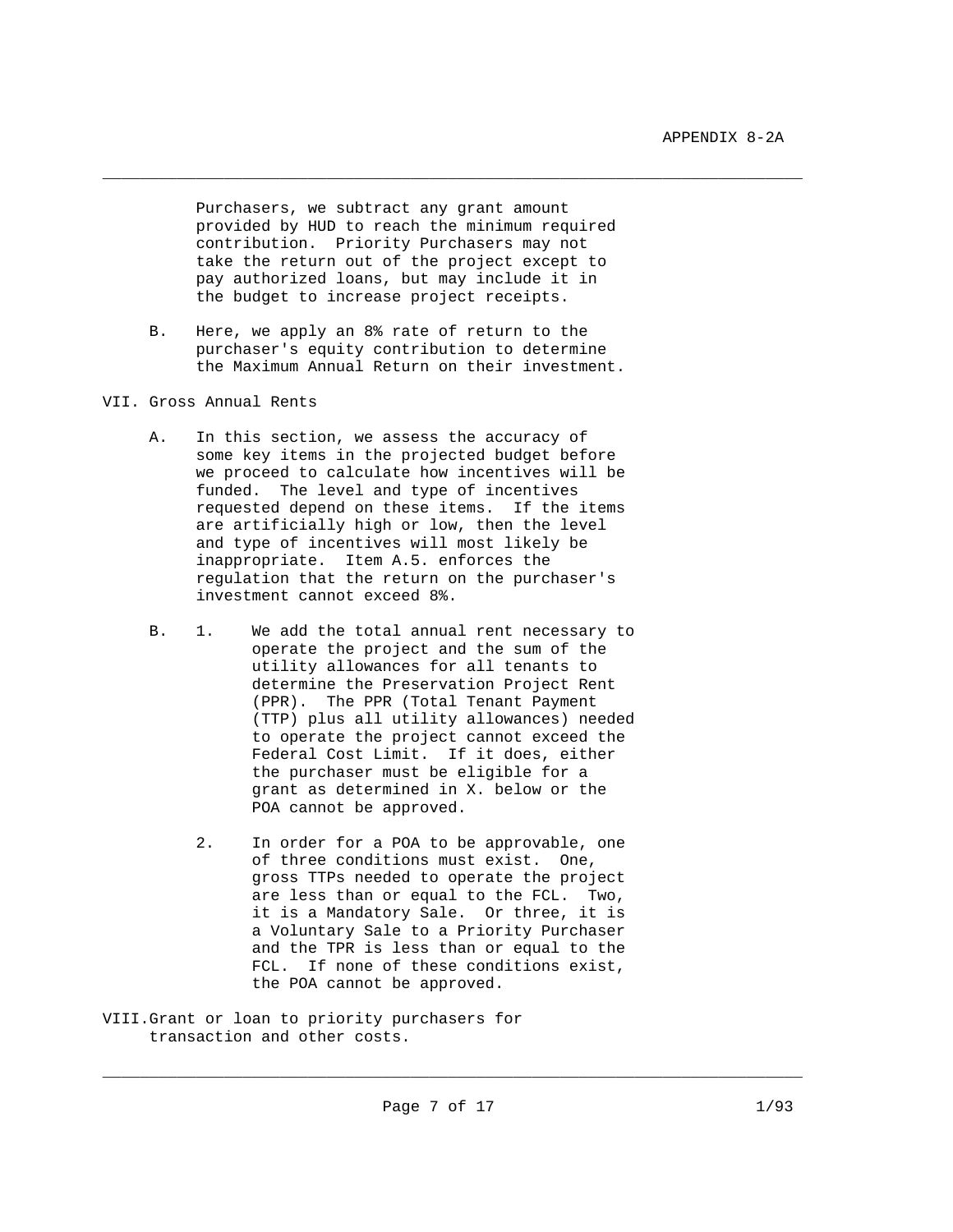4350.6-CHG.1

APPENDIX 8-2A

 A. An additional incentive available to Priority Purchasers is the reimbursement for transaction expenses and other expenses related to acquisition of the project.

\_\_\_\_\_\_\_\_\_\_\_\_\_\_\_\_\_\_\_\_\_\_\_\_\_\_\_\_\_\_\_\_\_\_\_\_\_\_\_\_\_\_\_\_\_\_\_\_\_\_\_\_\_\_\_\_\_\_\_\_\_\_\_\_\_\_\_\_\_\_\_\_\_\_\_

\_\_\_\_\_\_\_\_\_\_\_\_\_\_\_\_\_\_\_\_\_\_\_\_\_\_\_\_\_\_\_\_\_\_\_\_\_\_\_\_\_\_\_\_\_\_\_\_\_\_\_\_\_\_\_\_\_\_\_\_\_\_\_\_\_\_\_\_\_

- B. The loan and/or grant amount cannot exceed 5% of the TPE.
- C. This loan and/or grant may be made for acquisition costs, costs of organizing the nonprofit organization, and for tenant training and education. These costs must be based on documented expenses that have not and will not be reimbursed. Transaction costs may include legal fees and closing costs for purchasing the project. Broker's fees may not be included.
- D. HUD will only provide assistance for actual costs, subject to the cap determined in B.
- E. 1. This is the amount by which the FCL exceeds the allowed PPR. This amount represents a capacity for the project to incur the cost of debt service for a loan to cover the expenses described in C. To the extent that the capacity allows, that is, until total costs to operate the project equal the FCL, the assistance will take the form of a loan. If no such capacity exists, then any debt service on a loan would cause costs to exceed the FCL. Therefore, the assistance must take the form of a grant as calculated in F.
	- 2. Once we determine the difference between the FCL and the allowed PPR, we determine how much debt that amount will support.
	- 3. The assistance for the costs described in Part C will take the form of a loan to the extent that the debt service on the loan can be added to the total costs of operating the project without exceeding the FCL.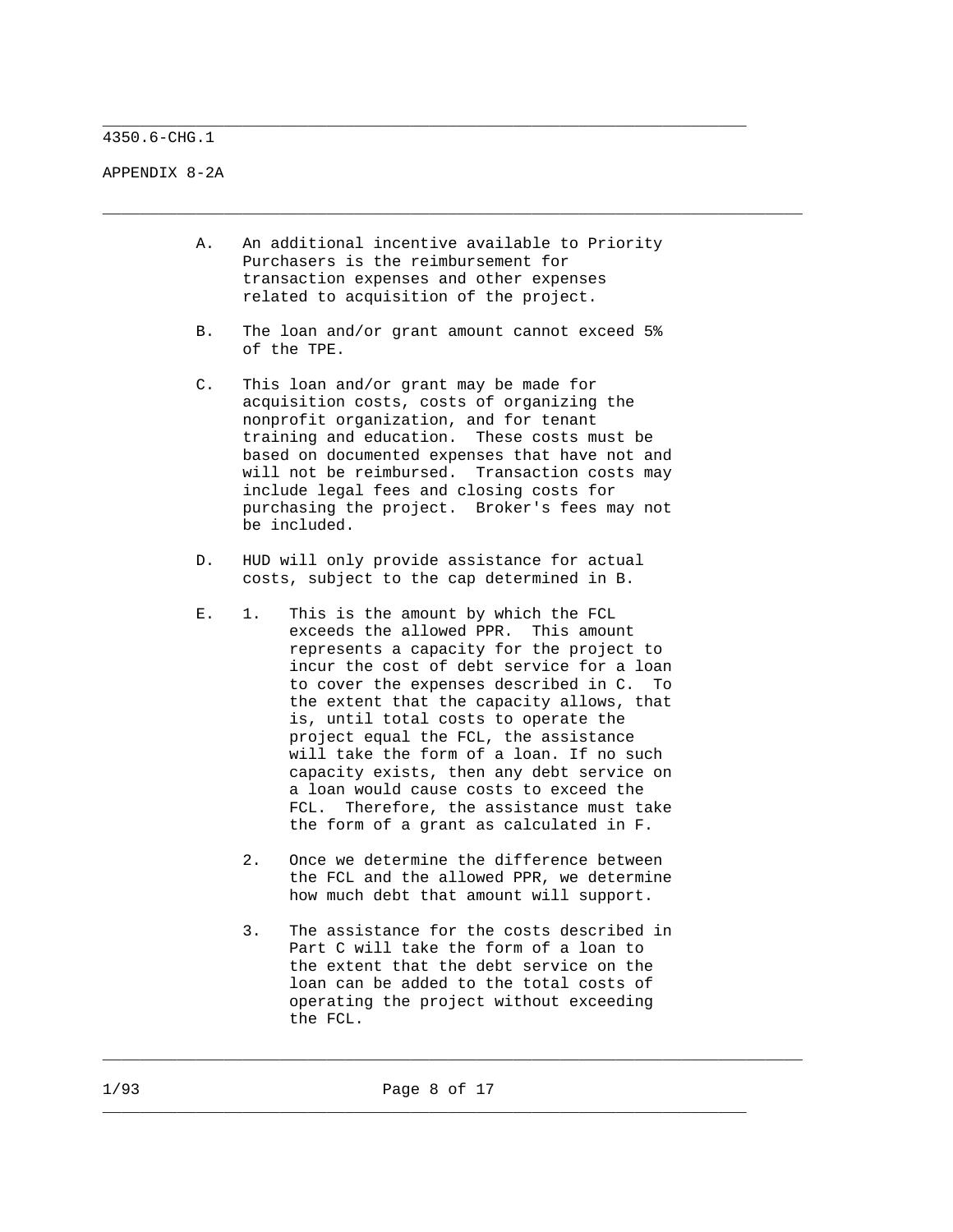4350.6-CHG.1

APPENDIX 8-2A

 4. If less than all of the assistance for the costs described in Part C. will take the form of a loan, then the debt service on the loan should be the difference between the FCL and the allowed PPR. (This taps the entire capacity to increase total rents up to the FCL.)

\_\_\_\_\_\_\_\_\_\_\_\_\_\_\_\_\_\_\_\_\_\_\_\_\_\_\_\_\_\_\_\_\_\_\_\_\_\_\_\_\_\_\_\_\_\_\_\_\_\_\_\_\_\_\_\_\_\_\_\_\_\_\_\_\_\_\_\_\_\_\_\_\_\_\_

- 5. Here, we add the debt service on this loan to the PPR calculated earlier. This amount should not exceed the FCL. If the loan amount covers all the costs described in Part C., there is no grant for these costs. If the loan amount is inadequate to cover all eligible costs, then the remainder of the assistance will take the form of a grant as calculated in **F. F.** 
	- F. To determine the grant amount, subtract the loan amount from the total costs eligible for reimbursement (subject to the cap imposed in B.). Remember that all grants must be approved by Headquarters.

# IX. Section 8 Rents

Logic underlying A. through D5:

 The PPR needed to operate the project, including incentives, and to support utility allowances has two components: TTPs from moderate-income tenants and Section 8 gross rents. We must allocate the rents from these two sources to fund the PPR. In essence, the TTPs for moderate-income units will be raised to a level where each tenant pays the lower of FMR or 30% of their adjusted monthly income. These TTP increases will be raised by the greater of 10% of the current TTPs each year or 1/3 of the total increase in any one year. The difference between the TTPs projected to be collected from the moderate-income tenants and the TTPs needed to fund the POA will be bridged by higher Section 8 gross rents.

Page 9 of 17 1/93

\_\_\_\_\_\_\_\_\_\_\_\_\_\_\_\_\_\_\_\_\_\_\_\_\_\_\_\_\_\_\_\_\_\_\_\_\_\_\_\_\_\_\_\_\_\_\_\_\_\_\_\_\_\_\_\_\_\_\_\_\_\_\_\_\_\_\_\_\_

\_\_\_\_\_\_\_\_\_\_\_\_\_\_\_\_\_\_\_\_\_\_\_\_\_\_\_\_\_\_\_\_\_\_\_\_\_\_\_\_\_\_\_\_\_\_\_\_\_\_\_\_\_\_\_\_\_\_\_\_\_\_\_\_\_\_\_\_\_\_\_\_\_\_\_

4350.6-CHG.1

APPENDIX 8-2A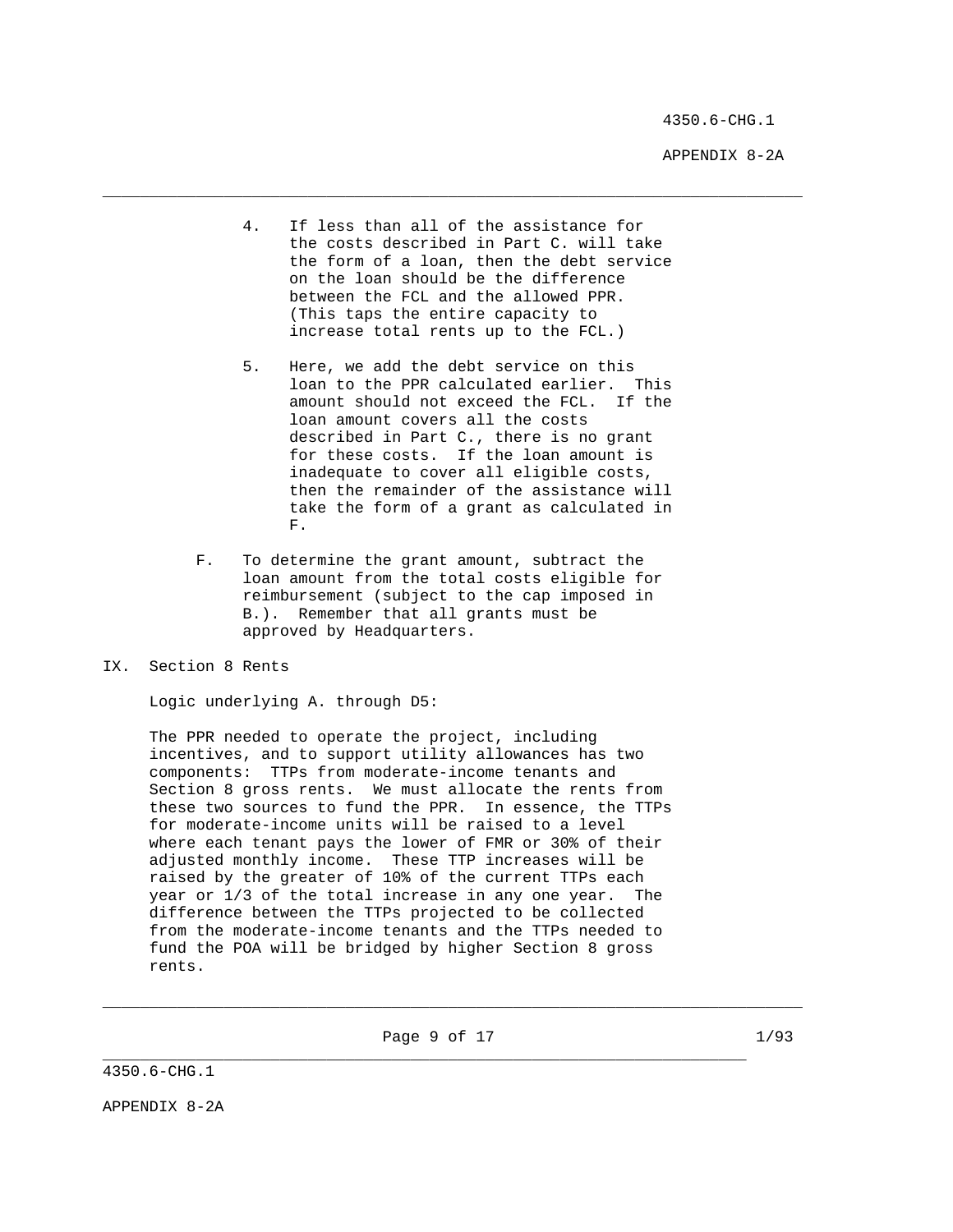To arrive at this conceptually, start with the PPR needed. Subtract from this total the TTPs that are projected to be generated by the moderate-income tenants after the phase-in of the TTPs is complete. We now have the portion of TTPs needed to be funded from Section 8 assistance. The rents needed from Section 8 are then distributed among the units which will be receiving Section 8 rental assistance. They will be allocated by unit type.

\_\_\_\_\_\_\_\_\_\_\_\_\_\_\_\_\_\_\_\_\_\_\_\_\_\_\_\_\_\_\_\_\_\_\_\_\_\_\_\_\_\_\_\_\_\_\_\_\_\_\_\_\_\_\_\_\_\_\_\_\_\_\_\_\_\_\_\_\_\_\_\_\_\_\_

 It is important to understand that the new Section 8 Gross Rents may exceed FMR. The relevant cost restriction is that total annual projected moderate-income TTPs plus Section 8 Gross Rents cannot exceed the FCL (Federal Cost Limit). For example, assume a 100 unit project has 99 moderate-income tenants and one Section 8 tenant. Provided that total annual receipts are no greater than the FCL, the Section 8 gross rent for that one unit may be 900% of FMR. (Be careful not to confuse Section 8 Gross Rents with TTPs. Section 8 tenants pay a TTP. After the utility allowance is subtracted from the TTP, HUD supplements that amount up to the Section Gross Rent.)

Instructions by line item:

 In A., we calculate the rents which would be generated if FMR or PMR were paid for all Section 8 units. This is completely theoretical. It is only used to derive a ratio to be applied to FMRs to yield actual Section 8 gross rents to be paid.

 Item A.5. is the total monthly rent which would be generated by Section 8 units if all Section 8 units generated FMR or PMR rents.

 Item A.6. converts total monthly rent to total annual rent.

 Part B. is the total annual projected TTPs that would be paid by moderate-income tenants after the phase-in of TTP increases is completed if each moderate-income tenant paid the projected amount. Please note that this process leads to a low estimate of projected TTPs. This amount is assumed to be the lower of the FMR or 30% of the low-income limit each month.

1/93 Page 10 of 17

\_\_\_\_\_\_\_\_\_\_\_\_\_\_\_\_\_\_\_\_\_\_\_\_\_\_\_\_\_\_\_\_\_\_\_\_\_\_\_\_\_\_\_\_\_\_\_\_\_\_\_\_\_\_\_\_\_\_\_\_\_\_\_\_\_\_\_\_\_

\_\_\_\_\_\_\_\_\_\_\_\_\_\_\_\_\_\_\_\_\_\_\_\_\_\_\_\_\_\_\_\_\_\_\_\_\_\_\_\_\_\_\_\_\_\_\_\_\_\_\_\_\_\_\_\_\_\_\_\_\_\_\_\_\_\_\_\_\_\_\_\_\_\_\_

4350.6-CHG.1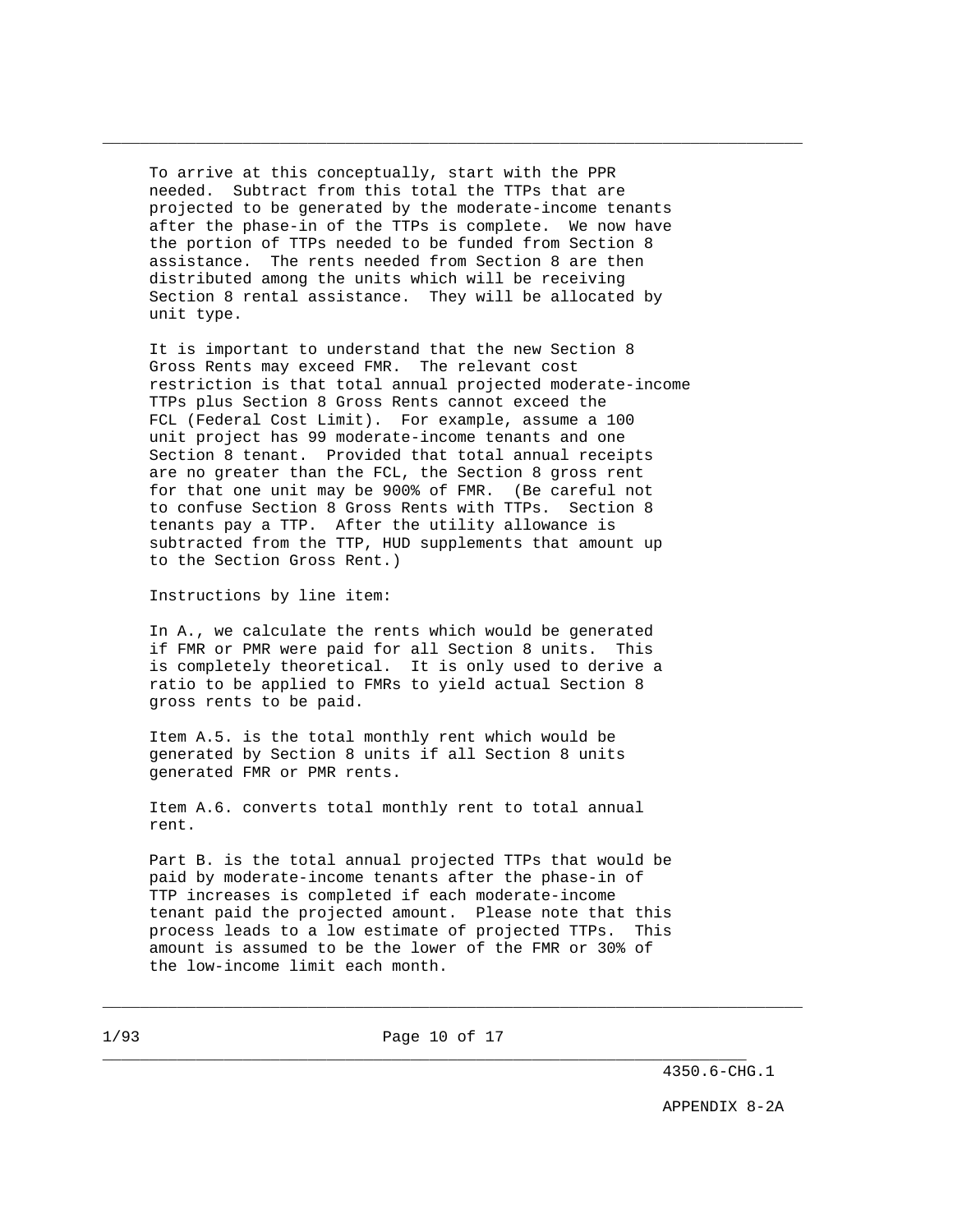Item B.2. Enter the number of moderate-income tenants in each size unit.

\_\_\_\_\_\_\_\_\_\_\_\_\_\_\_\_\_\_\_\_\_\_\_\_\_\_\_\_\_\_\_\_\_\_\_\_\_\_\_\_\_\_\_\_\_\_\_\_\_\_\_\_\_\_\_\_\_\_\_\_\_\_\_\_\_\_\_\_\_\_\_\_\_\_\_

 Item B.3. This item lists the number of persons for each income limit to be used for that unit size. For example, for a two-bedroom unit, use the low-income limit for four persons rather than the number of people in the unit.)

 Item B.4. Enter the appropriate income limit in accordance with Item C.3.

 Item B.5. Multiply the income limit by .025. This is the amount each moderate-income tenant would pay if each paid 30% of the low-income limit divided by 12 each month.

Item B.6. Enter the FMR for each unit size.

 Item B.7. Enter the lower of the FMR or the TTP projected in Item B.5. since no tenant pays more than FMR for that unit size.

 Items B.8 and 11. These items sum the projected TTPs for all moderate-income tenants.

 Item 12. Multiply the result by 12 to derive the total projected annual TTPs for all moderate-income tenants.

 Item C. This is the total annual income necessary to operate the project including all incentives plus the sum of utility allowances for all tenants. This total is capped by the FCL.

 Item D.1.c. is the total annual income necessary to complement the projected TTPs for moderate-income tenants in order to support the PPR.

 Item D.2. calculates the factor by which current FMR or PMR will be multiplied. In most cases, it will be greater than one, but it may be equal to or less than one. The purpose of the factor (or ratio) is to adjust the Section 8 rents to the levels needed to fund the incentives. The FMR for each unit size is adjusted by the same factor. The adjusted monthly rents are shown in Item D.3.d. D.3.f. shows total rents to be collected from all Section 8 contracts for units of that size.

Page 11 of 17 1/93

\_\_\_\_\_\_\_\_\_\_\_\_\_\_\_\_\_\_\_\_\_\_\_\_\_\_\_\_\_\_\_\_\_\_\_\_\_\_\_\_\_\_\_\_\_\_\_\_\_\_\_\_\_\_\_\_\_\_\_\_\_\_\_\_\_\_\_\_\_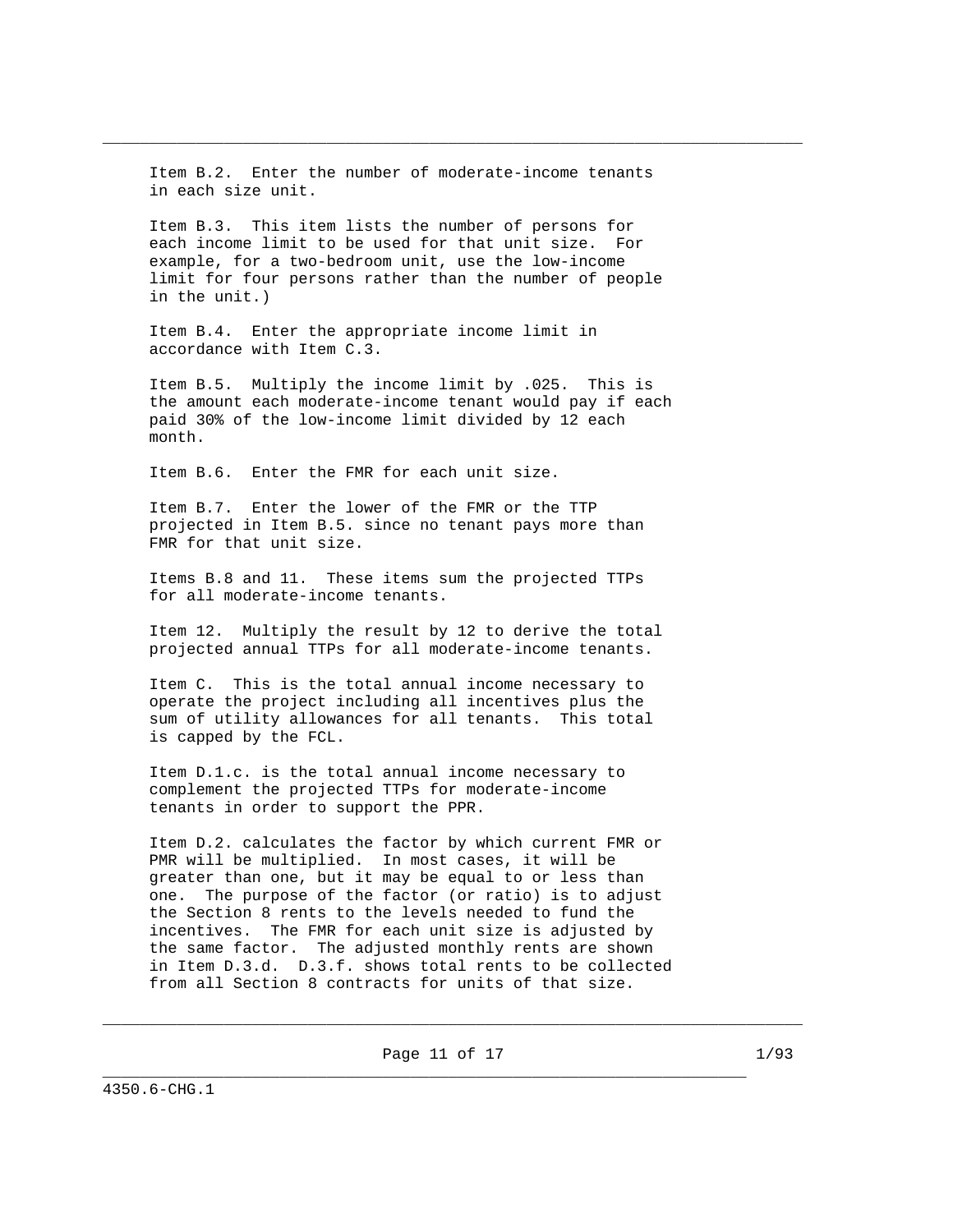Item D.3.g. is the total monthly rent to be collected from all Section 8 contracts.

\_\_\_\_\_\_\_\_\_\_\_\_\_\_\_\_\_\_\_\_\_\_\_\_\_\_\_\_\_\_\_\_\_\_\_\_\_\_\_\_\_\_\_\_\_\_\_\_\_\_\_\_\_\_\_\_\_\_\_\_\_\_\_\_\_\_\_\_\_\_\_\_\_\_\_

 Item D.4. converts D.3.g. to total annual rent for the Section 8 units.

 Item D.5.: D.4. and D.1.c. should be equal. Item D.4. is the aggregated annual Section 8 rents after they have been adjusted to support the new TTPs; by definition, this is the same as D.1.c. and should differ only by amounts due to rounding. If there is a discrepancy due to rounding, add to or subtract from the rents in D.3.d. until the totals in g., when multiplied by 12, add up to D.1.c. Do not alter D.l.c. to match D.4. If the discrepancy is larger than that due to rounding, check your calculations.

- E. TTPs for Section 8 tenants who were not paying 30% of their adjusted income prior to the POA will also need to be phased-in. This will generally apply to tenants in BMIRs who do not receive Section 8 prior to POA approval. This phase-in will not affect project income.
- F. Minimum rents are intended to protect the owner from sudden and substantial reductions in project income. This could occur if moderate income tenants suffer a large decline in income and still had to pay only 30% of income for rent.
- X. Grant to compensate for inadequate rents.

 The purpose of this grant is to reduce the acquisition loan in order to lower the debt service to the level where the PPR equals the FCL.

- A. Any purchaser in a Mandatory Sale or a Priority Purchaser in a Voluntary Sale where TPR was less than or equal to FCL is eligible for this grant.
- B. Self-explanatory.
- C. Self-explanatory.

1/93 Page 12 of 17

\_\_\_\_\_\_\_\_\_\_\_\_\_\_\_\_\_\_\_\_\_\_\_\_\_\_\_\_\_\_\_\_\_\_\_\_\_\_\_\_\_\_\_\_\_\_\_\_\_\_\_\_\_\_\_\_\_\_\_\_\_\_\_\_\_\_\_\_\_\_\_\_\_\_\_

4350.6-CHG.1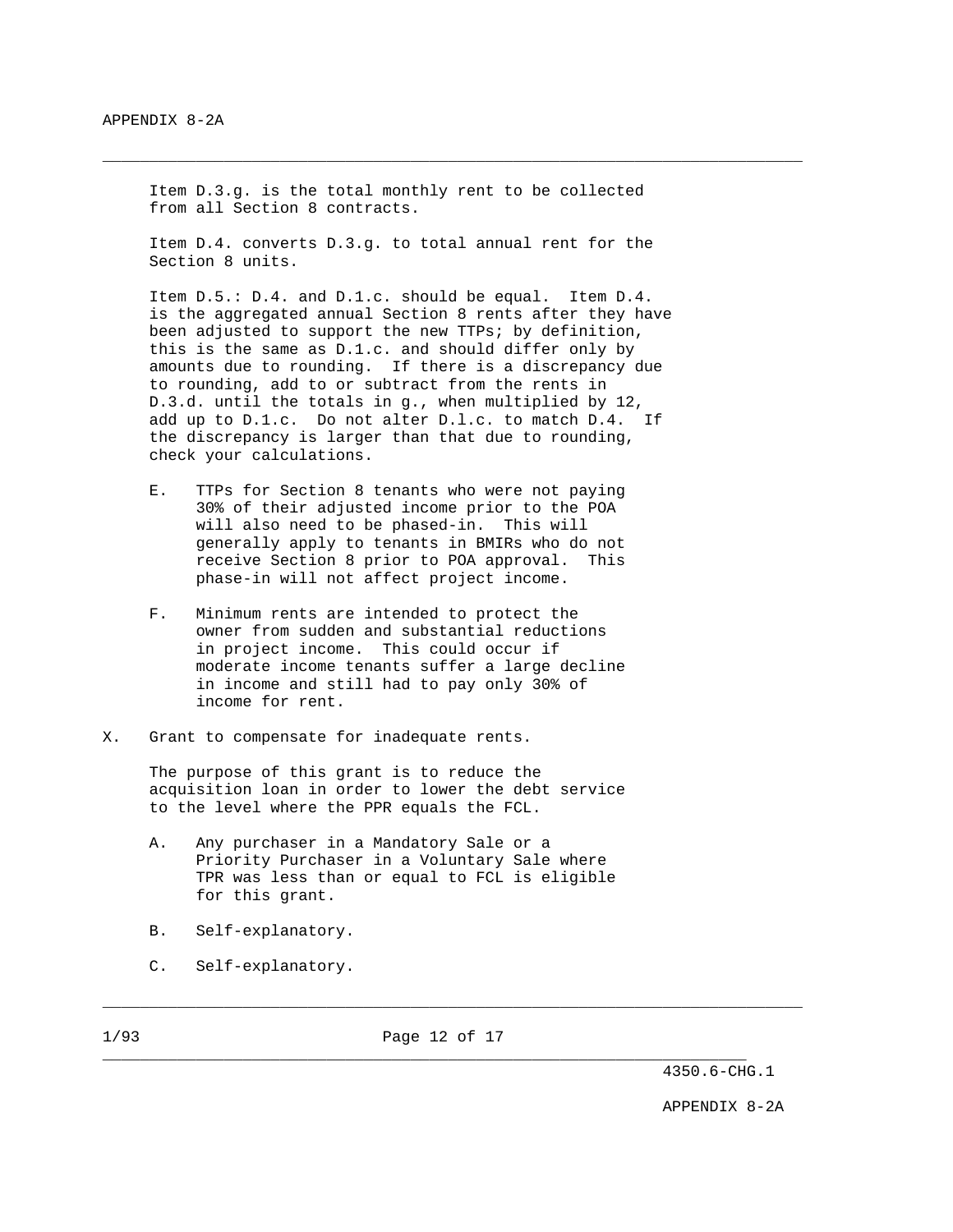D. Here, we compare the PPR needed to operate the project to the FCL. If the PPR is at or below the FCL, no grant is needed to reduce costs. A grant is needed only if the cost of funding the allowable incentives exceeds the FCL.

\_\_\_\_\_\_\_\_\_\_\_\_\_\_\_\_\_\_\_\_\_\_\_\_\_\_\_\_\_\_\_\_\_\_\_\_\_\_\_\_\_\_\_\_\_\_\_\_\_\_\_\_\_\_\_\_\_\_\_\_\_\_\_\_\_\_\_\_\_\_\_\_\_\_\_

- E. 1. Subtracting the FCL from the PPR calculates the amount by which annual costs must be reduced to reach the FCL. Annual costs will be lowered by reducing the amount of the acquisition loan with the provision of a grant, thereby reducing annual debt service on the loan.
	- 2. Enter the current market interest rate for the acquisition loan.
	- 3. Enter the amount of the previously calculated and approvable acquisition loan.
	- 4. Use a financial calculator to determine the amount by which the loan needs to be reduced. This is the amount of the grant needed. To arrive at this amount, the debt service needs to be reduced by the amount shown in E.1. This translates to a reduction in the loan by the amount on this line.
	- 5. Self-explanatory.
- F. The new Acquisition Loan is the original loan amount minus the grant amount. The debt service on this new loan amount will bring the PPR needed to operate the project equal to the FCL.

XI. Total of all Grants

 Remember that all grants need final approval by the Preservation Division in Headquarters before a POA can be approved.

XII. Evaluation of additional incentives which the purchaser may request.

Page 13 of 17 1/93

\_\_\_\_\_\_\_\_\_\_\_\_\_\_\_\_\_\_\_\_\_\_\_\_\_\_\_\_\_\_\_\_\_\_\_\_\_\_\_\_\_\_\_\_\_\_\_\_\_\_\_\_\_\_\_\_\_\_\_\_\_\_\_\_\_\_\_\_\_

\_\_\_\_\_\_\_\_\_\_\_\_\_\_\_\_\_\_\_\_\_\_\_\_\_\_\_\_\_\_\_\_\_\_\_\_\_\_\_\_\_\_\_\_\_\_\_\_\_\_\_\_\_\_\_\_\_\_\_\_\_\_\_\_\_\_\_\_\_\_\_\_\_\_\_

4350.6-CHG.1

APPENDIX 8-2A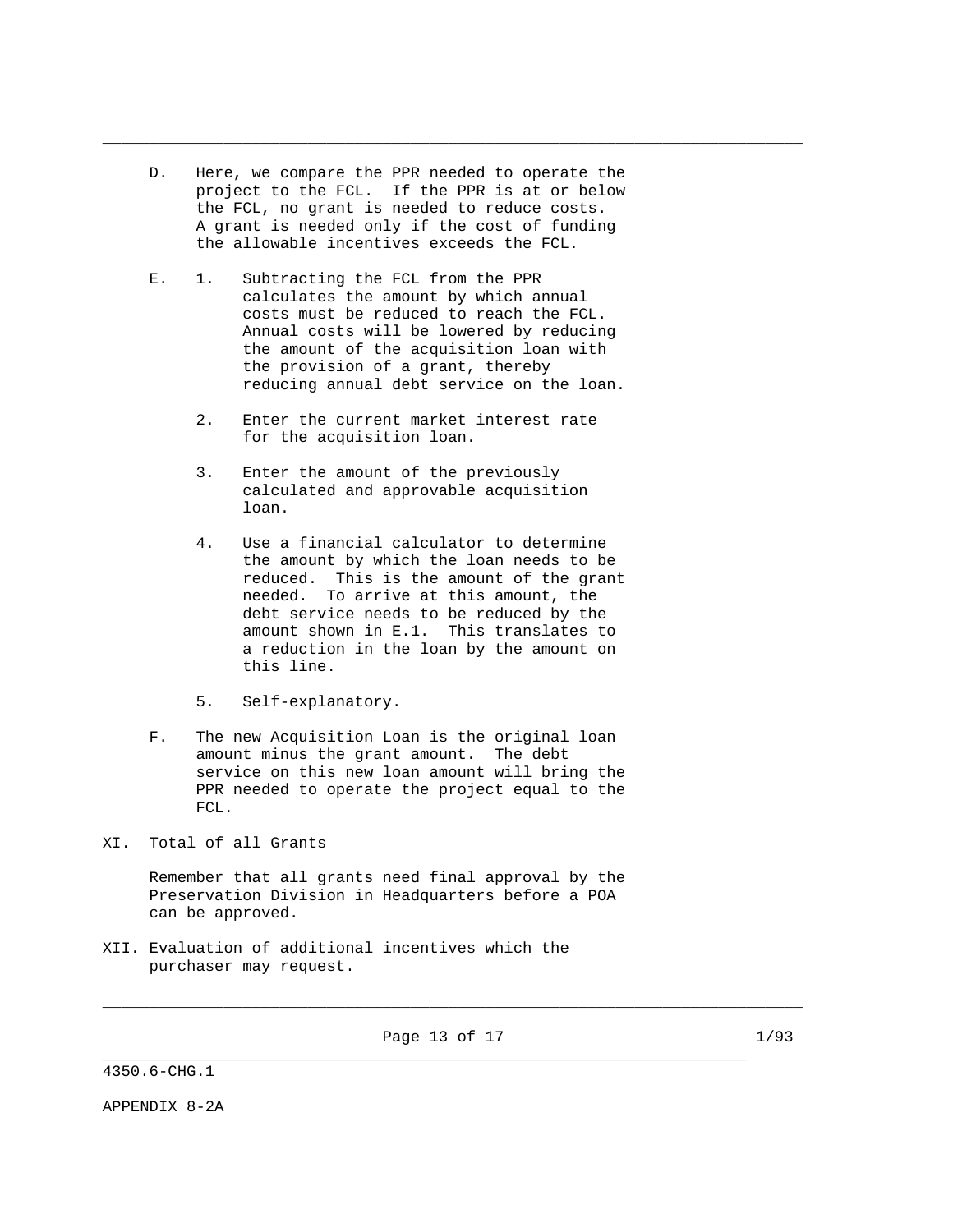Two additional methods of funding incentives include: (1) Increased access to residual receipts accounts as needed to enable the owner to realize the Annual Authorized Return, and (2) Redirection of the Interest Reduction Payment subsidies to a second mortgage for projects which are insured, assisted or held by HUD or a State or State Agency under Section 236.

\_\_\_\_\_\_\_\_\_\_\_\_\_\_\_\_\_\_\_\_\_\_\_\_\_\_\_\_\_\_\_\_\_\_\_\_\_\_\_\_\_\_\_\_\_\_\_\_\_\_\_\_\_\_\_\_\_\_\_\_\_\_\_\_\_\_\_\_\_\_\_\_\_\_\_

- XII. The POA must contain an acceptable Management Plan.
- XIV. The answer to each question in this section must be Yes for the POA to be approvable.

 The project must remain affordable for the remainder of its useful life. A statement that it will remain affordable for the remaining term on the original mortgage is unacceptable.

 The POA must include a statement and budget showing that expenditures will be adequate for proper maintenance and operation.

 Tenant profiles must be submitted for two periods. One profile should reflect tenant data as of the date of POA submission. The second profile should reflect tenant data as of January 1, 1987. Tenant data as of January 1, 1988, or 1989, may be substituted for the second profile if accompanied by a certification for the unavailability of the prior year's data.

 Based on the two tenant profiles submitted, the purchaser must maintain the tenant profile which contains the highest number of very low-income tenants.

 Future rent increases must be made using an operating cost adjustment factor or required rent increase provisions.

- XV. Self-explanatory.
- XVI. There cannot be any outstanding findings against the purchaser. If some exist, they must be resolved to Loan Managements's satisfaction before the POA can be approved.

\_\_\_\_\_\_\_\_\_\_\_\_\_\_\_\_\_\_\_\_\_\_\_\_\_\_\_\_\_\_\_\_\_\_\_\_\_\_\_\_\_\_\_\_\_\_\_\_\_\_\_\_\_\_\_\_\_\_\_\_\_\_\_\_\_\_\_\_\_\_\_\_\_\_\_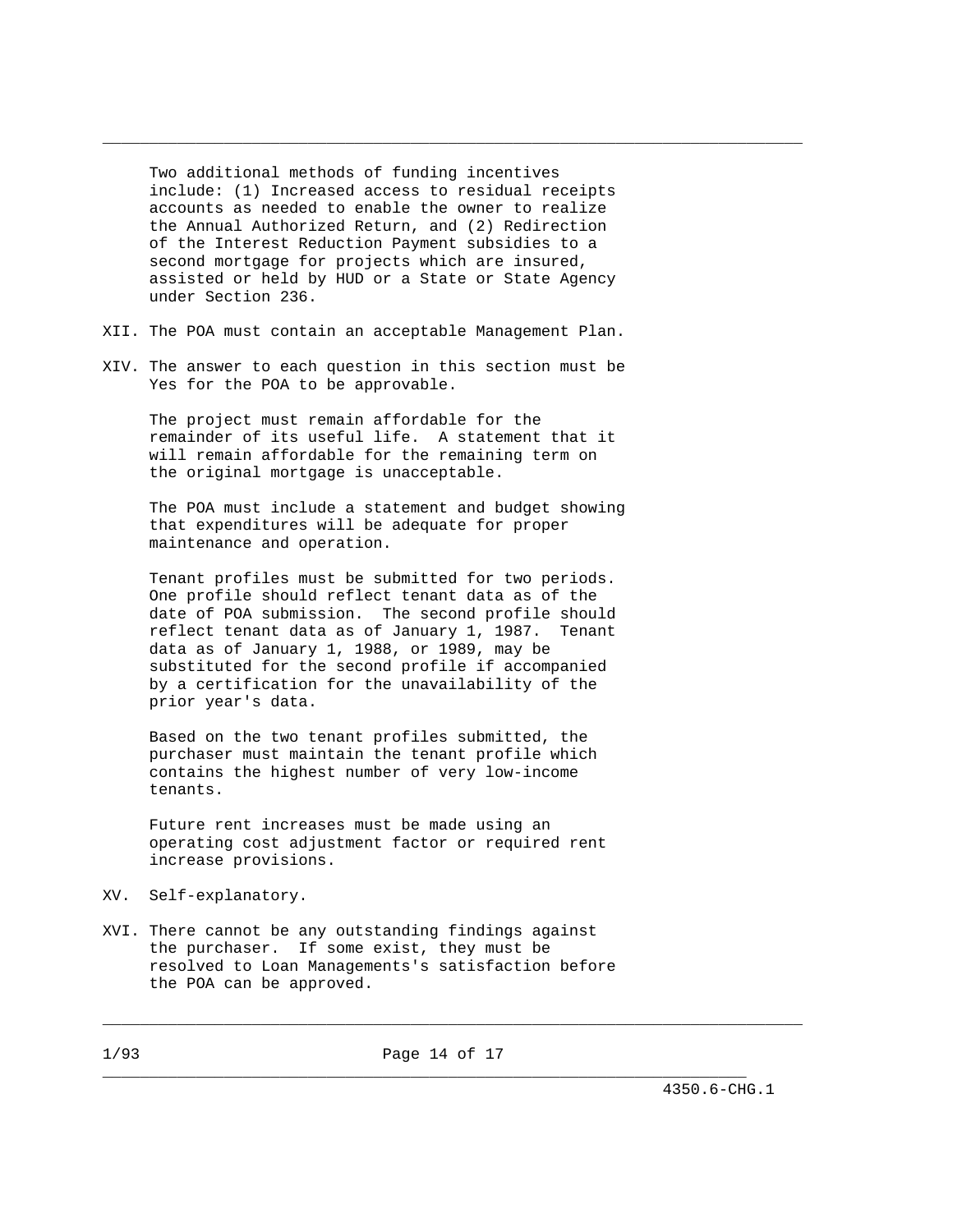- XVII.The purchaser must have financing commitments in writing, although they may be conditioned upon POA approval.
- XVIII.Has a subsidy layering analysis and any other analysis deemed necessary by the loan servicer been done?
- XIX. This space is reserved for comments.

Page 15 of 17 1/93

\_\_\_\_\_\_\_\_\_\_\_\_\_\_\_\_\_\_\_\_\_\_\_\_\_\_\_\_\_\_\_\_\_\_\_\_\_\_\_\_\_\_\_\_\_\_\_\_\_\_\_\_\_\_\_\_\_\_\_\_\_\_\_\_\_\_\_\_\_

\_\_\_\_\_\_\_\_\_\_\_\_\_\_\_\_\_\_\_\_\_\_\_\_\_\_\_\_\_\_\_\_\_\_\_\_\_\_\_\_\_\_\_\_\_\_\_\_\_\_\_\_\_\_\_\_\_\_\_\_\_\_\_\_\_\_\_\_\_\_\_\_\_\_\_

\_\_\_\_\_\_\_\_\_\_\_\_\_\_\_\_\_\_\_\_\_\_\_\_\_\_\_\_\_\_\_\_\_\_\_\_\_\_\_\_\_\_\_\_\_\_\_\_\_\_\_\_\_\_\_\_\_\_\_\_\_\_\_\_\_\_\_\_\_\_\_\_\_\_\_

\_\_\_\_\_\_\_\_\_\_\_\_\_\_\_\_\_\_\_\_\_\_\_\_\_\_\_\_\_\_\_\_\_\_\_\_\_\_\_\_\_\_\_\_\_\_\_\_\_\_\_\_\_\_\_\_\_\_\_\_\_\_\_\_\_\_\_\_\_\_\_\_\_\_\_

4350.6-CHG.1

APPENDIX 8-2A

 Calculation of Total Tenant Payment for Moderate-Income Tenants

- (1) Enter apartment number.
- (2) Enter number of bedrooms.
- (3) Enter FMR.
- (4) Enter current TTP.
- (5) Enter adjusted monthly income.
- (6) Enter 30% of adjusted monthly income. Mathematically, multiply amount in (5) by .3.
- (7) Moderate-income tenants will pay the lesser of the FMR or 30% of their adjusted monthly income.
- (8) The TTP increase is calculated by subtracting the current TTP from the new target TTP.
- $(9)-(12)$  If the total TTP increase  $(8)$  is greater than 30% of the current TTP  $(.3x(4))$ , it must be phased-in equally over a period of not less than three years. Thus, the maximum TTP at POA approval is the current TTP plus one-third of the total increase  $(4)+(10)$ . The TTP increase must be phased-in by at least 10% each year  $(4)+(9)$ .

 If the total TTP increase is greater than ten percent but less than 30% of the current TTP, it must be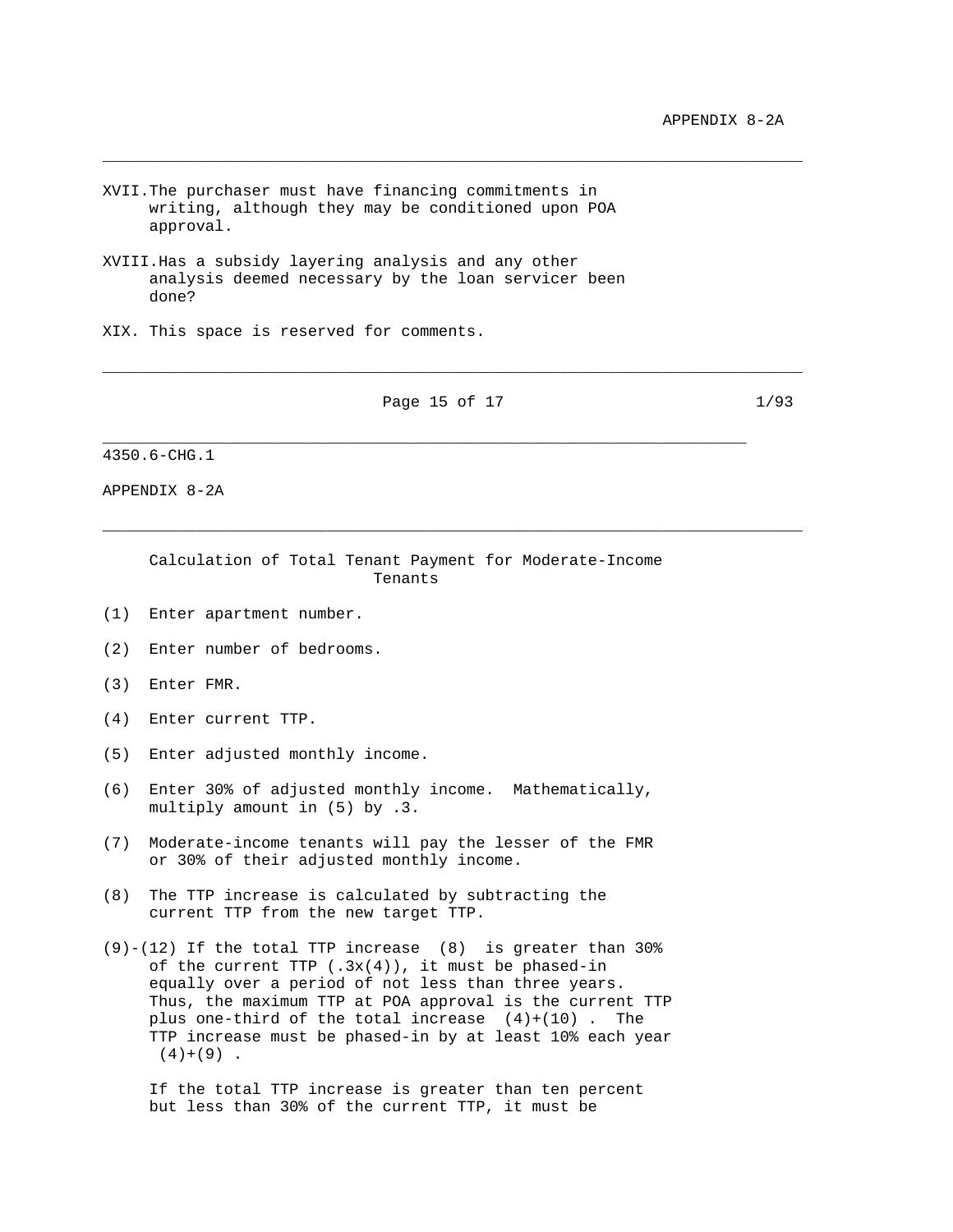phased-in at no more than 10% of the current TTP each year  $(4)+(9)$ .

- (13) Enter the TTP at POA Approval (after final stage of phase-in is complete). It must fall within the range of TTPs established by (11) and (12).
- (14)-(16) The actual TTP increase is calculated by subtracting the current TTP from the new TTP. It will almost always be the higher of (9) or (10). This amount will be added each year to the TTP for the previous year until the TTP equals the Target TTP (7). Use additional columns if the phase-in will take more than three years.

\_\_\_\_\_\_\_\_\_\_\_\_\_\_\_\_\_\_\_\_\_\_\_\_\_\_\_\_\_\_\_\_\_\_\_\_\_\_\_\_\_\_\_\_\_\_\_\_\_\_\_\_\_\_\_\_\_\_\_\_\_\_\_\_\_\_\_\_\_\_\_\_\_\_\_

1/93 Page 16 of 17 \_\_\_\_\_\_\_\_\_\_\_\_\_\_\_\_\_\_\_\_\_\_\_\_\_\_\_\_\_\_\_\_\_\_\_\_\_\_\_\_\_\_\_\_\_\_\_\_\_\_\_\_\_\_\_\_\_\_\_\_\_\_\_\_\_\_\_\_\_ 4350.6-CHG.1 APPENDIX 8-2A \_\_\_\_\_\_\_\_\_\_\_\_\_\_\_\_\_\_\_\_\_\_\_\_\_\_\_\_\_\_\_\_\_\_\_\_\_\_\_\_\_\_\_\_\_\_\_\_\_\_\_\_\_\_\_\_\_\_\_\_\_\_\_\_\_\_\_\_\_\_\_\_\_\_\_ Finally, add columns (7), (13), (14), (15), (16), and any subsequent columns for phase-ins that will take longer than three years. Next, multiply the totals by 12 to make the amounts annual. The totals in columns (7) and (16) (or the last column if there are more than 16) should be equal. \_\_\_\_\_\_\_\_\_\_\_\_\_\_\_\_\_\_\_\_\_\_\_\_\_\_\_\_\_\_\_\_\_\_\_\_\_\_\_\_\_\_\_\_\_\_\_\_\_\_\_\_\_\_\_\_\_\_\_\_\_\_\_\_\_\_\_\_\_\_\_\_\_\_\_ Page 17 of 17 1/93 \_\_\_\_\_\_\_\_\_\_\_\_\_\_\_\_\_\_\_\_\_\_\_\_\_\_\_\_\_\_\_\_\_\_\_\_\_\_\_\_\_\_\_\_\_\_\_\_\_\_\_\_\_\_\_\_\_\_\_\_\_\_\_\_\_\_\_\_\_ 4350.6-CHG.1 APPENDIX 8-3 \_\_\_\_\_\_\_\_\_\_\_\_\_\_\_\_\_\_\_\_\_\_\_\_\_\_\_\_\_\_\_\_\_\_\_\_\_\_\_\_\_\_\_\_\_\_\_\_\_\_\_\_\_\_\_\_\_\_\_\_\_\_\_\_\_\_\_\_\_\_\_\_\_\_\_ CHECKLIST FOR SUBMISSION OF PLAN OF ACTION TO RETAIN A PROJECT The numbers in the ( )s are paragraph references. Did the owner submit: YES NO 1. A Plan of Action (POA) within six months of receiving the reconciled appraised values and corollary information  $(8-3.A.1.18-16.A)?$ 2. Six copies of the POA (8-3.A.1)? 3. A POA summary to tenants  $(8-3.B)?$ 

4. A POA summary to the Loan Management Branch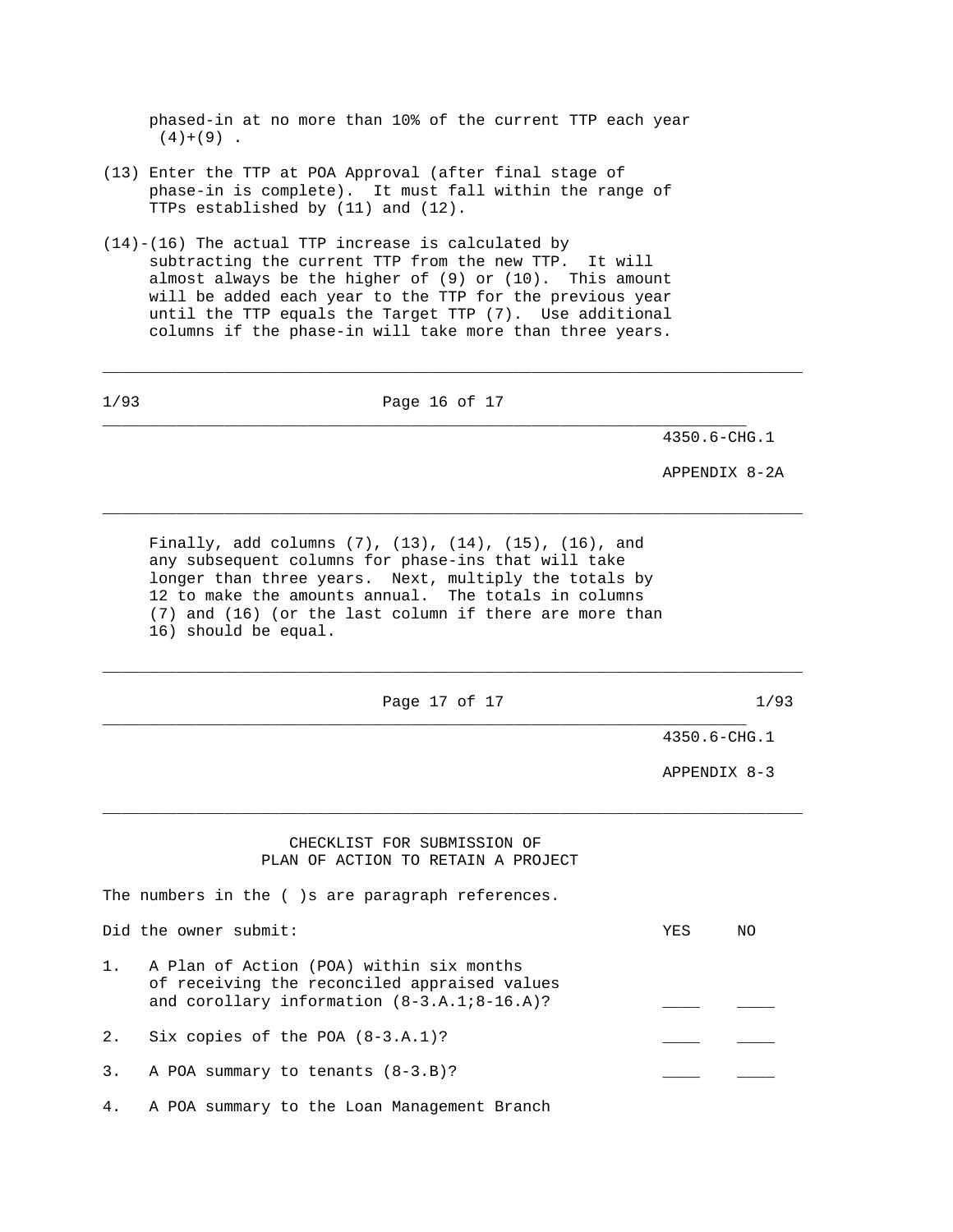$(8-3.B)?$ 

| 5.    | $(8-3.B)?$   | A copy of the POA and POA summary to the tenant<br>representative or a certification stating that<br>the owner is unaware of a tenant representative       |      |
|-------|--------------|------------------------------------------------------------------------------------------------------------------------------------------------------------|------|
| б.    |              | A certification that a copy of the POA to<br>the State or local government official to<br>whom the Initial NOI was submitted (8-3.C)?                      |      |
|       |              | Were the following included in the submitted Plan of Action?                                                                                               |      |
| 1.    | Α.           | Descriptions of outstanding findings of<br>noncompliance and violations and documented<br>resolution of findings or proposed resolutions?                  |      |
|       |              | 0R                                                                                                                                                         |      |
|       | В.           | A certification of no violations (8-5.C)?                                                                                                                  |      |
| $2$ . | Α.           | Description of proposed changes in status<br>or terms of the mortgage or regulatory<br>agreement?                                                          |      |
|       |              | 0R                                                                                                                                                         |      |
|       |              | Page 1 of 3                                                                                                                                                | 1/93 |
|       | 4350.6-CHG.1 |                                                                                                                                                            |      |
|       | APPENDIX 8-3 |                                                                                                                                                            |      |
|       | В.           | A statement of no proposed changes (8-5.A)?                                                                                                                |      |
| 3.    | Α.           | Description of proposed changes in<br>low-income affordability restrictions and<br>a detailed assessment of the effect of these<br>changes on each tenant? |      |
|       |              | <b>OR</b>                                                                                                                                                  |      |
|       | В.           | A statement that no changes are proposed<br>$(8-5.B)?$                                                                                                     |      |
| 4.    | Α.           | A request for waivers?                                                                                                                                     |      |
|       |              | 0R                                                                                                                                                         |      |
|       | Β.           | A statement that no waivers are requested<br>$(8-5.D)?$                                                                                                    |      |
| 5.    |              | List of incentives (assistance) requested                                                                                                                  |      |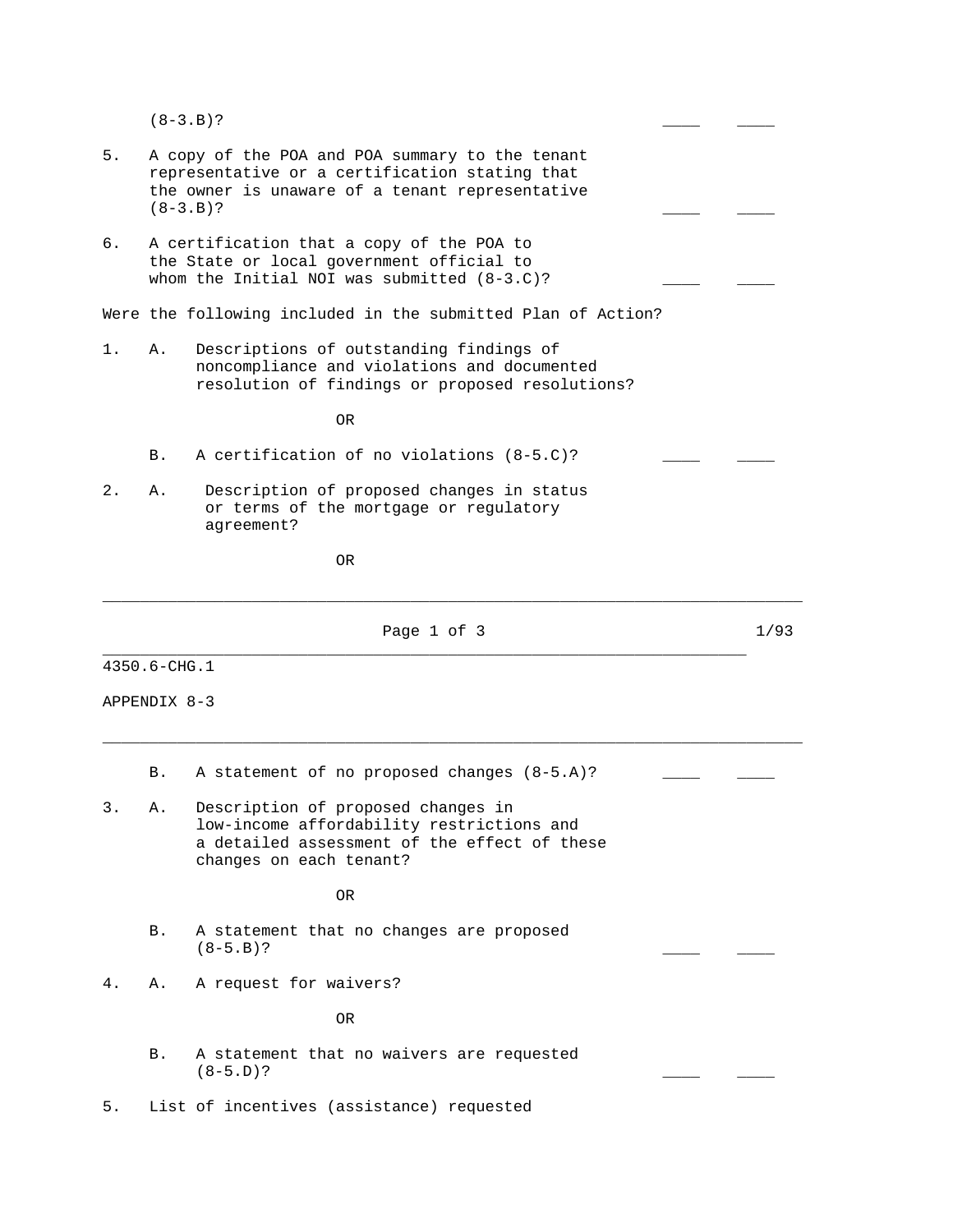|      | and methods to fund listed incentives<br>$(8-17.A.B.; 8-19.A.B)?$                                                                               |              |
|------|-------------------------------------------------------------------------------------------------------------------------------------------------|--------------|
| б.   | Projected budgets for three years (8-17.D)?                                                                                                     |              |
| 7.   | Management plan (8-17.D)?                                                                                                                       |              |
| 8.   | Occupancy policy (8-17.D)?                                                                                                                      |              |
| 9.   | Requested utility allowances (8-17.D.)?                                                                                                         |              |
| 10.  | Other information and conditions/criteria<br>specified by the Loan Management Branch as<br>necessary for evaluating the POA (8-17.H)?           |              |
| 11.  | Description of assistance from State or<br>Α.<br>Local Government Agencies, excluding LIHTCs,<br>and an analysis of any cost reduction for HUD? |              |
|      | 0R                                                                                                                                              |              |
|      | A statement that no assistance will be<br>Β.<br>received $(8-17.E)?$                                                                            |              |
| 1/93 | Page 2 of 3                                                                                                                                     |              |
|      |                                                                                                                                                 | 4350.6-CHG.1 |
|      |                                                                                                                                                 | APPENDIX 8-3 |
| 12.  | If LIHTCs are part of the transaction,<br>Α.<br>has the information required by Notice<br>$H90-17$ been included $(8-17.E.1)?$                  |              |
|      | 0R                                                                                                                                              |              |
|      | If LIHTCs are NOT received by the owner,<br>В.<br>has form HUD-9611 been included<br>$(8-17.E.1)?$                                              |              |
| 13.  | Two tenant income profiles $(8-17.F):$                                                                                                          |              |
|      | One as of the date of submission of<br>Α.<br>the POA?                                                                                           |              |
|      | AND                                                                                                                                             |              |
|      | One as of January 1, 1987?<br>Β.<br>i.                                                                                                          |              |
|      | 0R                                                                                                                                              |              |
|      | ii.<br>A tenant income profile for a year<br>other than 1987 along with a                                                                       |              |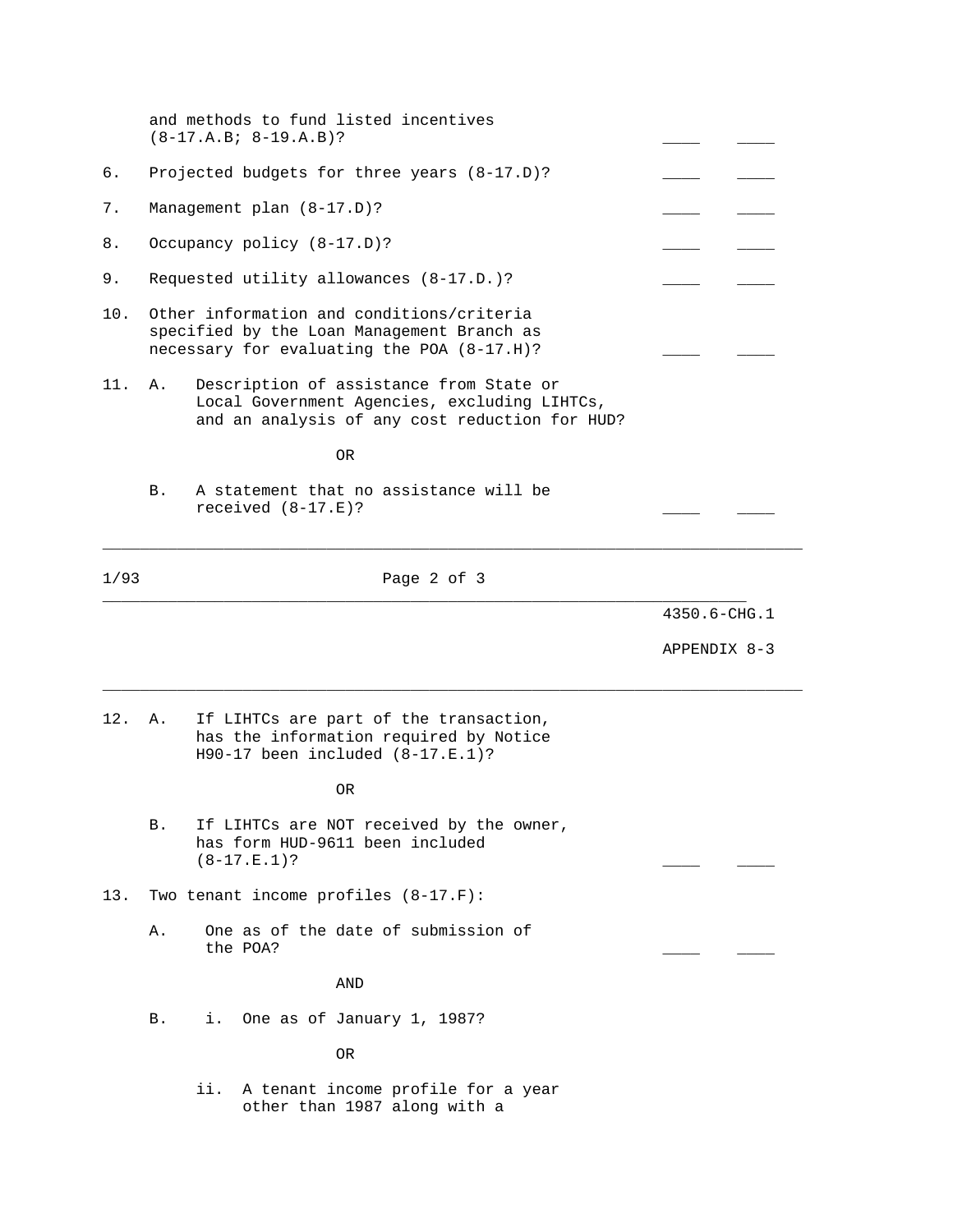|     | certification that the January 1,<br>1987 profile is unavailable?                                                                                                                 |     |              |
|-----|-----------------------------------------------------------------------------------------------------------------------------------------------------------------------------------|-----|--------------|
| 14. | A certification that the owner has submitted<br>or will submit all required loan<br>applications (8-17.G.)?                                                                       |     |              |
| 15. | A certification that ten percent of<br>any equity loan will be escrowed for<br>five years or until the owner<br>is in compliance with HUD's<br>Housing Quality Standards. (8-20)? |     |              |
|     | Page 3 of 3                                                                                                                                                                       |     | 1/93         |
|     |                                                                                                                                                                                   |     | 4350.6-CHG.1 |
|     |                                                                                                                                                                                   |     | APPENDIX 8-4 |
|     | CHECKLIST FOR SUBMISSION OF<br>PLAN OF ACTION TO SELL A PROJECT                                                                                                                   |     |              |
|     | The numbers in the ()s are paragraph references.                                                                                                                                  |     |              |
|     | Did the owner and purchaser submit:                                                                                                                                               | YES | NΟ           |
| 1.  | A Plan of Action (POA) within six months:                                                                                                                                         |     |              |
|     | Of accepting a HUD approved bona fide offer<br>Α.<br>under the voluntary sales process<br>$(8-3.A.1. & 8-16.B)?$ or                                                               |     |              |
|     | Of receipt of a HUD approved bona fide offer<br>B.<br>under the mandatory sale process?                                                                                           |     |              |
| 2.  | Six copies of the POA $(8-3.A.1)$ ?                                                                                                                                               |     |              |
| 3.  | A POA summary to tenants (8-3.B)?                                                                                                                                                 |     |              |
| 4.  | A POA summary to the Loan Management Branch<br>$(8-3.B)?$                                                                                                                         |     |              |
| 5.  | A copy of the POA and POA summary to the tenant<br>representative or a certification stating that<br>the owner is unaware of a tenant representative<br>$(8-3.B.1)?$              |     |              |
| б.  | Certification that a copy of the POA to the<br>State or local government official to whom<br>the Initial NOI was submitted (8-3.C)?                                               |     |              |
|     | Were the following included in the submitted Plan of Action?                                                                                                                      |     |              |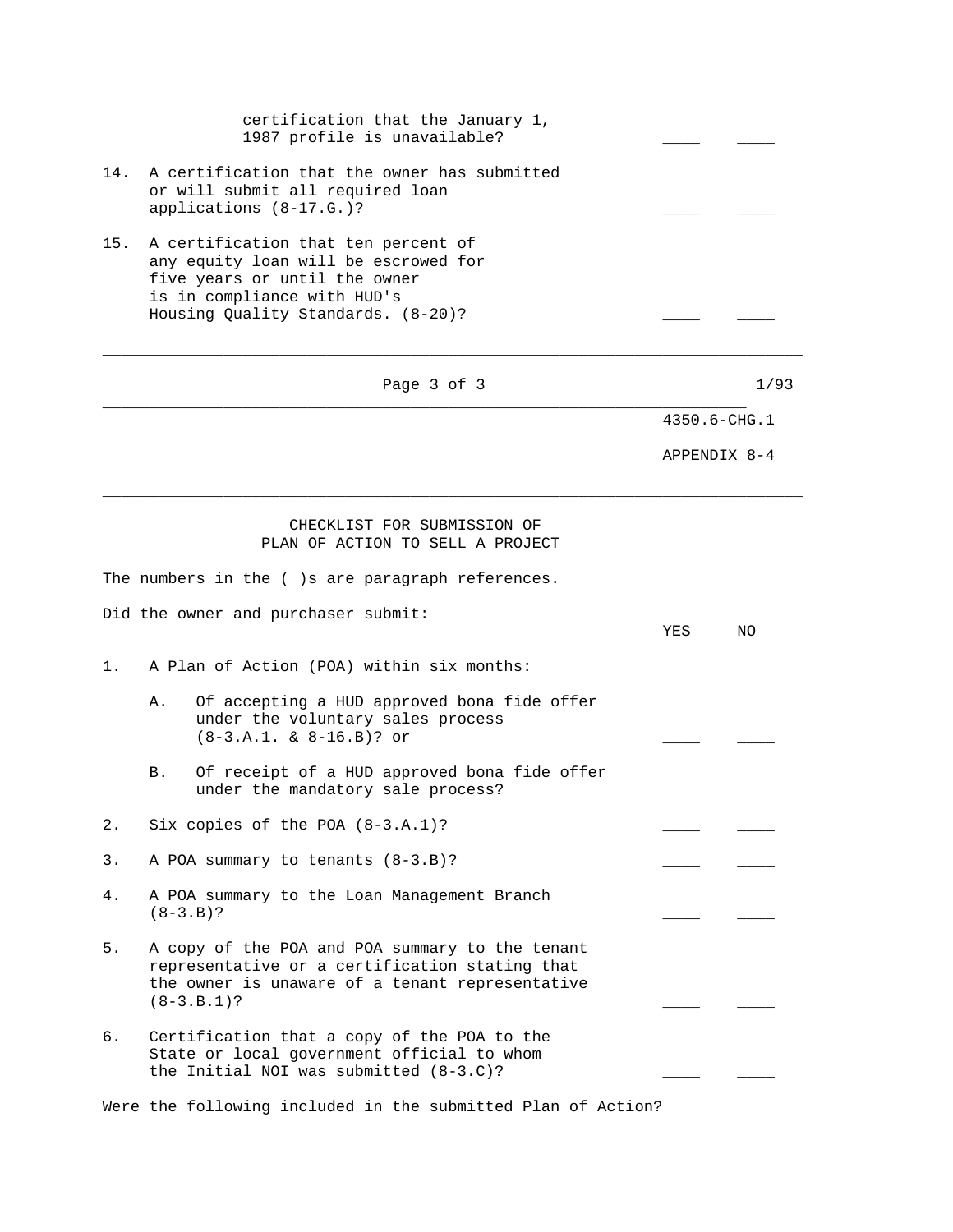- 1. A. Descriptions of outstanding findings of noncompliance and violations and documented resolution of findings or proposed resolution?
- OR

|  |  | A certification of no violations $(8-5.C)?$ |  |  |  |
|--|--|---------------------------------------------|--|--|--|
|--|--|---------------------------------------------|--|--|--|

2. A. Description of proposed changes in status or terms of the mortgage or regulatory agreement?

| Page 1 of 3 | 1/93 |
|-------------|------|
|-------------|------|

\_\_\_\_\_\_\_\_\_\_\_\_\_\_\_\_\_\_\_\_\_\_\_\_\_\_\_\_\_\_\_\_\_\_\_\_\_\_\_\_\_\_\_\_\_\_\_\_\_\_\_\_\_\_\_\_\_\_\_\_\_\_\_\_\_\_\_\_\_\_\_\_\_\_\_

\_\_\_\_\_\_\_\_\_\_\_\_\_\_\_\_\_\_\_\_\_\_\_\_\_\_\_\_\_\_\_\_\_\_\_\_\_\_\_\_\_\_\_\_\_\_\_\_\_\_\_\_\_\_\_\_\_\_\_\_\_\_\_\_\_\_\_\_\_\_\_\_\_\_\_

\_\_\_\_\_\_\_\_\_\_\_\_\_\_\_\_\_\_\_\_\_\_\_\_\_\_\_\_\_\_\_\_\_\_\_\_\_\_\_\_\_\_\_\_\_\_\_\_\_\_\_\_\_\_\_\_\_\_\_\_\_\_\_\_\_\_\_\_\_

4350.6-CHG.1

APPENDIX 8-4

OR

- B. A statement of no proposed changes (8-5.A)?
- 3. A. Description of proposed changes in low-income affordability restrictions and a detailed assessment of the effect of these changes on each tenant?

OR

- B. A statement that no changes are proposed  $(8-5.B)?$
- 4. A. A request for waivers?

OR

- B. A statement that no waivers are requested  $(8-5. D)?$
- 5. List of incentives (assistance) requested and methods to fund listed incentives  $(8-17.A., B. & 8-21.A., B., D.)$ ?
- 6. Projected budgets for three years (8-17.D)?
- 7. Management plan (8-17.D)?
- 8. Occupancy policy (8-17.D)?
- 9. Requested utility allowances (8-17.D.)?
- 10. Other information and conditions/criteria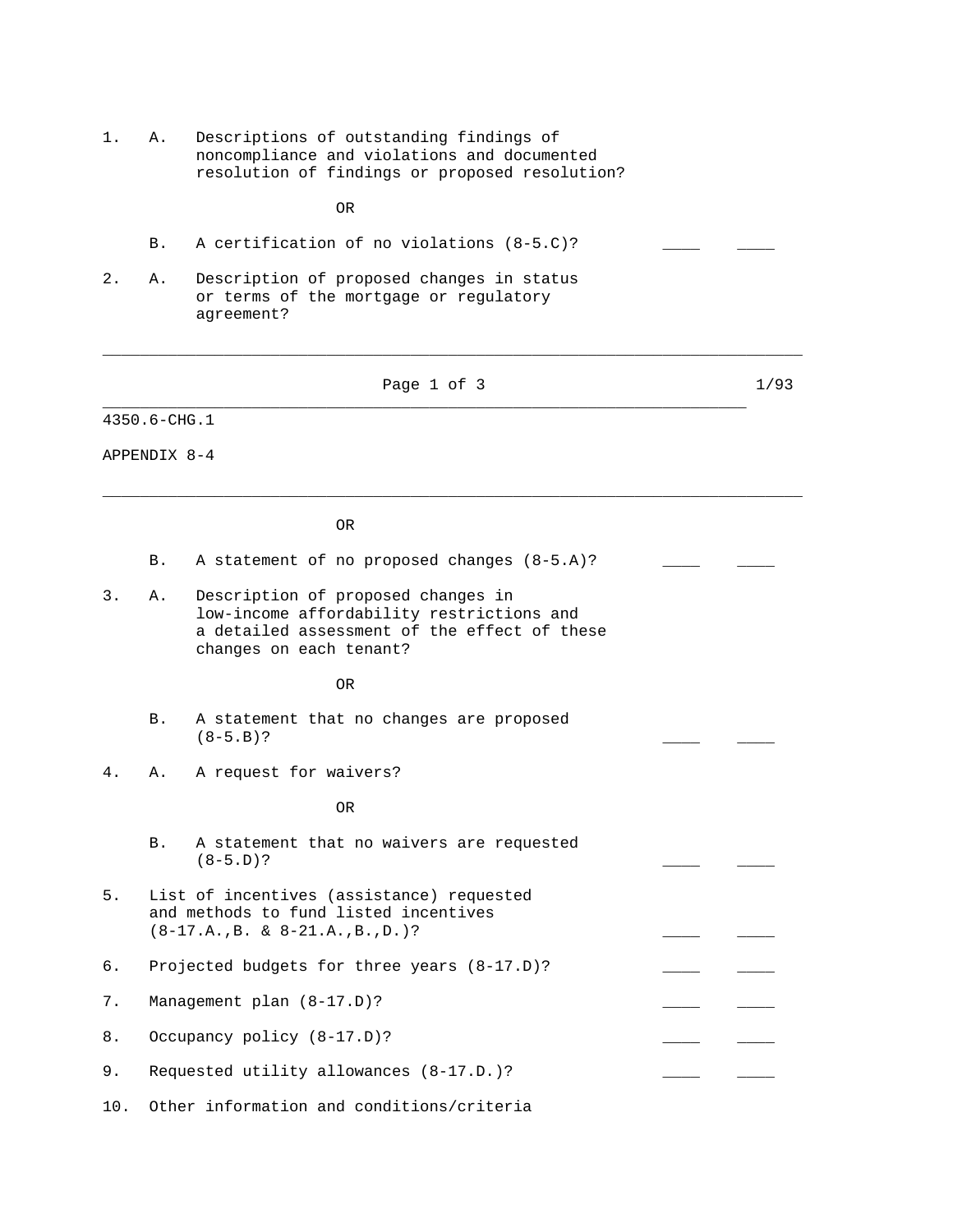|      |    | specified by the Loan Management Branch as<br>necessary for evaluating the POA (8-17.H)?                                                       |              |
|------|----|------------------------------------------------------------------------------------------------------------------------------------------------|--------------|
| 11.  | Α. | Description of assistance from State or<br>Local Government Agencies, excluding LIHTCs,<br>and an analysis of any cost reduction for HUD?      |              |
|      |    | 0R                                                                                                                                             |              |
|      | Β. | A statement that no assistance will be<br>received $(8-17.E)?$                                                                                 |              |
| 1/93 |    | Page 2 of 3                                                                                                                                    |              |
|      |    |                                                                                                                                                | 4350.6-CHG.1 |
|      |    |                                                                                                                                                | APPENDIX 8-4 |
| 12.  | Α. | If LIHTCs are part of the transaction,<br>has the information required by Notice<br>$H90-17$ been included $(8-17.E.1)$ ?                      |              |
|      |    | 0R                                                                                                                                             |              |
|      | Β. | If LIHTCs are NOT received by the owner,<br>has form HUD-9611 been included<br>$(8-17.E.1)?$                                                   |              |
| 13.  |    | Two tenant income profiles $(8-17.F):$                                                                                                         |              |
|      | Α. | One as of the date of submission of the<br>POA?                                                                                                |              |
|      |    | AND                                                                                                                                            |              |
|      | В. | One as of January 1, 1987?<br>i.                                                                                                               |              |
|      |    | 0R                                                                                                                                             |              |
|      |    | A tenant income profile for a year<br>ii.<br>other than 1987 along with a<br>certification that the January 1,<br>1987 profile is unavailable? |              |
| 14.  |    | A certification that the owner has submitted<br>or will submit all required loan<br>applications (8-17.G.)?                                    |              |
| 15.  |    | A complete Transfer of Physical Assets package<br>$(8-21.E)?$                                                                                  |              |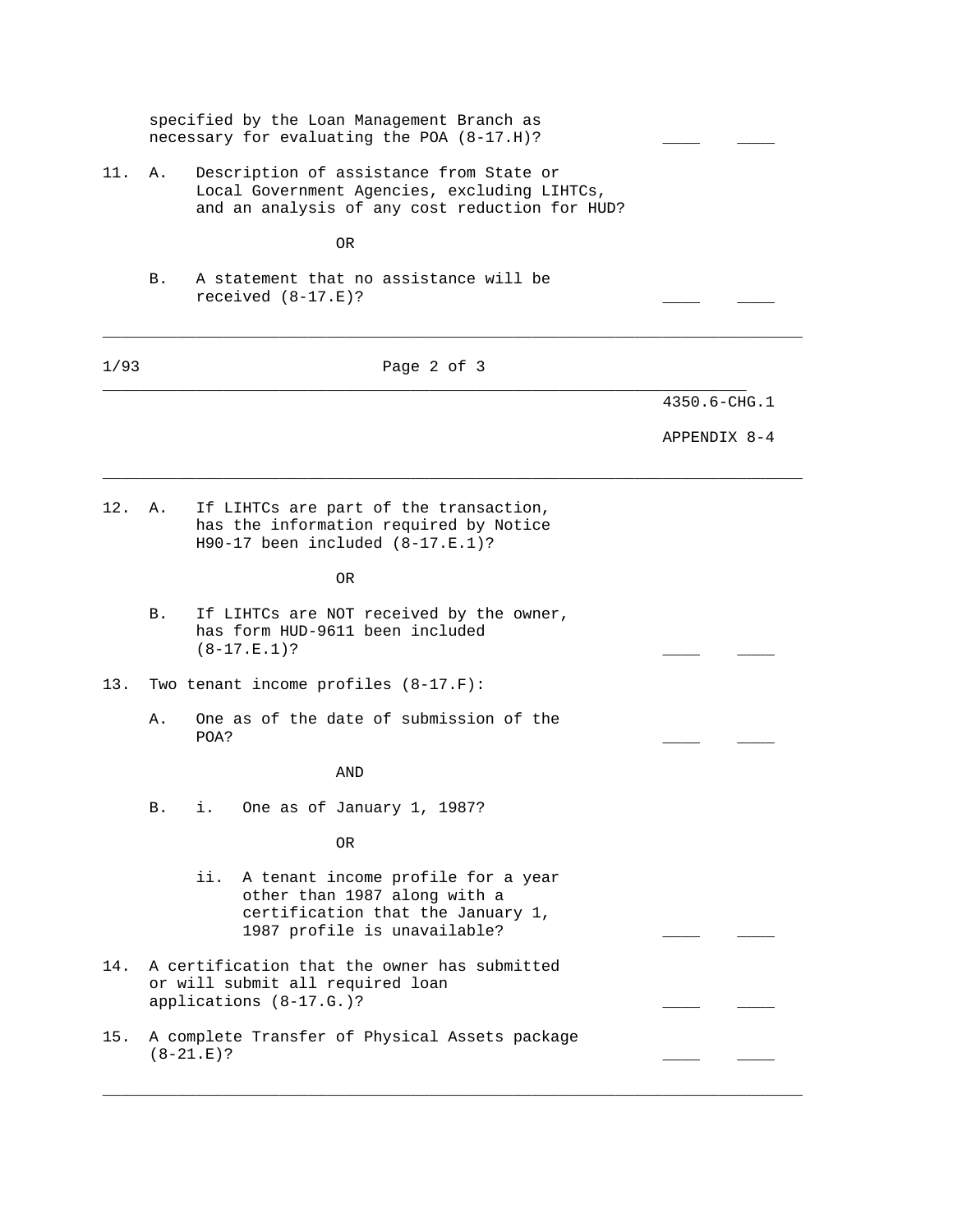Page 3 of 3 1/93 \_\_\_\_\_\_\_\_\_\_\_\_\_\_\_\_\_\_\_\_\_\_\_\_\_\_\_\_\_\_\_\_\_\_\_\_\_\_\_\_\_\_\_\_\_\_\_\_\_\_\_\_\_\_\_\_\_\_\_\_\_\_\_\_\_\_\_\_\_

\_\_\_\_\_\_\_\_\_\_\_\_\_\_\_\_\_\_\_\_\_\_\_\_\_\_\_\_\_\_\_\_\_\_\_\_\_\_\_\_\_\_\_\_\_\_\_\_\_\_\_\_\_\_\_\_\_\_\_\_\_\_\_\_\_\_\_\_\_\_\_\_\_\_\_

4350.6-CHG.1

APPENDIX 8-5

 Low Income Housing Tax Credit (LIHTC) Certification for Owners \*\*\*\*\*\*\*\*\*\*\*\*\*\*\*\*\*\*\*\*\*\*\*\*\*\*\*\*\*\*\*\*\*\*\*\*\*\*\*\*\*\*\*\*\*\*\*\*\*\*\*\*\*\*\*\*\*\*\*\*\*\*\*\*\*\*\*\*  $\star$  \*  $\star$   $\star$  $\star$  \*  $\star$  \*  $\star$  \*  $\star$  \*  $\star$   $\star$  $\star$  \*  $\star$  \* \* GRAPHICS MATERIAL IN ORIGINAL DOCUMENT OMITTED \*  $\star$  \*  $\star$  \*  $\star$  \*  $\star$  \*  $\star$  \*  $\star$  \*  $\star$  \*  $\star$  \*  $\star$  \* \*\*\*\*\*\*\*\*\*\*\*\*\*\*\*\*\*\*\*\*\*\*\*\*\*\*\*\*\*\*\*\*\*\*\*\*\*\*\*\*\*\*\*\*\*\*\*\*\*\*\*\*\*\*\*\*\*\*\*\*\*\*\*\*\*\*\*\*

\_\_\_\_\_\_\_\_\_\_\_\_\_\_\_\_\_\_\_\_\_\_\_\_\_\_\_\_\_\_\_\_\_\_\_\_\_\_\_\_\_\_\_\_\_\_\_\_\_\_\_\_\_\_\_\_\_\_\_\_\_\_\_\_\_\_\_\_\_\_\_\_\_\_\_

\_\_\_\_\_\_\_\_\_\_\_\_\_\_\_\_\_\_\_\_\_\_\_\_\_\_\_\_\_\_\_\_\_\_\_\_\_\_\_\_\_\_\_\_\_\_\_\_\_\_\_\_\_\_\_\_\_\_\_\_\_\_\_\_\_\_\_\_\_\_\_\_\_\_\_

\_\_\_\_\_\_\_\_\_\_\_\_\_\_\_\_\_\_\_\_\_\_\_\_\_\_\_\_\_\_\_\_\_\_\_\_\_\_\_\_\_\_\_\_\_\_\_\_\_\_\_\_\_\_\_\_\_\_\_\_\_\_\_\_\_\_\_\_\_

 $1/93$ 

4350.6-CHG.1

APPENDIX 8-6

# USE FIELD OFFICE LETTERHEAD MEMORANDUM TO STATE AND LOCAL GOVERNMENTS To: Government Agencies Interested in the Preservation of Low-Income Housing From: Chief Loan Management Branch U. S. Department of HUD Subject: Memorandum to State and Local Governments Requesting Comments to the Preservation Plan of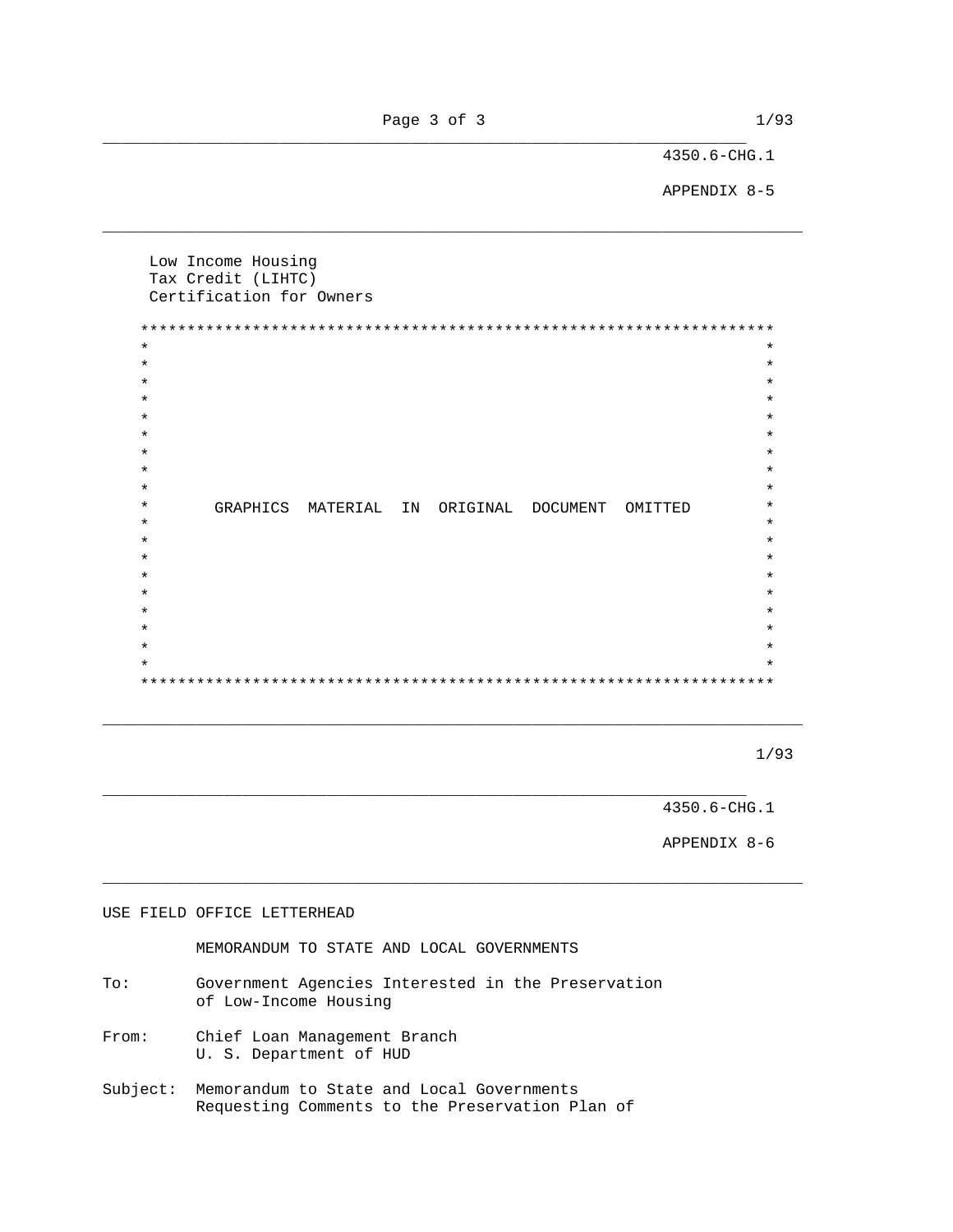Action to Extend Low-income Affordability Restrictions for name of project

 The owner or owner and purchaser of subject project have submitted a Plan of Action (POA) to HUD requesting incentives to extend the low-income affordability restrictions. A copy of the POA is enclosed.

 We are requesting your comments to the enclosed POA. Please return them to the HUD Office specified below by Date--50 days after HUD receipt of the POA .

 We would like you to inform us of any deficiencies at the project of which you are aware and provide any other information that you think would be of interest or benefit to HUD. This could include information about the violation of building codes, fair housing and equal opportunity laws, other State or local ordinances or other violations applicable to the operation of the project. We would also appreciate any information or comment about the project's financial situation which is not adequately addressed in the POA.

 In cases where the POA indicates possible displacement or relocation of tenants due to prepayment of the mortgage and termination of the low-income affordability restrictions, we would encourage you to provide additional help to tenants, if your agency administers applicable tenant assistance programs. We request that you advise the tenants living in the project, in a timely manner, of such programs (or of any

Page 1 of 2 1/93 \_\_\_\_\_\_\_\_\_\_\_\_\_\_\_\_\_\_\_\_\_\_\_\_\_\_\_\_\_\_\_\_\_\_\_\_\_\_\_\_\_\_\_\_\_\_\_\_\_\_\_\_\_\_\_\_\_\_\_\_\_\_\_\_\_\_\_\_\_

\_\_\_\_\_\_\_\_\_\_\_\_\_\_\_\_\_\_\_\_\_\_\_\_\_\_\_\_\_\_\_\_\_\_\_\_\_\_\_\_\_\_\_\_\_\_\_\_\_\_\_\_\_\_\_\_\_\_\_\_\_\_\_\_\_\_\_\_\_\_\_\_\_\_\_

\_\_\_\_\_\_\_\_\_\_\_\_\_\_\_\_\_\_\_\_\_\_\_\_\_\_\_\_\_\_\_\_\_\_\_\_\_\_\_\_\_\_\_\_\_\_\_\_\_\_\_\_\_\_\_\_\_\_\_\_\_\_\_\_\_\_\_\_\_\_\_\_\_\_\_

4350.6-CHG.1

APPENDIX 8-6

tenant assistance programs that are administered by other local organizations) that could assist them in retaining their residences as affordable housing, or minimize the effects of displacement.

 In the case of a Resident Homeownership Plan from a Resident Council (RC) to purchase the project, you should advise the RC of local programs that would facilitate the purchase of the project under a Resident Homeownership Program.

Please send your comments or direct your questions to:

 $\mathcal{L}_\text{max} = \mathcal{L}_\text{max} = \mathcal{L}_\text{max} = \mathcal{L}_\text{max} = \mathcal{L}_\text{max} = \mathcal{L}_\text{max} = \mathcal{L}_\text{max} = \mathcal{L}_\text{max} = \mathcal{L}_\text{max} = \mathcal{L}_\text{max} = \mathcal{L}_\text{max} = \mathcal{L}_\text{max} = \mathcal{L}_\text{max} = \mathcal{L}_\text{max} = \mathcal{L}_\text{max} = \mathcal{L}_\text{max} = \mathcal{L}_\text{max} = \mathcal{L}_\text{max} = \mathcal{$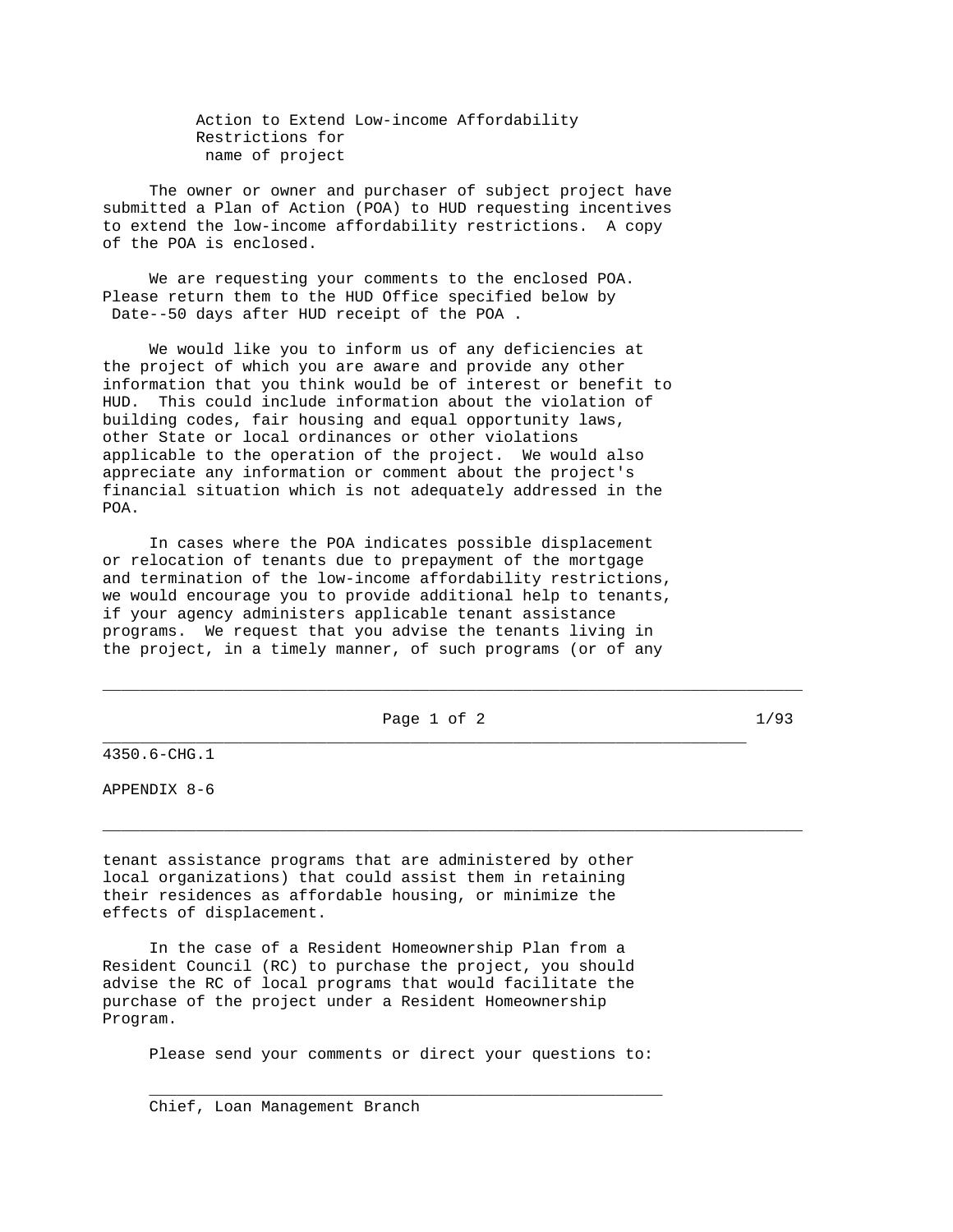| Address |                                                                |
|---------|----------------------------------------------------------------|
| City    | State______ Zip Code_________                                  |
| 1/93    | Page 2 of 2                                                    |
|         | Notice H90-17 Attachment 2<br>$4350.6 - CHG.1$<br>APPENDIX 8-7 |

### MATERIALS LIHTC PARTICIPANTS MUST SUBMIT

- 1. Brief summary of the terms on which the owner will participate in the LIHTC program. Include:
	- a. the annual credit amount, the type(s) of credit (acquisition and or rehab); the date the 10-year credit period will begin; the credit percentage awarded for each type of credit; and the maximum qualified basis for each type of credit.
	- b. which income eligibility limit will apply (50/60 percent of of median income) and how many units, if any, will be set-aside for families with incomes below 40 percent of the median income (deep-rent skewing).
	- c. list of units for which credits will be claimed. Give the number of units in each bedroom size and the initial tax credit rent limit for each unit size. Also indicate which units, if any, will be held for families with incomes below 40% of the median income.

 Note: The 1989 Omnibus Reconciliation Act sets the rent limit based on the median income of "hypothetical" households having 1.5 persons per bedroom. Under previous law, rent cap was based upon the actual size of the household occupying the unit. See Page H 9396 of Attachment 4 for the new statutory language.

- 2. Copy of a) IRS Form 8609, Low Income Housing Credit Allocation Certification; or b) a report on the status of any tax credit allocation still in process and a copy of any credit agency reservation form or other document indicating agency's intent to award credits to the project.
- 3. Whether credit will be claimed by current owners or new owners.
- 4. List of all federal/state/local government insurance, loan, grant or subsidy programs in which the applicant plans to participate and any grants or below-market loans expected to be received from non-government sources. For each loan, give interest rate, monthly debt service, loan amount and loan term.
- 5. Sources and Uses of Funds Statement, itemizing: a) all funds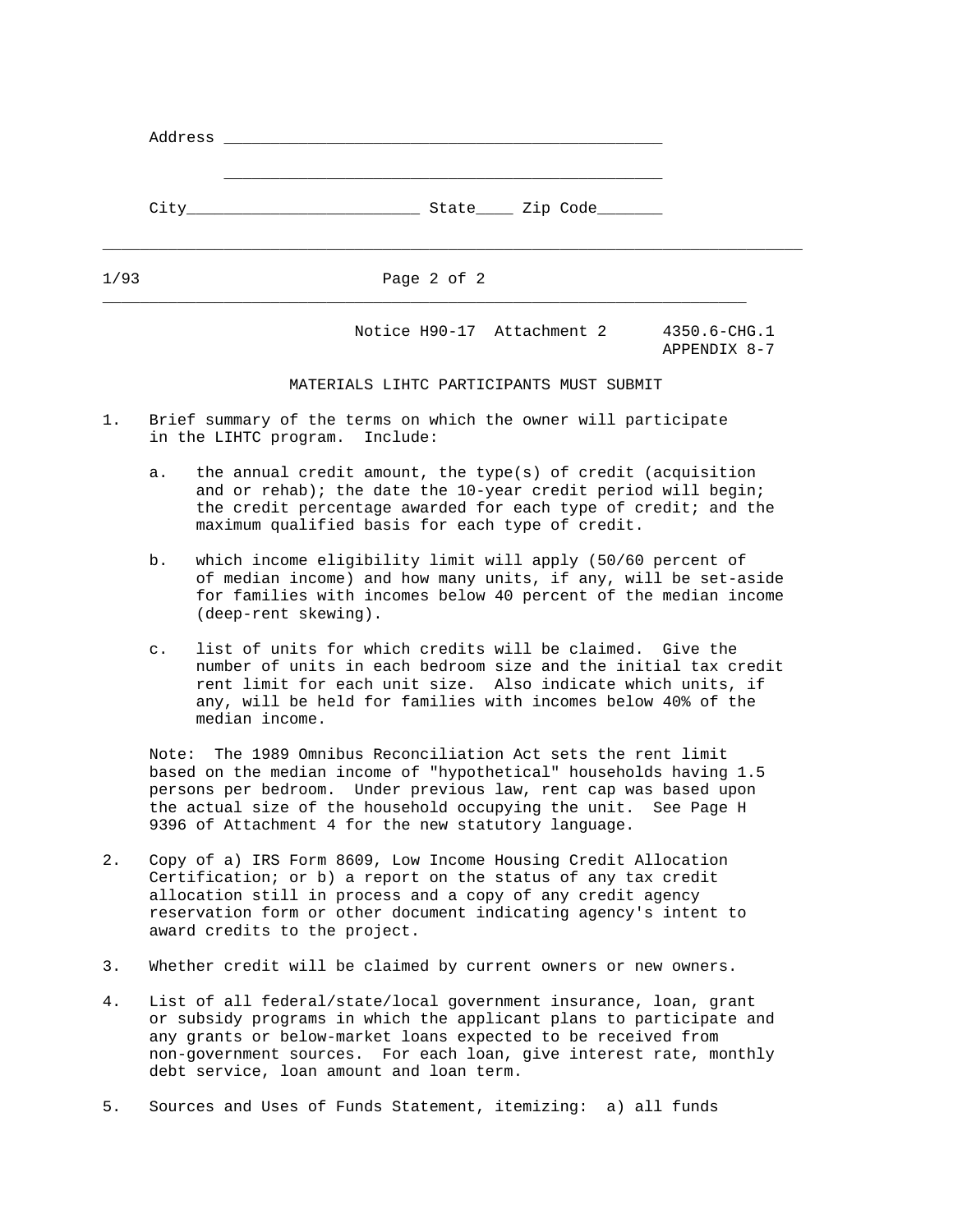available; b) all purposes for which funds will be disbursed; and c) dates any investor contributions are due. For item (a), use gross amounts available before deducting syndication, legal or other intermediary costs.

6. A Statement in which the applicant agrees to promptly notify the HUD Field Office of any change in the information provided pursuant to this attachment.

\_\_\_\_\_\_\_\_\_\_\_\_\_\_\_\_\_\_\_\_\_\_\_\_\_\_\_\_\_\_\_\_\_\_\_\_\_\_\_\_\_\_\_\_\_\_\_\_\_\_\_\_\_\_\_\_\_\_\_\_\_\_\_\_\_\_\_\_\_

Page 1 of 2 
$$
1/93
$$

4350.6-CHG.1

APPENDIX 8-7

# Notice H90-17 Attachment 2 cont'd control of the control of the control of the control of the control of the control of the control of the control of the control of the control of the control of the control of the control of the control of the contr

 NOTE: The following language must be included in the submission. The applicant's signature must appear immediately below this warning.

 WARNING: It is a crime to knowingly make false statements to a federal agency. Penalties upon conviction can include a fine and imprisonment. For details, see Title 18 U.S. code, Section 1001 and 1010.

 PUBLIC REPORTING BURDEN. This collection of information is estimated to average 1/2 hour per response, including the time for reviewing instructions, searching existing data sources, gathering and maintaining the data needed, and reviewing the collection of information. Send comments regarding this burden estimate or any other aspect of this collection of information, including suggestions for reducing this burden to:

- o Reports Management Officer Office of Information Policies and Systems U.S. Department of Housing and Urban Development Washington, D.C. 20410-3600
- o Office of Management and Budget Paperwork Reduction Project (2502-0377) Washington, D.C. 20503

1/93 Page 2 of 2

\_\_\_\_\_\_\_\_\_\_\_\_\_\_\_\_\_\_\_\_\_\_\_\_\_\_\_\_\_\_\_\_\_\_\_\_\_\_\_\_\_\_\_\_\_\_\_\_\_\_\_\_\_\_\_\_\_\_\_\_\_\_\_\_\_\_\_\_\_

4350.6-CHG.1

APPENDIX 8-8

# CHECKLIST FOR SUBMISSION OF A PLAN OF ACTION TO TERMINATE LOW-INCOME AFFORDABILITY RESTRICTIONS

\_\_\_\_\_\_\_\_\_\_\_\_\_\_\_\_\_\_\_\_\_\_\_\_\_\_\_\_\_\_\_\_\_\_\_\_\_\_\_\_\_\_\_\_\_\_\_\_\_\_\_\_\_\_\_\_\_\_\_\_\_\_\_\_\_\_\_\_\_\_\_\_\_\_\_

Did the owner submit: YES NO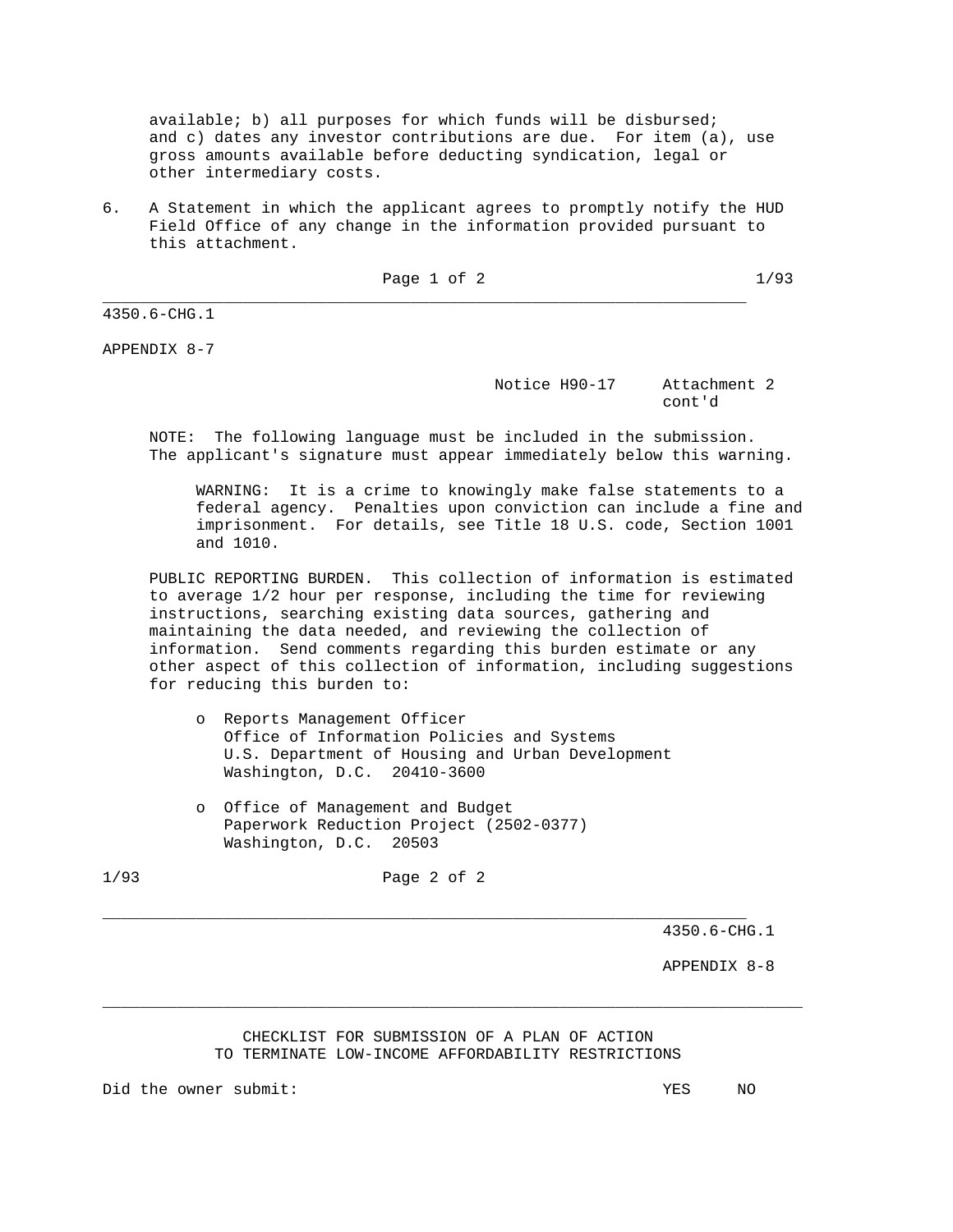| 1. |                                                                                                                                                                    | A Plan of Action (POA) within six months<br>of receiving the information about the<br>market area from HUD (8-11)?                                         |  |      |  |
|----|--------------------------------------------------------------------------------------------------------------------------------------------------------------------|------------------------------------------------------------------------------------------------------------------------------------------------------------|--|------|--|
| 2. |                                                                                                                                                                    | Six copies of the POA $(8-3.A.1.)$ ?                                                                                                                       |  |      |  |
| 3. | A POA summary to tenants (8-3.B.)?                                                                                                                                 |                                                                                                                                                            |  |      |  |
| 4. | A POA summary to the Loan Management<br>Branch $(8-3.B.)$ ?                                                                                                        |                                                                                                                                                            |  |      |  |
| 5. | A copy of the POA and POA summary to the tenant<br>representative or a certification stating that<br>the owner is unaware of a tenant representative<br>$(8-3.B)?$ |                                                                                                                                                            |  |      |  |
| б. | A certification that a copy of the POA to<br>the State or local government official to<br>whom the Initial NOI was submitted $(8-3.C)?$                            |                                                                                                                                                            |  |      |  |
|    |                                                                                                                                                                    | Were the following included in the submitted Plan of Action?                                                                                               |  |      |  |
| 1. | Α.                                                                                                                                                                 | Descriptions of outstanding findings of<br>noncompliance and violations and documented<br>resolution of findings or proposed resolutions?                  |  |      |  |
|    |                                                                                                                                                                    | 0R                                                                                                                                                         |  |      |  |
|    | B.                                                                                                                                                                 | A certification of no violations (8-5.C)?                                                                                                                  |  |      |  |
| 2. | Α.                                                                                                                                                                 | Description of proposed changes in status<br>or terms of the mortgage or regulatory<br>agreement?                                                          |  |      |  |
|    |                                                                                                                                                                    | 0R                                                                                                                                                         |  |      |  |
|    |                                                                                                                                                                    | Page 1 of 2                                                                                                                                                |  | 1/93 |  |
|    | 4350.6-CHG.1                                                                                                                                                       |                                                                                                                                                            |  |      |  |
|    | APPENDIX 8-8                                                                                                                                                       |                                                                                                                                                            |  |      |  |
|    | Β.                                                                                                                                                                 | A statement of no proposed changes (8-5.A)?                                                                                                                |  |      |  |
| 3. | Α.                                                                                                                                                                 | Description of proposed changes in<br>low-income affordability restrictions and<br>a detailed assessment of the effect of these<br>changes on each tenant? |  |      |  |
|    |                                                                                                                                                                    | OR.                                                                                                                                                        |  |      |  |
|    | В.                                                                                                                                                                 | A statement that no changes are proposed<br>$(8-5.B)?$                                                                                                     |  |      |  |
|    |                                                                                                                                                                    |                                                                                                                                                            |  |      |  |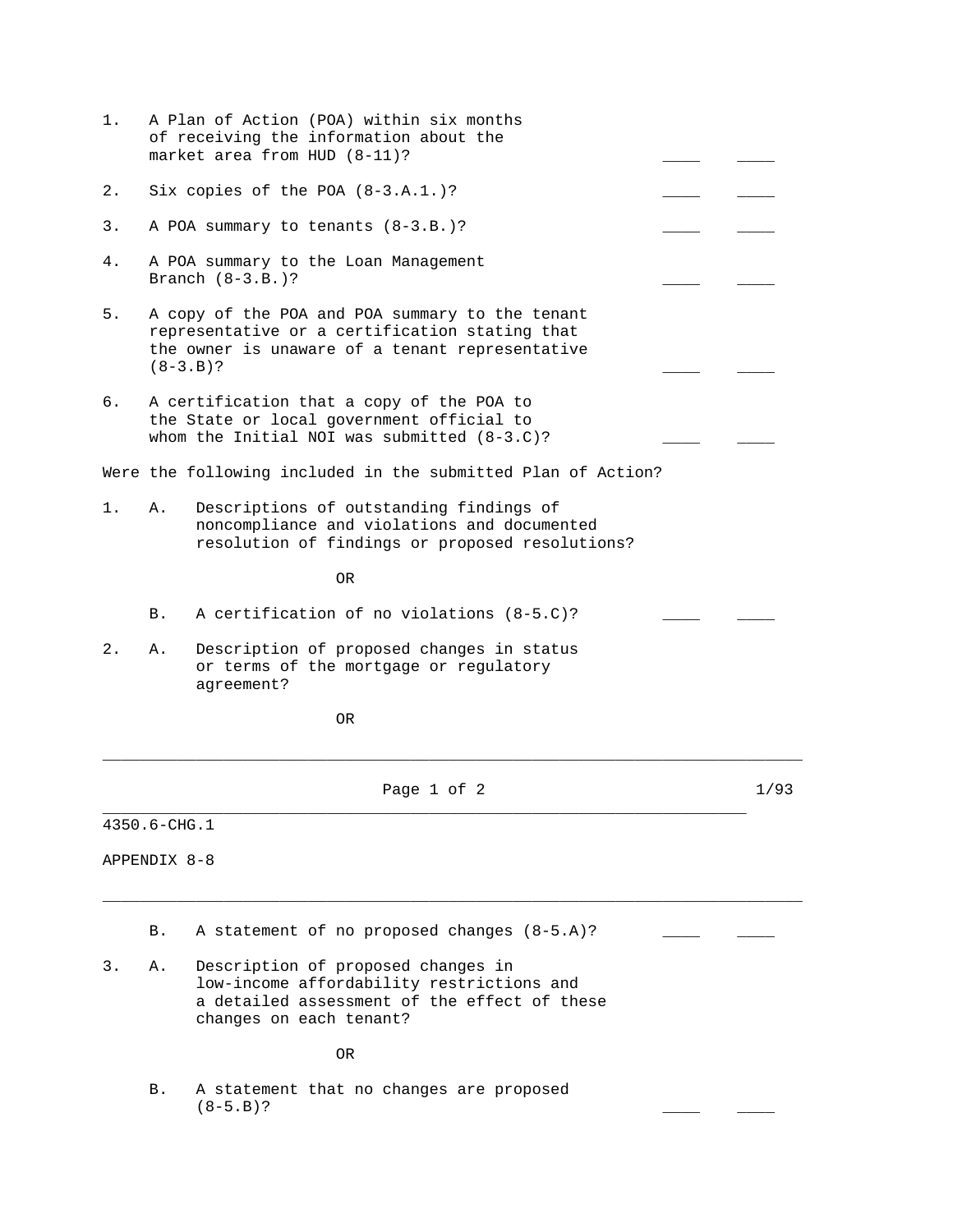4. A. A request for waivers?

OR

- B. A statement that no waivers are requested  $(8-5. D)?$
- 5. An assessment of the effect of the proposed changes on each tenant living at the project at POA approval  $(8-12.A.)$ ?
- 6. Evidence and an analysis of the effect of the proposed changes on the supply of housing affordable to low-income families in the community where the project is located (8-12.B.)?
- 7. Occupancy information (8-12.C.)?
- 8. A description of any change in ownership related to prepayment of the mortgage?  $(8-12.D.)$
- 9. A statement of the intention of the owner to sign a Use Agreement to maintain low-income restrictions (8-12.E.)?
- 10. Other information and conditions/criteria specified by the Loan Management Branch as necessary for evaluating the POA  $(8-12.F. )$ ?

1/93 Page 2 of 2

\_\_\_\_\_\_\_\_\_\_\_\_\_\_\_\_\_\_\_\_\_\_\_\_\_\_\_\_\_\_\_\_\_\_\_\_\_\_\_\_\_\_\_\_\_\_\_\_\_\_\_\_\_\_\_\_\_\_\_\_\_\_\_\_\_\_\_\_\_\_\_\_\_\_\_

\_\_\_\_\_\_\_\_\_\_\_\_\_\_\_\_\_\_\_\_\_\_\_\_\_\_\_\_\_\_\_\_\_\_\_\_\_\_\_\_\_\_\_\_\_\_\_\_\_\_\_\_\_\_\_\_\_\_\_\_\_\_\_\_\_\_\_\_\_\_\_\_\_\_\_

\_\_\_\_\_\_\_\_\_\_\_\_\_\_\_\_\_\_\_\_\_\_\_\_\_\_\_\_\_\_\_\_\_\_\_\_\_\_\_\_\_\_\_\_\_\_\_\_\_\_\_\_\_\_\_\_\_\_\_\_\_\_\_\_\_\_\_\_\_ 4350.6-CHG.1

APPENDIX 8-9

 Guidelines for Conducting the Review of a Plan of Action to Terminate Low-Income Affordability Restrictions

1. General

 This guidance outlines the policy and procedures to be followed in reviewing a Plan of Action (POA). The review of a POA to terminate low-income affordability restrictions involves the determination of whether the market area has a surplus of rental housing, i.e., the supply of vacant available rental housing significantly exceeds the demand (surplus market). The review must also take into consideration whether the prepayment would materially affect the housing opportunities of low- and very-low income families in the area, based on the specific characteristics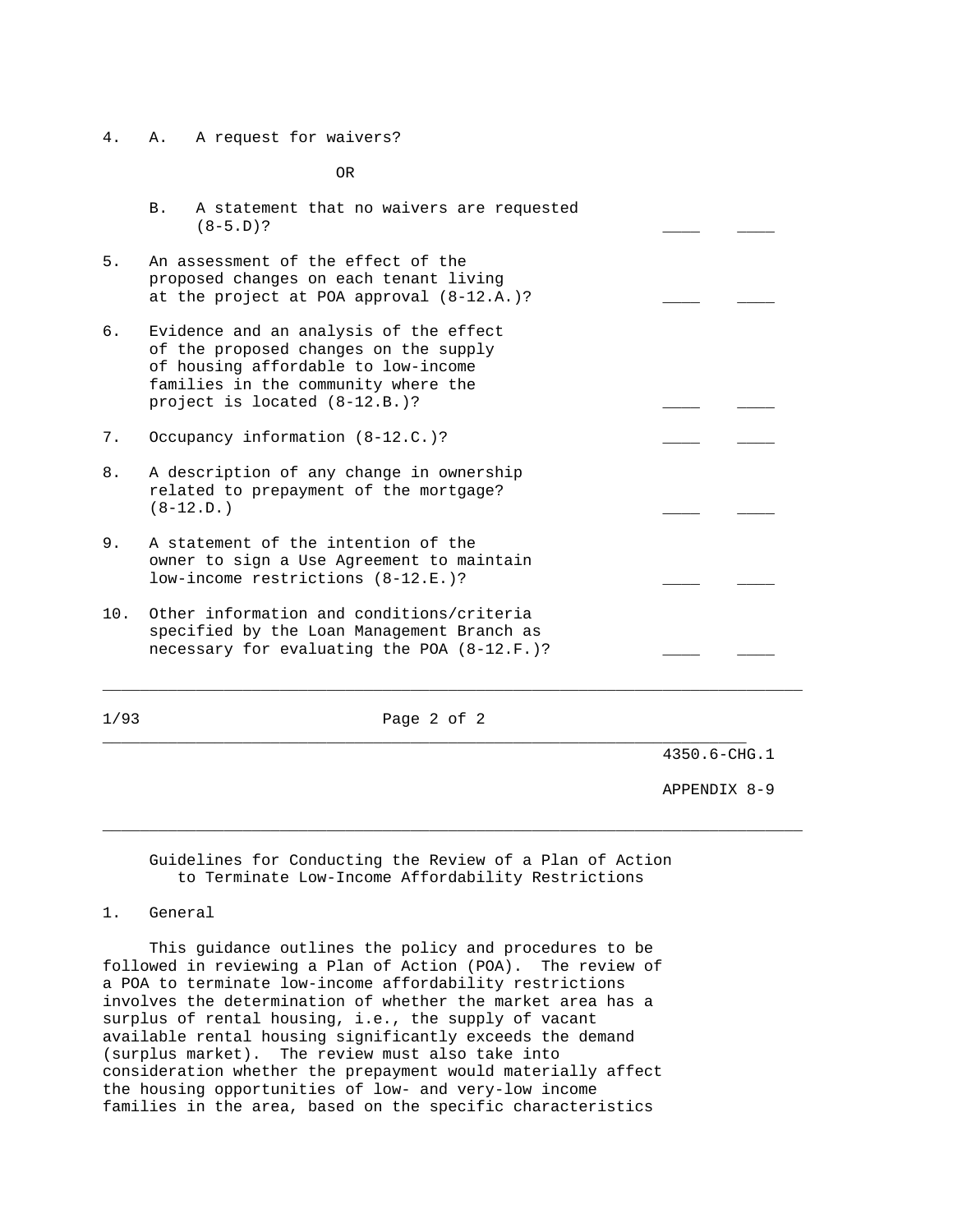of the project, as described below.

- a. The project is needed to assist in preserving low-income housing in a neighborhood which is being revitalized;
- b. The project represents a rare source or the only source of low- and moderate-income rental housing in the immediate area;
- c. There is a shortage of the particular type of rental housing provided by the project such as units suitable for the disabled, single room occupancy, or units for large families;
- d. The preservation of the housing would be necessary to avoid adversely affecting the housing opportunities of minorities or to avoid adversely affecting the ability of low- and very-low income families to find housing near employment opportunities.

 A recommendation of approval of a POA to terminate affordability restrictions can only be made where there has been a determination of a surplus market and a determination that prepayment would not materially affect housing opportunities.

Page 1 of 6 1/93 \_\_\_\_\_\_\_\_\_\_\_\_\_\_\_\_\_\_\_\_\_\_\_\_\_\_\_\_\_\_\_\_\_\_\_\_\_\_\_\_\_\_\_\_\_\_\_\_\_\_\_\_\_\_\_\_\_\_\_\_\_\_\_\_\_\_\_\_\_

\_\_\_\_\_\_\_\_\_\_\_\_\_\_\_\_\_\_\_\_\_\_\_\_\_\_\_\_\_\_\_\_\_\_\_\_\_\_\_\_\_\_\_\_\_\_\_\_\_\_\_\_\_\_\_\_\_\_\_\_\_\_\_\_\_\_\_\_\_\_\_\_\_\_\_

\_\_\_\_\_\_\_\_\_\_\_\_\_\_\_\_\_\_\_\_\_\_\_\_\_\_\_\_\_\_\_\_\_\_\_\_\_\_\_\_\_\_\_\_\_\_\_\_\_\_\_\_\_\_\_\_\_\_\_\_\_\_\_\_\_\_\_\_\_\_\_\_\_\_\_

4350.6-CHG.1

APPENDIX 8-9

# 2. Definition of the Market Area

 For the purpose of the analysis, the housing market area (where housing units of similar characteristics are in relative competition with each other) is defined in the case of a non-metropolitan area as the county in which the project is located. For projects located in metropolitan areas, the market area will generally be defined as the entire Primary Metropolitan Statistical Area (PMSA/MSA). In unusual circumstances, such as the case of very large metropolitan areas, the defined market area may be only a part of the larger area.

3. Evidence Indicating a Soft Market Condition (Surplus of Rental Housing)

 Experience has shown that certain market conditions are indicative of a soft rental market. The existence of one or more of these conditions does not automatically establish the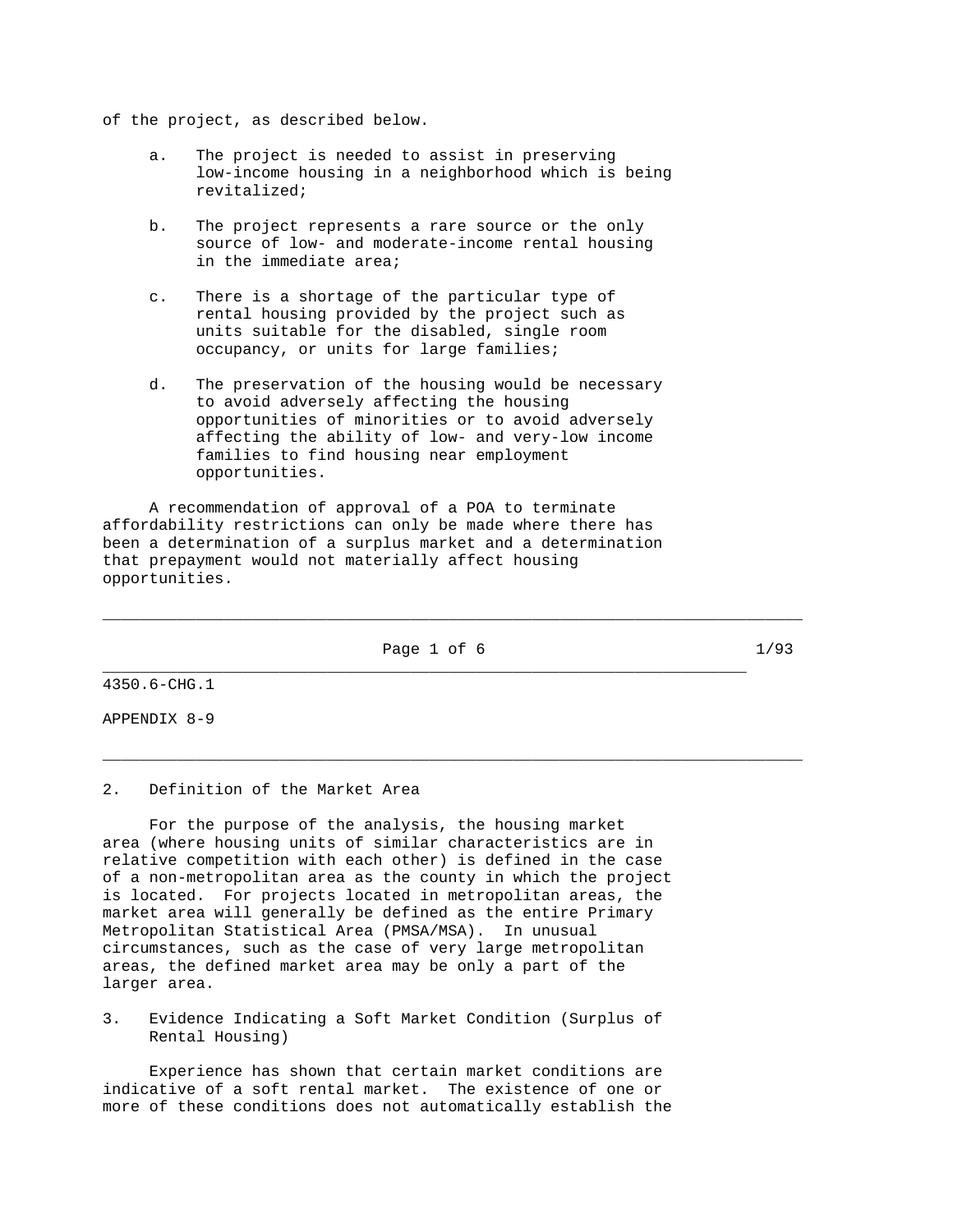market area as a soft market but indicates need for further analysis.

- a. Upward trends in the number of defaults and foreclosures in rental projects and the existence of a large inventory of HUD acquired properties.
- b. Unusually low rents being asked for new units or widespread use of concessions for both new and existing units. Widespread use of short-term leases.
- c. Increases in overall rental vacancy rates and increases in vacancies in existing rental projects which had previously had a history of high occupancy.
- d. Excessive number of vacant rentals (particularly apartments) of particular size, age, project or unit type, or other common characteristic.
- e. Rental vacancy rates of greater than 10 percent overall and 12 percent or more in multifamily rental projects for a sustained period (24 months).
- f. Flat or stable rents in existing projects or rent increases smaller than what could be expected from normal increases in property taxes, utilities, maintenance costs or inflation.

1/93 Page 2 of 6

\_\_\_\_\_\_\_\_\_\_\_\_\_\_\_\_\_\_\_\_\_\_\_\_\_\_\_\_\_\_\_\_\_\_\_\_\_\_\_\_\_\_\_\_\_\_\_\_\_\_\_\_\_\_\_\_\_\_\_\_\_\_\_\_\_\_\_\_\_\_\_\_\_\_\_

\_\_\_\_\_\_\_\_\_\_\_\_\_\_\_\_\_\_\_\_\_\_\_\_\_\_\_\_\_\_\_\_\_\_\_\_\_\_\_\_\_\_\_\_\_\_\_\_\_\_\_\_\_\_\_\_\_\_\_\_\_\_\_\_\_\_\_\_\_\_\_\_\_\_\_

\_\_\_\_\_\_\_\_\_\_\_\_\_\_\_\_\_\_\_\_\_\_\_\_\_\_\_\_\_\_\_\_\_\_\_\_\_\_\_\_\_\_\_\_\_\_\_\_\_\_\_\_\_\_\_\_\_\_\_\_\_\_\_\_\_\_\_\_\_ 4350.6-CHG.1

APPENDIX 8-9

- g. Newly built rental units are being absorbed at a slower rate than in previous periods, vacancies in existing projects are on the market for a longer period, new units being absorbed at the expense of existing units.
- h. Significant declines in waiting lists and increases in the size and frequency of advertising.
- i. Construction or proposed construction of a substantial number of rental units.
- j. Downturns in the local economy, as indicated by declining employment growth, reductions by major employers or increased unemployment or evidence that future growth will not be sufficient to increase demand to levels needed to absorb the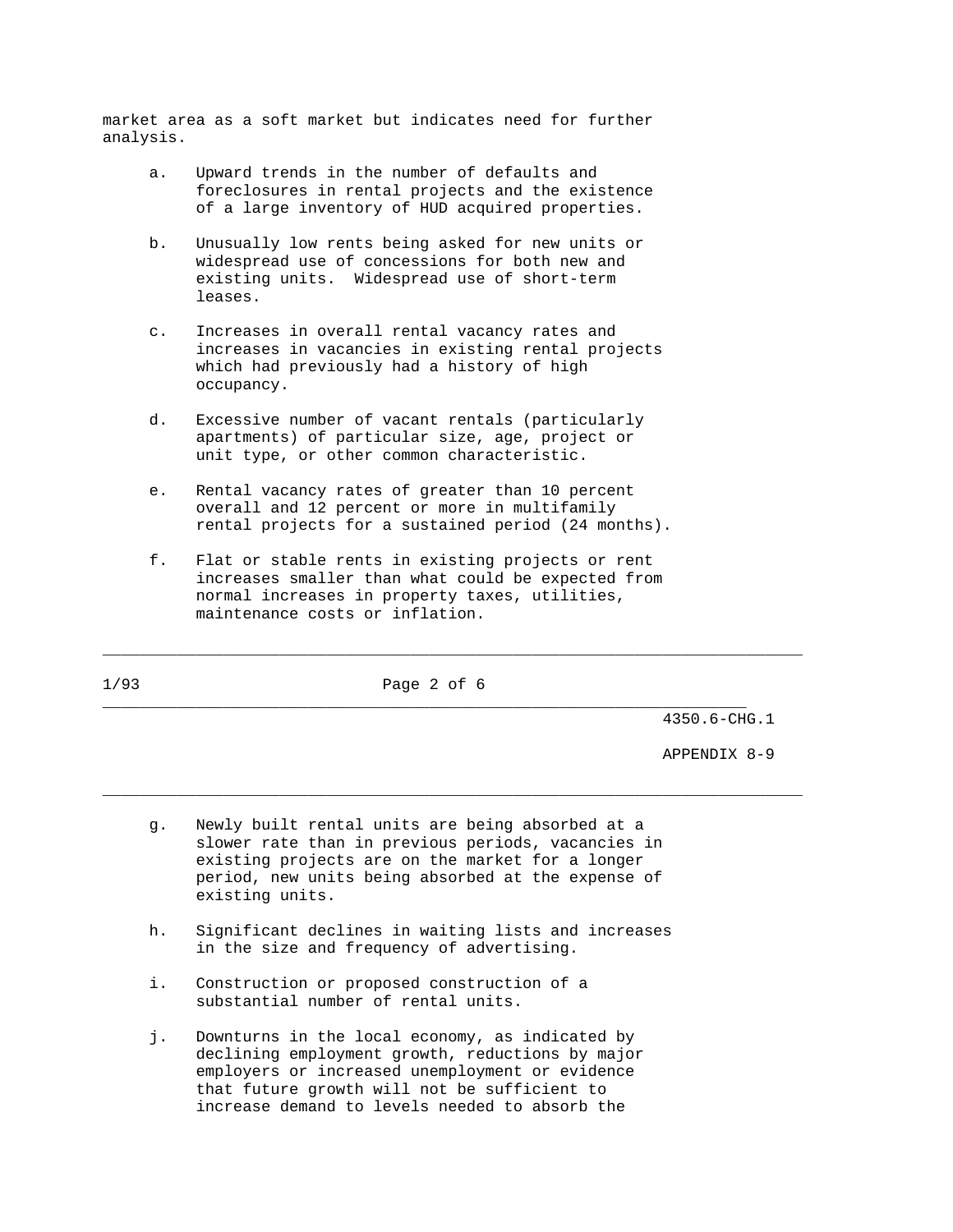# supply.

 A rental vacancy rate of 10 percent or more should generally be considered excessive for almost all markets, unless the area is experiencing a sustained and rapid rate of growth. In market areas with moderate to low levels of household growth, rental vacancy rates of less than 10 percent may also be considered excessive, especially if the impending increase in supply is significant. A vacancy rate cannot be the sole basis for the soft market determination. The current vacancy situation must be considered in the context of other factors.

4. Extent and Length of Time for Soft Market Conditions

 Because a housing market is dynamic, the extent of the surplus condition and the estimated length of time the condition is expected to last are important factors in the identification of a surplus rental market. For the purposes of the review, an area should be considered a soft market if:

 a. There is currently a surplus of rental housing such that the current excess supply of vacant available housing, plus units currently under construction that will enter the market within the next 24 months, is expected to exceed demand for at least the next 24 months; or

Page 3 of 6 1/93 \_\_\_\_\_\_\_\_\_\_\_\_\_\_\_\_\_\_\_\_\_\_\_\_\_\_\_\_\_\_\_\_\_\_\_\_\_\_\_\_\_\_\_\_\_\_\_\_\_\_\_\_\_\_\_\_\_\_\_\_\_\_\_\_\_\_\_\_\_

\_\_\_\_\_\_\_\_\_\_\_\_\_\_\_\_\_\_\_\_\_\_\_\_\_\_\_\_\_\_\_\_\_\_\_\_\_\_\_\_\_\_\_\_\_\_\_\_\_\_\_\_\_\_\_\_\_\_\_\_\_\_\_\_\_\_\_\_\_\_\_\_\_\_\_

\_\_\_\_\_\_\_\_\_\_\_\_\_\_\_\_\_\_\_\_\_\_\_\_\_\_\_\_\_\_\_\_\_\_\_\_\_\_\_\_\_\_\_\_\_\_\_\_\_\_\_\_\_\_\_\_\_\_\_\_\_\_\_\_\_\_\_\_\_\_\_\_\_\_\_

4350.6-CHG.1

APPENDIX 8-9

 b. The market is anticipated to become a soft market within the next 12 months if, based on the housing production (units currently under construction or with firm planning commitments), in combination with the current supply of available vacant units, supply is expected to exceed demand for at least 24 months.

5. Content of the Analysis

 The determination will be based on analysis of the current and anticipated conditions in the overall rental market. The analysis will take into account data from the 1990 Decennial Census and the most recent available locally obtainable data on such factors as: changes in population, households and employment, the housing inventory, residential construction activity, and recent trends in the absorption of rental housing. A determination of market conditions must be a comprehensive view of market forces and trends and comprise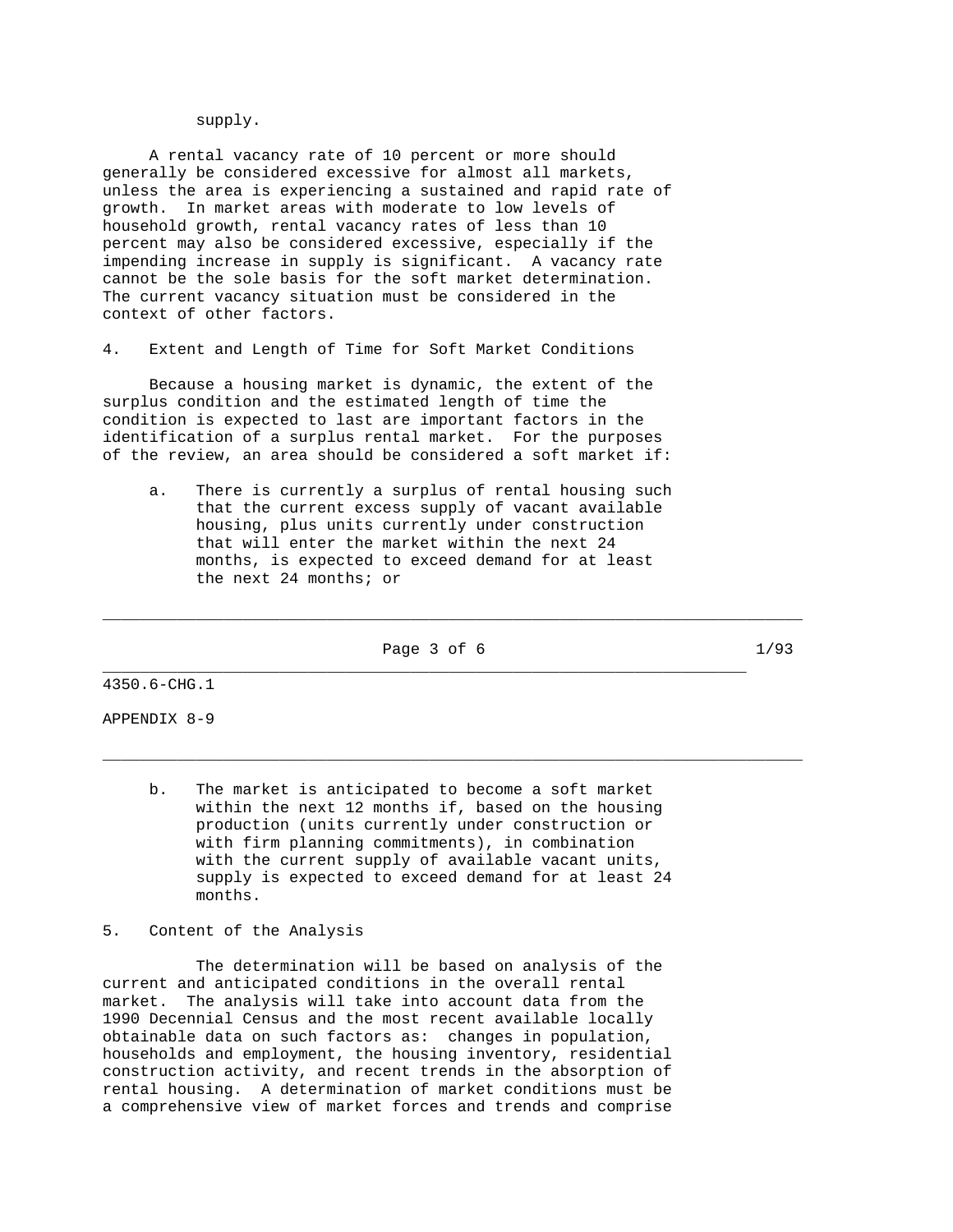# the following:

- a. Forecasts of employment, incomes, population and household growth and other relevant economic factors.
- b. Estimates of supply and demand taking into consideration marketability factors, such as, the time period necessary to successfully absorb the projects comprising the existing and planned supply.
- c. Analysis of the potential number of units eligible to prepay during the forecast period relative to any excess supply of vacant available housing plus units currently under construction.
- d. Estimates of current and future rental vacancies and vacancy rates.
- e. Evaluation of local market absorption rates in terms of reduction of supply and evaluation of rental absorption experience in the area, so as to determine whether new projects coming on the market are adversely effecting existing inventories, that is, successful occupancy is being achieved at the cost of creating sustained vacancies in existing units.

1/93 Page 4 of 6 \_\_\_\_\_\_\_\_\_\_\_\_\_\_\_\_\_\_\_\_\_\_\_\_\_\_\_\_\_\_\_\_\_\_\_\_\_\_\_\_\_\_\_\_\_\_\_\_\_\_\_\_\_\_\_\_\_\_\_\_\_\_\_\_\_\_\_\_\_

\_\_\_\_\_\_\_\_\_\_\_\_\_\_\_\_\_\_\_\_\_\_\_\_\_\_\_\_\_\_\_\_\_\_\_\_\_\_\_\_\_\_\_\_\_\_\_\_\_\_\_\_\_\_\_\_\_\_\_\_\_\_\_\_\_\_\_\_\_\_\_\_\_\_\_

\_\_\_\_\_\_\_\_\_\_\_\_\_\_\_\_\_\_\_\_\_\_\_\_\_\_\_\_\_\_\_\_\_\_\_\_\_\_\_\_\_\_\_\_\_\_\_\_\_\_\_\_\_\_\_\_\_\_\_\_\_\_\_\_\_\_\_\_\_\_\_\_\_\_\_

4350.6-CHG.1

APPENDIX 8-9

6. Content and Format of the Market Report

 The specific content and length of the written market report, which will vary depending on the nature of the local market circumstances, are at the discretion of the Field Office EMAS conducting the review. The report should be as comprehensive and explicit as needed to assure an understanding of the rationale of the analysis and its conclusions, findings and recommendations. The market analysis review is expected to contain a specific determination of whether the market area is a soft rental market and whether or not prepayment would materially affect housing opportunities. The report should contain:

 a. A description of the geographic boundaries of the market area for which the determination is being made, including an explanation for the definition based on any relevant characteristics.